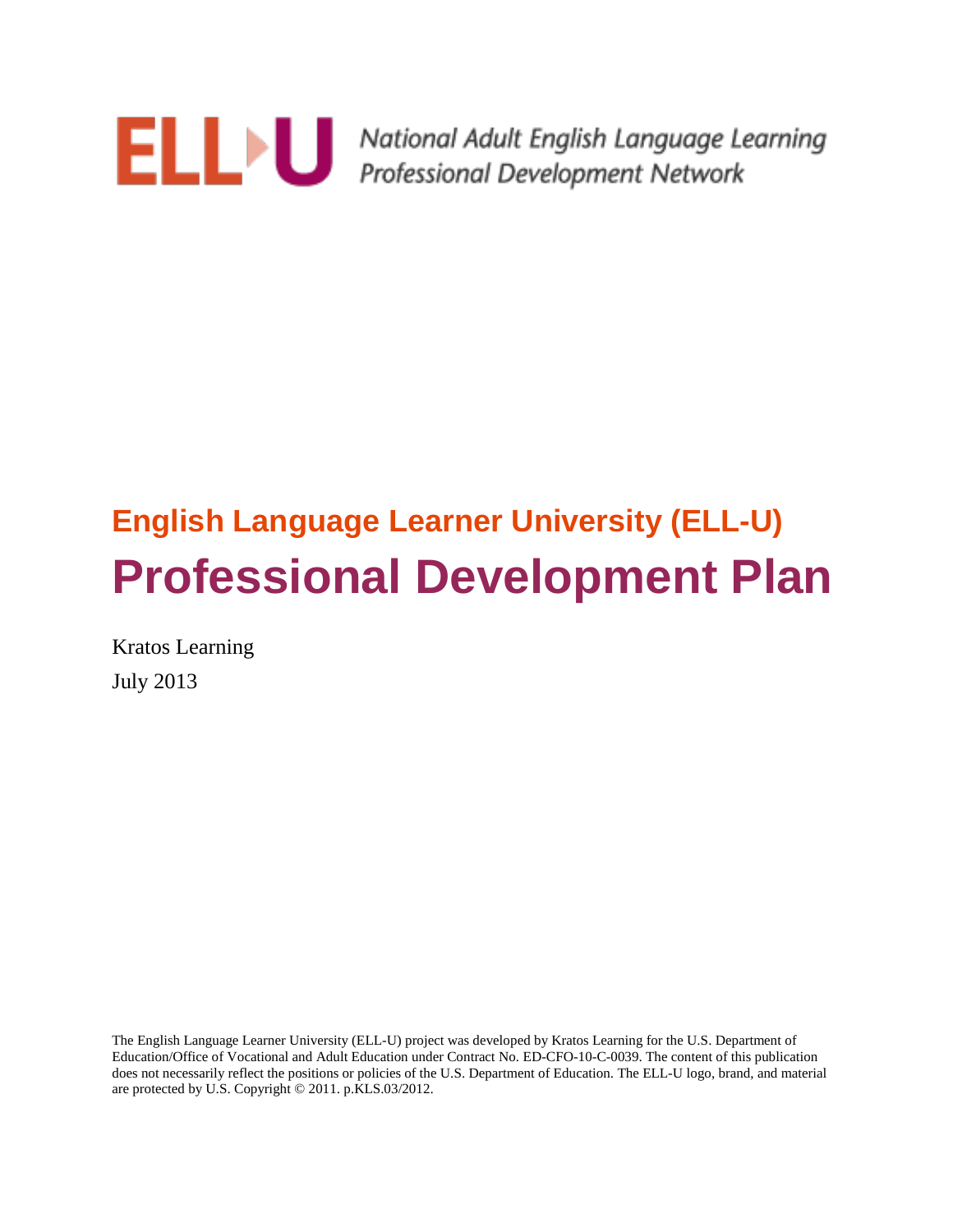# <span id="page-1-0"></span>**Table of Contents**

| Principles of Second Language Teaching: Planning, Implementing, and                                                                                                                 |  |
|-------------------------------------------------------------------------------------------------------------------------------------------------------------------------------------|--|
|                                                                                                                                                                                     |  |
|                                                                                                                                                                                     |  |
|                                                                                                                                                                                     |  |
|                                                                                                                                                                                     |  |
|                                                                                                                                                                                     |  |
|                                                                                                                                                                                     |  |
|                                                                                                                                                                                     |  |
|                                                                                                                                                                                     |  |
|                                                                                                                                                                                     |  |
|                                                                                                                                                                                     |  |
|                                                                                                                                                                                     |  |
|                                                                                                                                                                                     |  |
|                                                                                                                                                                                     |  |
| Principles of Second Language Teaching: Planning, Implementing, and                                                                                                                 |  |
|                                                                                                                                                                                     |  |
| Future Learning Priorities: Integrating content and language learning through topics such<br>as EL civics, workplace literacy, parenting, health education, and digital literacy 16 |  |
| Future Learning Priorities: Developing curricula to meet the needs of students' with                                                                                                |  |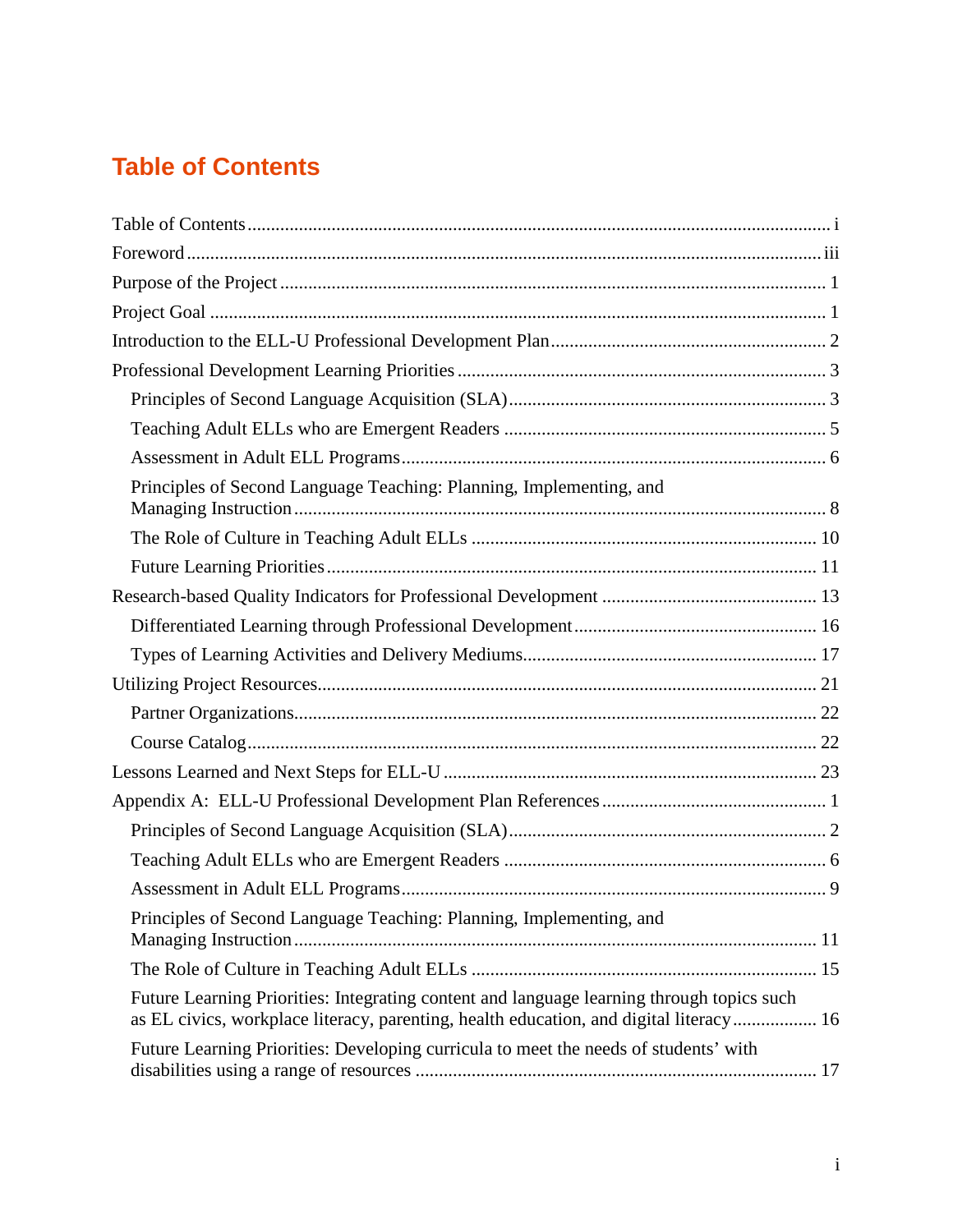| Future Learning Priorities: Evaluating program effectiveness through outcomes such as   |  |
|-----------------------------------------------------------------------------------------|--|
| Future Learning Priorities: Supporting teacher learning and change through professional |  |
| Future Learning Priorities: Language and education policies that affect programs        |  |
| Future Learning Priorities: Transitioning adult ELLs to postsecondary, training         |  |
|                                                                                         |  |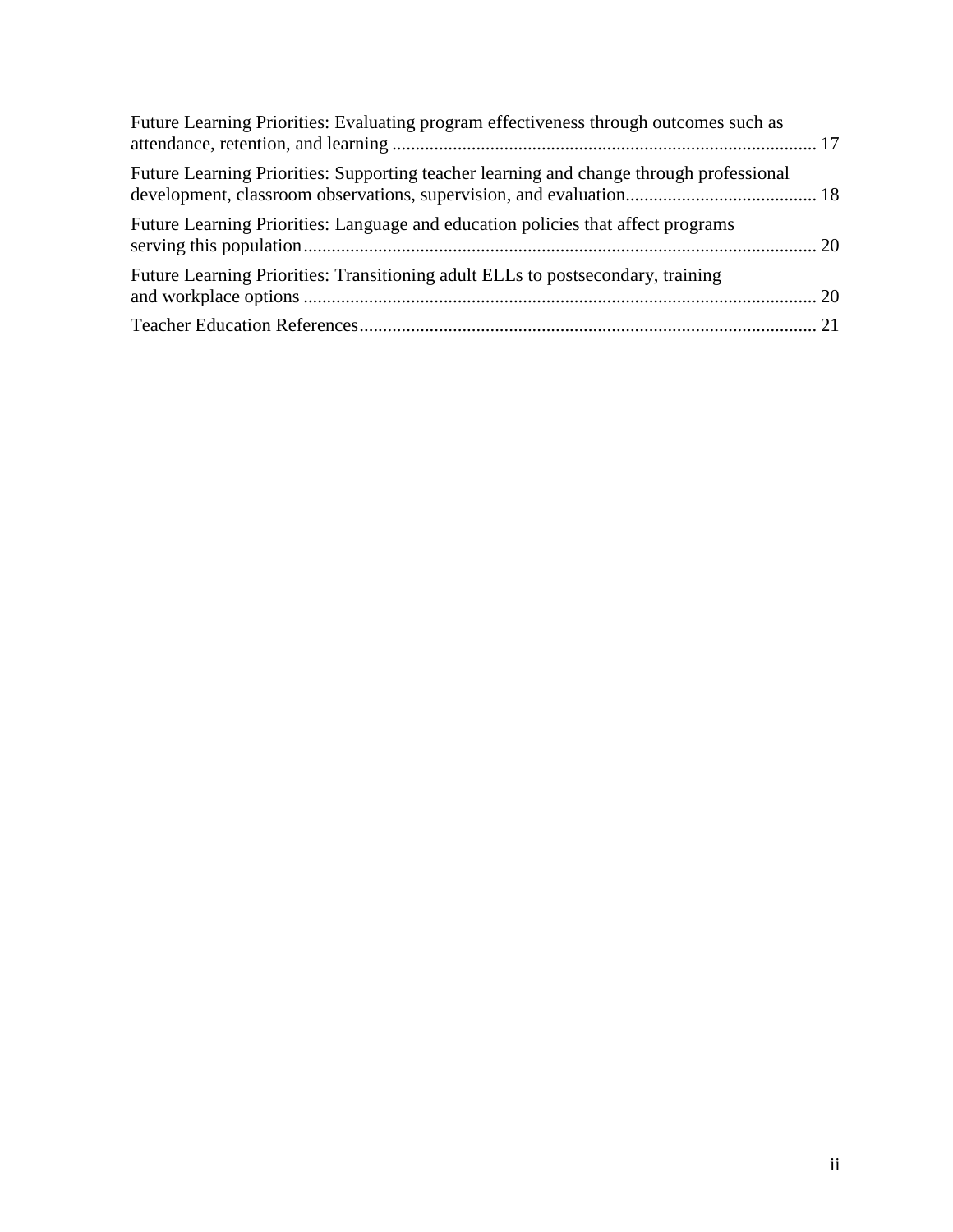# <span id="page-3-0"></span>**Foreword**

This document was created under a project funded by the U.S. Department of Education, Office of Vocational and Adult Education, known as ELL-U (English Language Learner University). It was initially drafted in 2010 and revised in 2012. The Professional Development Plan contained herein was in effect until the project ended in July 2013. However, all descriptions of activities and, especially, of "Lessons Learned and Next Steps for ELL-U" refer to the project's status at the time of the document's final version in November 2012. The website created under this project no longer exists as a separate entity. However, the online courses created for ELL-U may be accessed at the [Literacy Information and Communications System](https://courses.lincs.ed.gov/) (LINCS) website. References to the course names can be found in several sections of this plan, including footnotes.

This document has been included in the LINCS Resource Collection as an example of how a research-based, hybrid (online and face-to-face) professional development plan for teachers of adult English language learners was created. It may be used a resource for those who are interested in developing something similar, or who are interested in learning from the planning and processes related to its execution.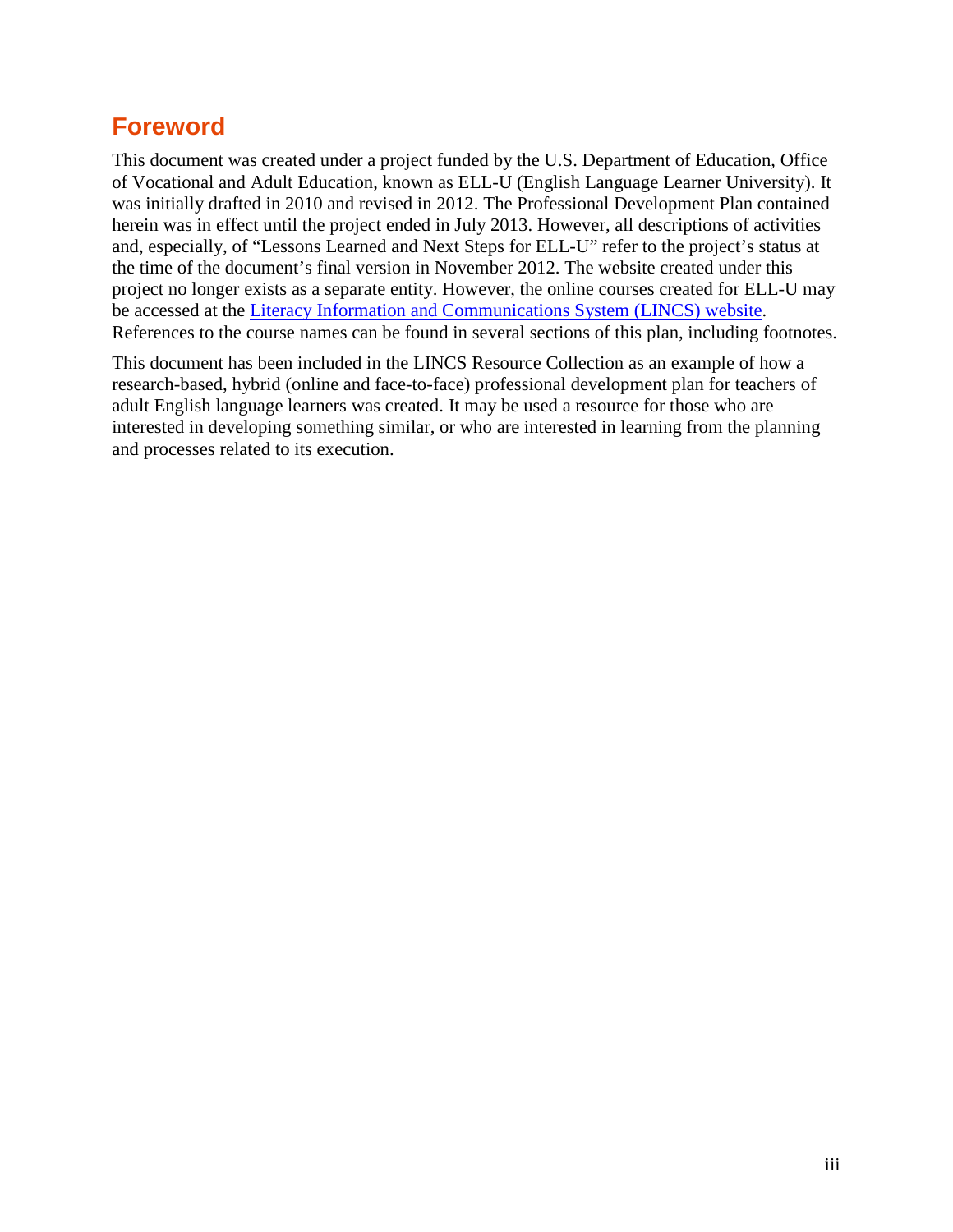# <span id="page-4-0"></span>**Purpose of the Project**

Given the inextricable connection between teacher quality and student learning, there is an urgent need in adult education, and specifically in the field of adult English language learning, for a cohesive and coherent system of high quality professional development (PD). It is essential that PD addresses the knowledge required for efficient second language acquisition, while providing instructors and administrators of adult English language learners (ELLs) with models of effective instruction and the support necessary to apply these skills in their daily practice.

Kratos, under contract with the Office of Vocational and Adult Education (OVAE), has created a comprehensive framework that organizes PD opportunities for educators of adult ELLs around an online learning community. English Language Learner University (ELL-U) is an innovative, accessible, and free learning portal that aims to enhance teacher quality through sustained professional development opportunities and the use of technology.

ELL-U is designed to mirror a traditional college campus. Within ELL-U, educators have access to a team of expert faculty, academic offerings designed around learning priorities, and practical resources. Features such as topical clubs, course catalogs, and a variety of learning activities create a simulated university experience. Users can also engage in campus life through social media and networking tools designed to create a virtual community of practice.

This Professional Development Plan identifies learning priorities for educators of adult ELLs at the state, regional, and program levels. This plan, coupled with the learning priorities, provides the foundation for the development of ELL-U's academic offerings.

# <span id="page-4-1"></span>**Project Goal**

The primary goal of this federal investment is to identify and enhance resources to support teacher development and the overall quality of adult English language instruction. ELL-U aims to broaden, deepen, and strengthen the knowledge and skills of educators who work with adult ELLs through a hybrid approach of face-to-face professional learning activities coupled with and augmented by virtual learning and networking opportunities.

To accomplish this goal, ELL-U:

- Establishes professional learning priorities for educators that are grounded in what is known about effective ELL instruction by conducting a thorough analysis of research and data.
- Identifies and disseminates existing high quality PD resources, as well as new resources to address gaps in materials.
- Provides content-rich training events and learning opportunities to individual teachers of adult ELLs and provides train-the-trainer opportunities to build states' capacity to support teacher quality.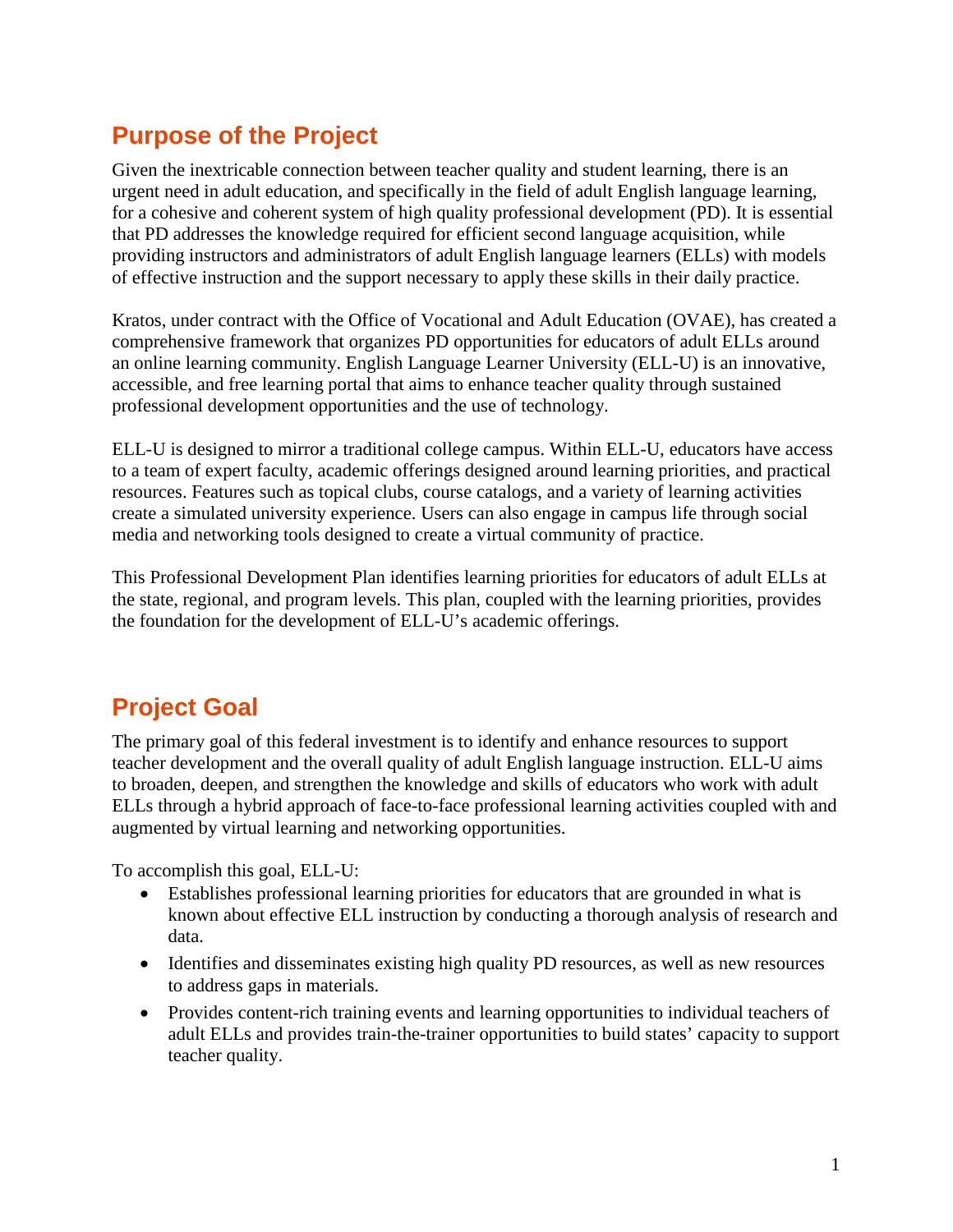- Creates and sustains a range of learning activities that take advantage of available technologies to increase access to PD by ELL teachers across the country, including online courses, virtual and face-to-face study circles, training events, and clubs.
- Connects national, regional, and state professional developers and educators of adult ELLs to expand and strengthen their respective PD infrastructures through communities of practice.

# <span id="page-5-0"></span>**Introduction to the ELL-U Professional Development Plan**

The ELL-U Professional Development Plan is framed around five current learning priorities that have been identified by experts in the field as crucial skill and knowledge areas. The learning priorities were developed by conducting a thorough review and analysis of published research related to teaching adult ELLs. The learning priorities for PD that arose from this analysis were augmented by the years of experience of the project's subject matter experts (SMEs): Dr. Stephen Reder and Dr. Kathy Harris (Portland State University), Dr. Martha Bigelow (University of Minnesota), and Dr. Susan Finn Miller (Lancaster-Lebanon, Pennsylvania, Intermediate Unit 13 education service agency). Each learning priority encompasses several potential sub-topics that further expand and identify core content areas that instructors of adult ELLs need in order to develop a robust and adaptable set of professional knowledge and practices. Each learning priority is supported by a research-based rationale and ordered in terms of which should be addressed early in the contract and which can be addressed later, or in subsequent years. The ELL-U Professional Development Plan was devised in October 2010 and updated in November 2012.

A summary of quality factors for PD follows the current and future learning priorities. This section provides key findings from various reports and guides on teacher PD (e.g., Ballantyne, Sanderman, & Levy, 2008; Center for Adult English Language Acquisition, 2010; Center for Applied Linguistics, 2010; Darling-Hammond, Wei, Andree, Richardson, & Orphanos, 2009; Cochran-Smith & Lytle, 1999; Desimone, 2009, 2011; Guskey & Yoon, 2009; Ingvarson, Meiers, & Beavis, 2005; Rodriguez & McKay, 2010; Schaetzel, Peyton & Burt, 2007; Smith, 2010;Yoon, Duncan, Lee, Scarloss, & Shapley, 2007). The PD activities designed throughout the duration of this initiative are constructed with these research-based quality factors in mind.

Additionally, a brief summary of various delivery mediums and approaches to differentiating learning is provided. This section describes how opportunities for learning vary in delivery and intensity. Universal design, adult learning theory, and the framework for explicit instruction are all considered in each of the PD offerings. Also an overview of partner organizations and leveraging project resources is described. Partner organizations and leveraged opportunities through state and local entities contribute to outreach efforts, event recruitment, and the dissemination of project resources to ensure that ELL-U PD opportunities are available and accessible to all educators.

Lastly, a brief synopsis of lessons learned through implementation in the first two years as well as recommended next steps to move the project forward are provided. These sections ensure that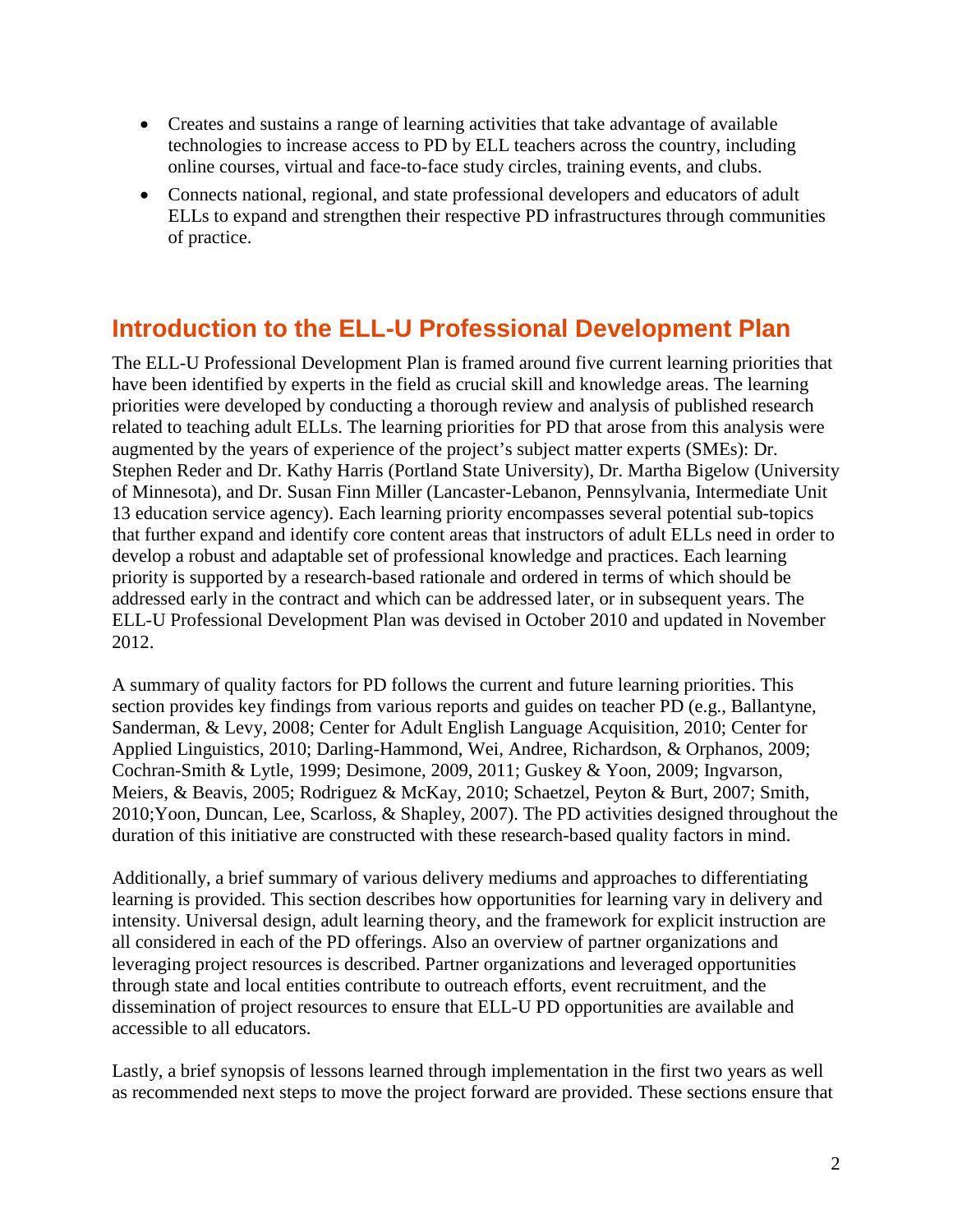the federal investment will reach a broad audience and engage the maximum number of educators in the ELL-U learning experience.

The appendix attached to the PD plan includes the full references to the research upon which the plan is based, much of which is cited throughout this document.

# <span id="page-6-0"></span>**Professional Development Learning Priorities**

The following learning priorities for ELL-U were developed through a review of the research base as well as literature reviews on adult ELLs and PD. These learning priorities serve to inform the content of all of the ELL-U PD activities. The audience for the PD activities includes teachers of adult ELLs, professional developers, program administrators, and volunteers.

This list of learning priorities and accompanying subtopics is not intended to be exhaustive, but begins to address some of the most important foundational content knowledge needed for instruction and common gaps found in training among adult English as a second/other language (ESOL) professionals. An overarching theme found throughout all of the learning priorities is the integration of technology. As programs and classrooms move into the digital age, all PD activities provided by ELL-U incorporate current available technologies to model use and best practices.

### <span id="page-6-1"></span>**Principles of Second Language Acquisition (SLA)**

 $\overline{a}$ 

Second language acquisition (SLA) is a central area of content knowledge for all educators working with ELLs. There is a great need among adult ESOL educators for training in this area (Crandall, 1993, 1994; Crandall, Ingersoll, & Lopez, 2008; Smith & Hofer, 2003). Furthermore, there is evidence that educators need and want PD in this content area (Chung Wei et al., 2009).

The SLA subtopics are approached with the assumption that some educators have had recent high quality formal training while others have had no background at all in  $SLA<sup>1</sup>$  $SLA<sup>1</sup>$  $SLA<sup>1</sup>$ . This topic has been identified as the first learning priority because it serves as an anchor for all PD events delivered through ELL-U. The first way this learning priority is addressed is through an online course on the common facts and myths of SLA for adults.<sup>[2](#page-6-3)</sup> The content of this course is based on a widely used book for practitioners by Lightbown and Spada (2006). This course includes materials which are useful to participants of all experience levels. Teachers new to this topic are provided with the foundational concepts, while experienced teachers can use it to refresh their knowledge and access helpful resources.

The second subtopic concerns teachers' knowledge of the English language and how this knowledge intersects with SLA. What educators know about how the English language works as a linguistic system (Andrews, 1994, 1999, 2007; Andrews & McNeill, 2005), as well as the beliefs they hold about the role of grammar teaching in SLA play significant roles in the choices

<span id="page-6-2"></span><sup>1</sup> This is based on the ELL-U project team's work with states. See the *Lessons Learned and Next Steps for ELL-U*  section of this plan for more information.

<span id="page-6-3"></span><sup>&</sup>lt;sup>2</sup> The course developed to support this learning priority, Second Language Acquisition: Myths, Beliefs, and What the Research Shows, is a pre-requisite for enrollment in other ELL-U learning activities.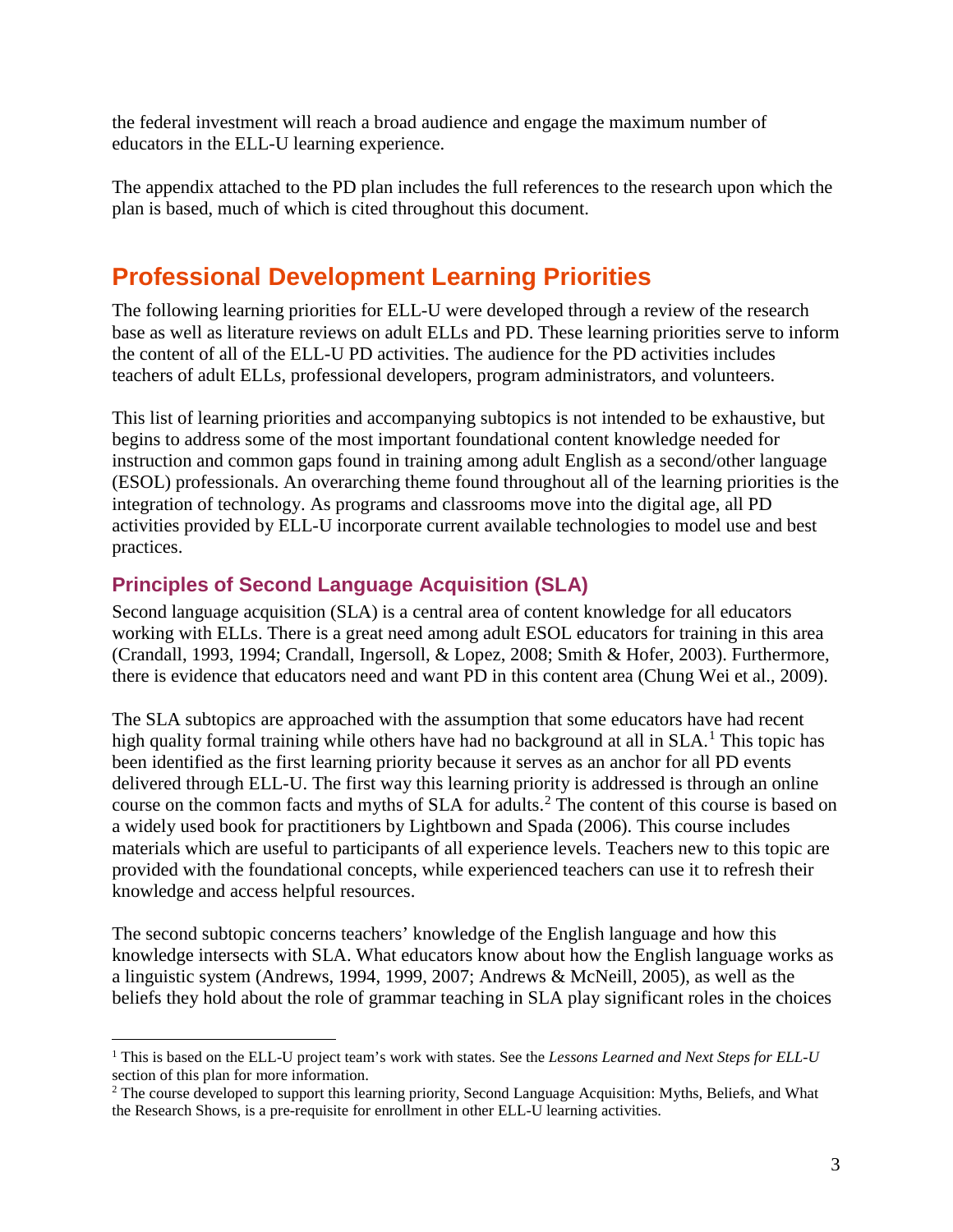teachers make in their curriculum and instruction (Andrews, 1994, 1999, 2007; Andrews & McNeill, 2005; Borg, Simon, 1998a, 1998b, 1999b, 1999c, 2001, 2003a; Larsen-Freeman, 1995). This subtopic is addressed through study circles, training events, and a club.<sup>[3](#page-7-0)</sup>

The third subtopic focuses on the issue of how students' first language (L1) can be used to aid SLA. The PD strategy for this subtopic is a study circle.<sup>[4](#page-7-1)</sup> The rationale for this choice is that teachers must not only be provided with research on this topic (Auerbach, 1993; Bell, 1995; Bernhardt & Kamil, 1995; Condelli & Wrigley, 2004a, 2004b; Condelli, Wrigley, Yoon, Cronen, & Seburn, 2003; Davis & Bistodeau, 1993; Edelsky, 1982; Goldenberg, 2008; Huerta-Macias, 2003; Huerta-Macias, & Kephart, 2009; Koda, 1993; Lee & Shallert, 1997; Sparks, Patton, Ganschow, & Humbach, 2009a; Sparks, Patton, Ganschow, & Humbach, 2009b; Turnbull & Dailey-O'Cain, 2009), but they must have a forum to explore pedagogies that use the L1 in specific and mindful ways (Cook, 2001; Rivera, 1999; Stewart, 2010; Turnbull & Dailey-O'Cain, 2009). It is also critical that teachers view adult learners as adding English to their linguistic repertoire, i.e., they are emerging bi- or multilinguals (Fishman & Garcia, 2010, 2011; Garcia & Sylvan, 2011).

The fourth subtopic focuses on the concept of interlanguage and its implications for instruction. Interlanguage is a term used to describe the language of learners as they move through developmental stages, adopt different strategies, use their L1 to make assumptions about English, and the ways learners change their usage patterns across contexts of use (e.g., tasks, interlocutors). Learning about interlanguage and its role in teacher decision-making is addressed in this learning priority areas' online course and can be further explored in a study circle. The connections of interlanguage to practice, although multiple, focus primarily on decision-making related broadly to assessment practices. Some of the ways understanding interlanguage matters in assessment practices include designing feedback instruments that take into consideration the linguistic demands of the task (Tarone, 2000; Tarone & Parrish, 1988), the learners' proficiency/developmental level (Huebner, 1979; Kasper & Schmidt, 1996), and the learners' L1 (Harley & Swain, 1978).

 $\overline{a}$ 

<span id="page-7-0"></span><sup>3</sup> Second Language Acquisition in Action (study circle); Second Language Acquisition For Teachers Of Adult English Learners (training event); Teaching Vocabulary: Practical, Research-based Approaches to Instruction (study circle and training event); Vocabulary Instruction for ESL English Language Learners in ABE Classes (training event); Teaching Vocabulary Club.

<span id="page-7-1"></span><sup>4</sup> The Role of The First Language In Learning English: Asset Or Barrier? (study circle) and Developing Oral Proficiency of Adults Learning English (study circle).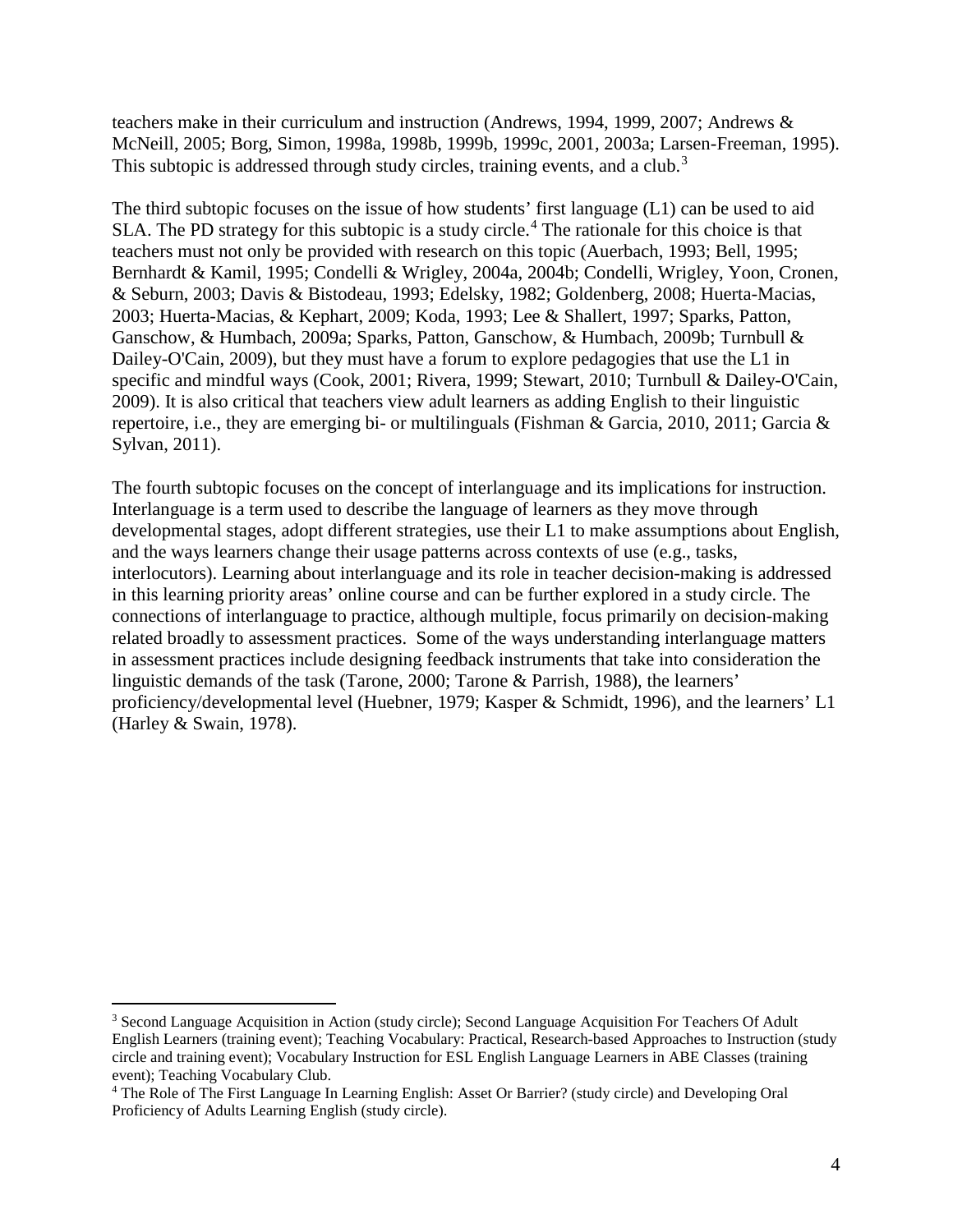| <b>Subtopics</b>       | <b>PD Strategy</b>   | References supporting the need for this subtopic          |
|------------------------|----------------------|-----------------------------------------------------------|
| Common myths and       | <b>Online Course</b> | Basturkmen, Loewen, & Ellis, 2004; Kalaja & Ferreira      |
| beliefs about SLA      |                      | Barcelos, 2004; Lightbown & Spada, 2006                   |
| Knowledge about        | Study Circle,        | Andrews & McNeill, 2005; Borg, Simon, 1998b, 1999a,       |
| language and SLA       | Training Event,      | 1999b, 1999c, 2001, 2003a; Borg, S., 2003b; Borg, Simon,  |
|                        | and Online           | 2005; Borg, Simon & Burns, 2008; Fillmore & Snow,         |
|                        | Course               | 2000; Larsen-Freeman, 1995                                |
| Using students' first  | <b>Study Circle</b>  | Auerbach, 1993; Bell, 1995; Bernhardt & Kamil, 1995;      |
| language strategically |                      | Condelli & Wrigley, 2004a, 2004b; Condelli, Wrigley,      |
|                        |                      | Yoon, Cronen, & Seburn, 2003; Davis & Bistodeau, 1993;    |
|                        |                      | Edelsky, 1982; Fishman & Garcia, 2010, 2011; Garcia &     |
|                        |                      | Sylvan, 2011; Goldenberg, 2008; Huerta-Macias, 2003;      |
|                        |                      | Huerta-Macias, & Kephart, 2009; Koda, 1993; Lee &         |
|                        |                      | Shallert, 1997; Rivera, 1999; Sparks, Patton, Ganschow, & |
|                        |                      | Humbach, 2009a; Sparks, Patton, Ganschow, & Humbach,      |
|                        |                      | 2009b; Stewart, 2010; Turnbull &Daily-O'Cain, 2009;       |
|                        |                      | Téllez & Waxman, 2004                                     |
| Focusing on learner    | <b>Online Course</b> | Adjemian, 1976; Bialystok & Sharwood Smith, 1985;         |
| language to make       | and Study Circle     | Corder, 1981; Davies, Criper, & Howatt, 1984; Duff, P.,   |
| teaching decisions     |                      | 1986; Ellis, 1987; Huebner, 1979; Lantolf & Ahmed, 1989;  |
| (interlanguage)        |                      | Lightbown & Spada, 1990; Long, 1988; Long & Porter,       |
|                        |                      | 1985; Muranoi, 1996; Norris & Ortega, 2011; Pica, 1988;   |
|                        |                      | Selinker, L., 1972; Selinker, Larry, 1992; Tarone, 1983,  |
|                        |                      | 1985; Tarone & Parrish, 1988; Tarone & Swierzbin, 2009    |

#### **Table 1: Principles of Second Language Acquisition – Subtopics**

### <span id="page-8-0"></span>**Teaching Adult ELLs who are Emergent Readers**

Around the world, there are many adult learners who have not been schooled in their home language(s) and for whom print literacy is a new experience. In the U.S., these learners are common in adult programs. Between 2004 and 2007, 17 to 21 percent of the total population of ELLs enrolled in federally funded adult ESOL programs were determined to be at the beginning literacy level as evidenced by the National Reporting System. Nevertheless, most teachers of adult ELLs have not been trained to work with learners who are emergent readers and unaccustomed to western classroom language learning (Bigelow & Lovrien Schwarz, 2010; Paiewonsky, 1997; Vinogradov & Bigelow, 2010; Watson, 2010). This learning priority is important to fill a training gap in the professional knowledge of many adult ESOL teachers.

The first subtopic in this priority area focuses broadly on how adult emergent readers with limited formal schooling are unique among the larger population of adult ELLs with uninterrupted schooling and print literacy in their home language(s). This subtopic also explores how adult emergent readers vary in terms of the many reasons and circumstances leading to low print literacy and limited formal schooling including coming from a primarily oral, agrarian society, and protracted time in refugee camps (Bigelow & Lovrien Schwarz, 2010; Peyton et al., 2007). The reasons for adult ELLs not acquiring print literacy rests in experiences far out of reach of most ESOL teachers (Watson, 2010). Therefore, it is important for educators to understand how and why this occurs and begin to understand some of the background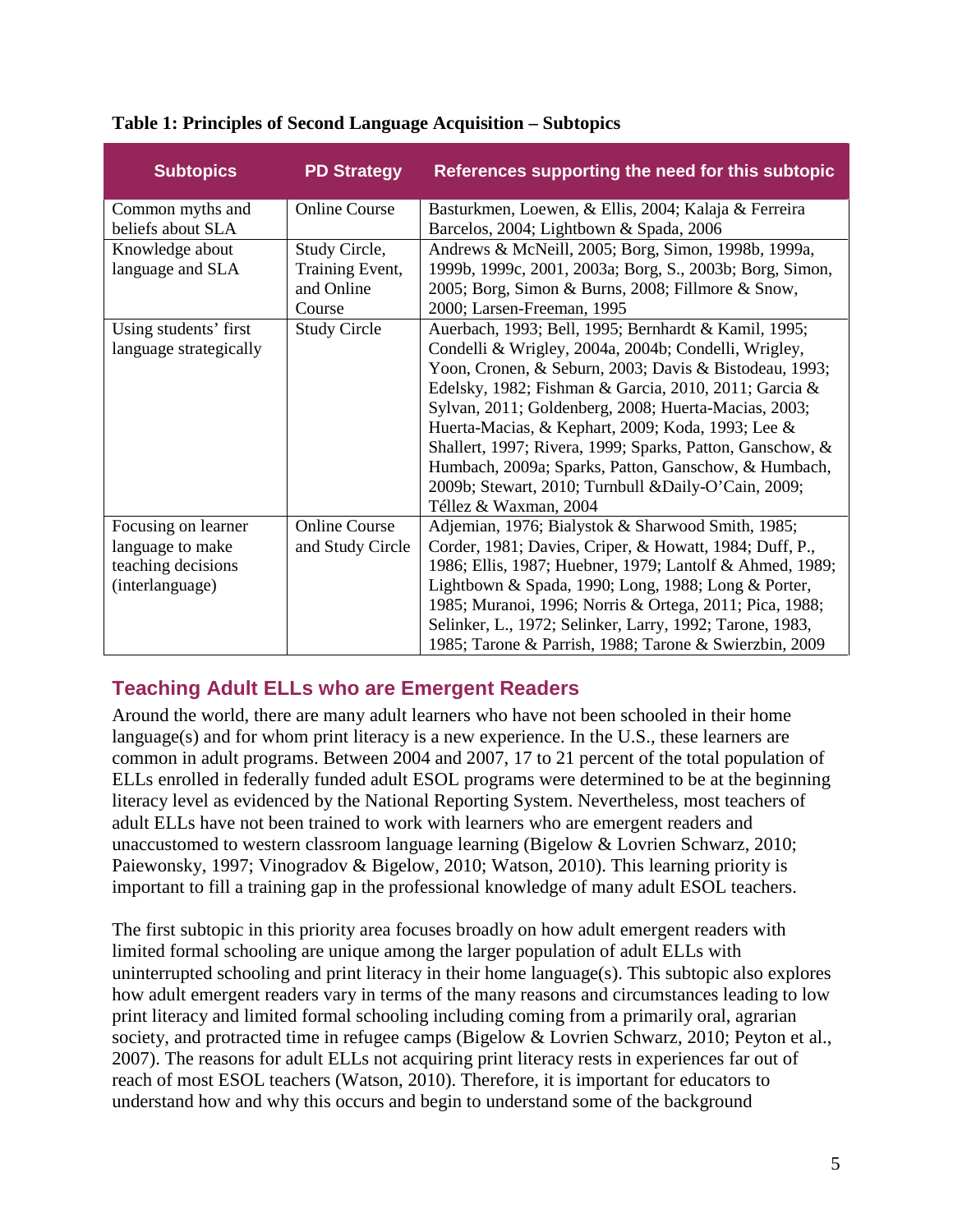experiences of this population in order to better teach them. An overview of instructional strategies that build on oral language skills and the life experiences of the learners are included in this subtopic as well. This content is addressed through an online course and club activities. [5](#page-9-1)

The second subtopic focuses on what basic literacy skills to teach (e.g., alphabetics, vocabulary, fluency, comprehension) and how to teach them in meaningful and age-appropriate ways. Teaching approaches which draw on learners' goals, strengths, and background experiences are taught and discussed (DeCapua & Marshall, 2010; Peyton et al., 2007). The PD strategy for delivering this content is through a study circle, training event, and club activities.<sup>[6](#page-9-2)</sup>

The third subtopic focuses on identifying adult ELLs without print literacy and placing them in programs appropriately. Their needs for meaningful, engaging, literacy skill building can rarely be met in classes with learners who are print literate (Juffs & Rodrigues, 2008). There are some instruments available to measure native language literacy for placement purposes (Native Language Screening Device, n.d.) as well as tests in English which assess learners at the emergent level (e.g., BEST Test). This subtopic focuses on these types of instruments as well as classroom assessment tools which allow educators to assess and monitor literacy development in ways which inform instruction. The PD strategy for this subtopic includes a training event and club activities<sup>[7](#page-9-3)</sup> to give participants the opportunity to learn about and discuss their assessment practices for this unique population.

| <b>Subtopics</b>          | <b>PD Strategy</b>    | References supporting the need for this subtopic       |
|---------------------------|-----------------------|--------------------------------------------------------|
| Uniqueness of adult       | <b>Online Course</b>  | Bigelow, 2010; Bigelow, & Lovrien Schwarz, 2010;       |
| emergent readers with     | and Club              | DeCapua & Marshall, 2010; Mace-Matluck, Alexander-     |
| limited formal schooling, |                       | Kasparik, & Queen, 1998; Peyton et al., 2007; Tarone,  |
| a primer                  |                       | Bigelow, & Hansen, 2009; Vinogradov & Bigelow, 2010    |
| Strategies for teaching   | Study Circle,         | DeCapua & Marshall, 2010; DeCapua, Smathers, & Tang,   |
| literacy                  | <b>Training Event</b> | 2009; Freeman & Freeman, 2001; Freire, 1970;           |
|                           | and Club              | Vinogradov, 2008, 2010                                 |
| Identification,           | <b>Training Event</b> | Ardila, 2004; Ardila, Ostrosky-Solis, & Mendoza, 2000; |
| placement, and            | and Club              | Ardila, Rosselli, & Rosas, 1989; LDA of Minnesota,     |
| assessment of LFS         |                       | 2006; Schöneberger, van de Craats, & Kurvers, 2011     |
| learners                  |                       |                                                        |

**Table 2: Teaching Adult ELLs who are Emergent Readers – Subtopics**

### <span id="page-9-0"></span>**Assessment in Adult ELL Programs**

Beyond standardized assessment as an integral part of accountability in adult ESOL programs across the nation (Kenyon, & Van Duzer, 2003; Van Duzer, 2002; Van Duzer & Berdan, 1999),

Development for Teaching Adult Emergent Readers (training event); Teaching Adult ELL Emergent Readers: Next Steps in Linking Research & Practice (study circle); and Working with Emergent Readers Club.

<span id="page-9-1"></span><sup>5</sup> Teaching Adult ELLs Who Are Emergent Readers (online course) and Working with Emergent Readers Club.  $\overline{a}$ 

<span id="page-9-2"></span><sup>6</sup> Teaching Adult English Language Learners Who Are Emergent Readers (training event); Professional

<span id="page-9-3"></span> $7$  Professional Development for Teaching Adult Emergent Readers (training event) and Working with Emergent Readers Club.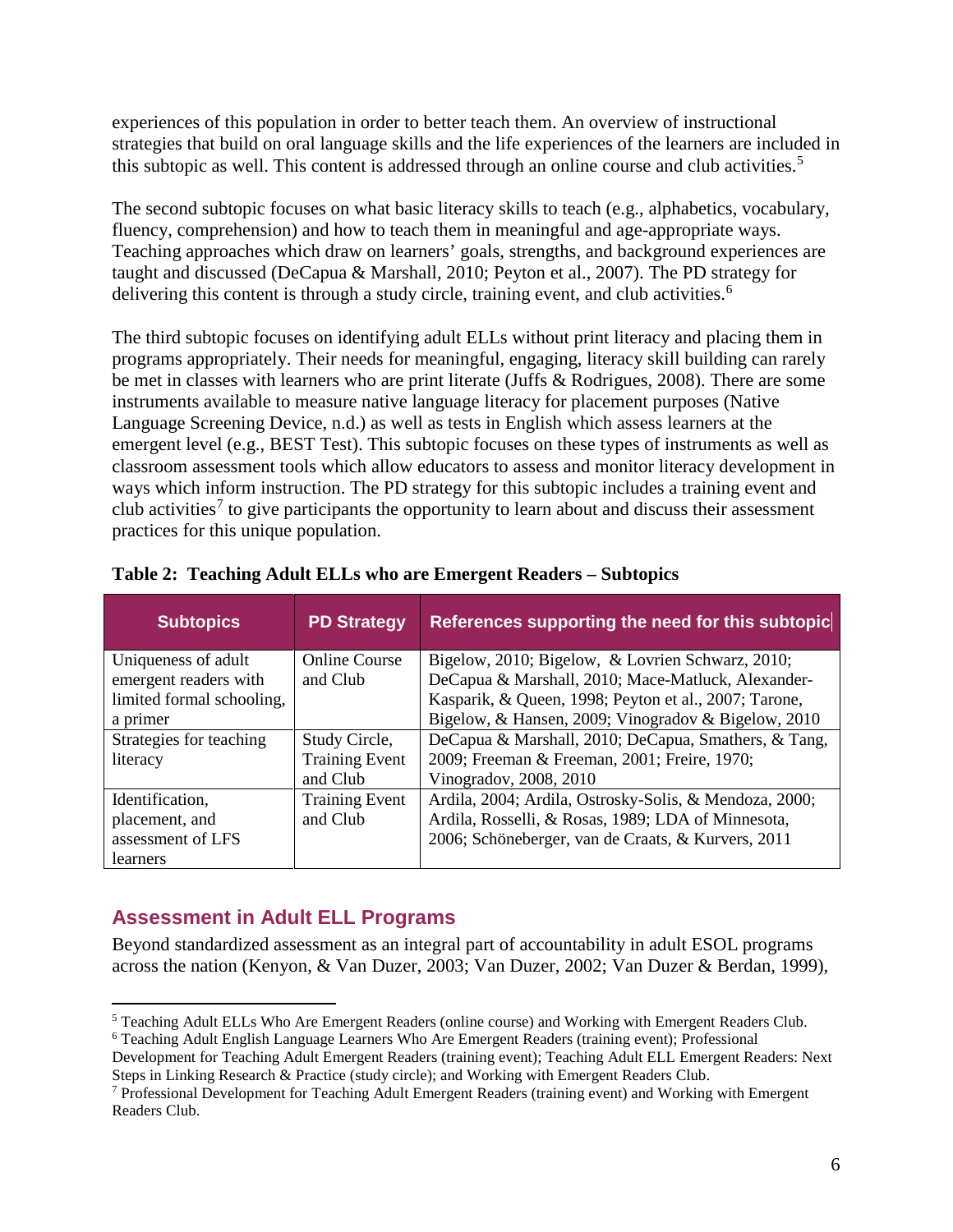assessment can and should be used for various purposes, (i.e., to screen and place learners, to diagnose areas of strength and weakness, to design and modify instruction, and to measure learning gains). Teachers of adult ELLs need to understand the basics of assessment and how the results of assessment can be used to guide instructional decisions (Bailey, 1998; Brown & Abeywickrama, 2010; Brown, 2005; Gottlieb, 2006; Wrigley, Chen, White, & Soroui, 2009). Accordingly, an online course  $\delta$  outlines the basics of both formal and informal assessment, also referred to as "assessment for learning" and authentic assessment (O'Malley & Valdez-Pierce, 1996) for teachers who do not have this background knowledge. A complimentary training event can be created, based on training demands, to build on the content of the foundational course.

Around the globe, there is a growing research base in adult literacy (Looney, 2007) and K-12 showing the positive impact of formative assessment on students' learning (Black & William, 2009, 2010; Cauley & McMillan, 2009; Looney, 2007; McManus, 2008; Nassaji, 2009; O'Malley & Valdez-Pierce, 1996; Parr & Limbrick, 2010; Parr & Timperley, 2010; Russell & Spada, 2006; Shepard, 2008, 2009; Spinelli, 2008; Stiggins, 2005, 2008; Timperley & Parr, 2009; Wiliam, 2007, 2011; Wylie, 2008). This research shows that when teachers carefully plan instruction with the end in sight, learners are able to demonstrate their learning and, thus, provide rich information to teachers about next steps in their teaching. Moreover, as Marzano (2009) and Nicol and Macfarlane-Dick (2006) and others (e.g., Fluckiger, Vigil, Pasco & Danielson, 2010; Lundstrum & Baker, 2009) have shown, students should be involved in assessing and tracking their own progress; when learners do so, this has a positive impact on their learning. ELL-U will use a study circle on formative assessment to give practitioners the opportunity to examine their assessment practices and deepen their knowledge of how to apply assessment for learning in their teaching, as well as how to effectively involve students in peer and self-assessment.

| <b>PD Strategy</b>                         | References supporting the need for this<br>subtopic                                                                                                                                                                                                                                                                                                                                                                             |
|--------------------------------------------|---------------------------------------------------------------------------------------------------------------------------------------------------------------------------------------------------------------------------------------------------------------------------------------------------------------------------------------------------------------------------------------------------------------------------------|
| Online Course and<br><b>Training Event</b> | Bailey, 1998; Brown & Abeywickrama, 2010; Brown,<br>2005; Gottlieb, 2006; Kenyon, & Van Duzer, 2003; Van<br>Duzer, 2002; Van Duzer & Berdan, 1999; Wrigley, Chen,<br>White & Soroui, 2009                                                                                                                                                                                                                                       |
| Online Course and                          | Black & Wiliam, 2009, 2010; 2010; Cauley, &                                                                                                                                                                                                                                                                                                                                                                                     |
| <b>Study Circle</b>                        | McMillan, 2009; Fluckiger, Vigil, Pasco, Danielson,<br>2010; Looney, 2007; Lundstrum & Baker, 2009;<br>McManus, 2008; Marzano, 2009; Nassaji, 2009; Nicol, &<br>Macfarlane-Dick, 2006; O'Malley & Valdez-Pierce,<br>1996; Parr & Limbrick, 2010; Parr & Timperley, 2010;<br>Russell & Spada, 2006; Shepard, L. 2008, 2009; Spinelli,<br>2008; Stiggins, 2005, 2008; Timperley & Parr, 2009;<br>William, 2007, 2011; Wylie, 2008 |
|                                            |                                                                                                                                                                                                                                                                                                                                                                                                                                 |

|  | Table 3: Assessment in Adult ELL Programs - Subtopics |  |  |  |
|--|-------------------------------------------------------|--|--|--|
|--|-------------------------------------------------------|--|--|--|

 $\overline{a}$ 

<span id="page-10-0"></span><sup>8</sup> Formative Assessment to Inform Quality Adult ESL Instruction (online course).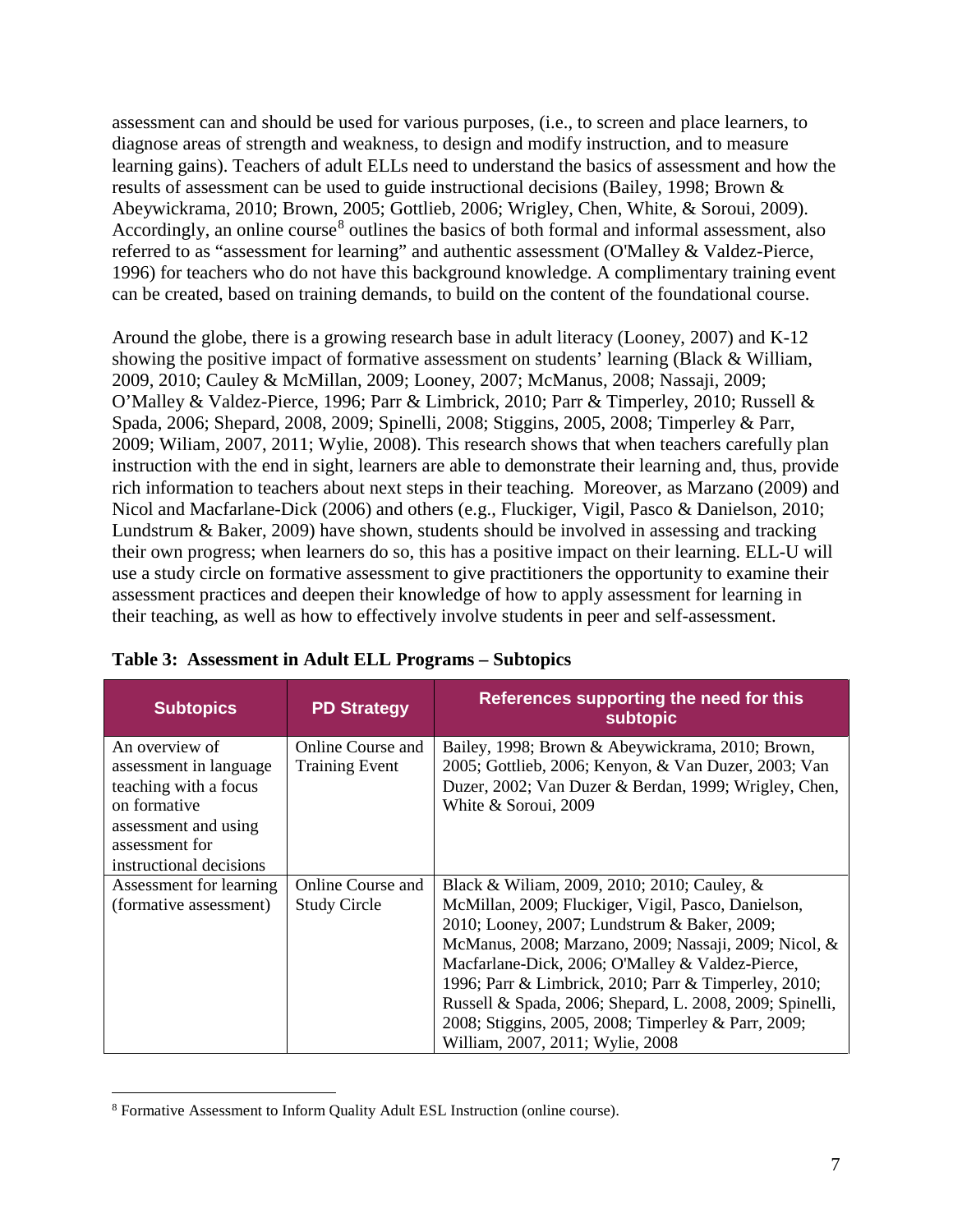### <span id="page-11-0"></span>**Principles of Second Language Teaching: Planning, Implementing, and Managing Instruction**

As the research illustrates, PD must be meaningful and relevant to the daily work of teachers. By the same token, it is critical that teachers design instruction that is authentic and relates to learners' lives outside of the classroom (Auerbach, Barahona, Midy, Vaquerano, Zambrano & Arnaud, 1996; Cooke, 2006; Condelli, Wrigley, Yoon, Cronen & Seburn, 2003; National Research Council, 2011; Mathews-Aydinli, 2007; Nash & Kallenbach, 2009; Norton Peirce, 1995, 2000; Peyton, Moore & Young, 2010; Purcell-Gates, Degener, Jacobson & Soler, 2002; Jacobson, & Soler, 2002; Schalge & Soga, 2008; Skilton-Sylvester, 2002; Walker & Leary, 2009; Wallace, 2006; Warriner, 2007, 2010; Weinstein, 2002).

Saunders and Goldenberg (2010) reviewed the extant research as well as the available metaanalyses and works synthesizing experimental and quasi-experimental research among language learners, the bulk of which were conducted among college-age learners studying a foreign language. The authors suggest the research supports several guidelines for English learners in K-12. The following adapted list with added references is pertinent to instruction with adult ELLs:

- Instruction should include carefully planned interactive activities (Alan & Stoller, 2005; Canale & Swain, 1980; Ellis, 2003; Foster & Ohta, 2005; Genesee, Lindholm-Leary, Saunders & Christian, 2006; Keck, Iberri-Shea, Tracy-Ventura & Wa-Mbaleka, 2006; Tellez & Waxman, 2006).
- Instruction should emphasize listening, speaking, reading, and writing (Cranton, 2001; McElvain, 2010).
- Instruction should teach elements of English explicitly (e.g., decoding, fluency, comprehension, vocabulary, syntax, grammar, functions, conventions) (Alamprese, 2009; Alamprese, MacArthur, Price, & Knight, 2011; Davidson & Strucker, 2002; MacArthur, Konold, Glutting, & Alamprese, 2011; Norris & Ortega, 2000; Strucker, Yamamoto, & Kirsch, 2007).
- Instruction should integrate meaning and communication in explicit language teaching (Kruidenier, MacArthur, & Wrigley, 2010; Ellis, 2005).
- Instruction should provide explicit feedback to learners (Carroll, Roberge, & Swain, 1992; Russell & Spada, 2006).
- Instruction should include attention to communication and language-learning strategies (McKeown, Beck, & Blake, 2009 suggest a careful rethinking of reading strategy instruction).

Regarding vocabulary, in particular, recent studies have shown the efficacy of explicit vocabulary instruction that includes many opportunities for students to interact and use vocabulary in meaningful ways (Baumann & Kame'enui, 2004; Beck, McKeown & Kucan, 2002; Carlo, August, Mclaughlin, Snow, Dressler, & Lippman, 2008; Coxhead, 2006, 2011; Dutro & Kinsella, 2010; Folse, 2004; Lesaux & Kieffer, 2010; Lesaux, Kieffer, Faller, & Kelley, 2010; Liu, 2003, 2011; McKeown & Beck, 2004; Marzano, 2004; Nation, 2001, 2008; Snow, 2010; Stahl & Nagy, 2006)**.**

August and Shanahan (2010) in an update of their important (2006) edited volume, *Developing Literacy in Second Language Learners: Report of the National Literacy Panel on Language-*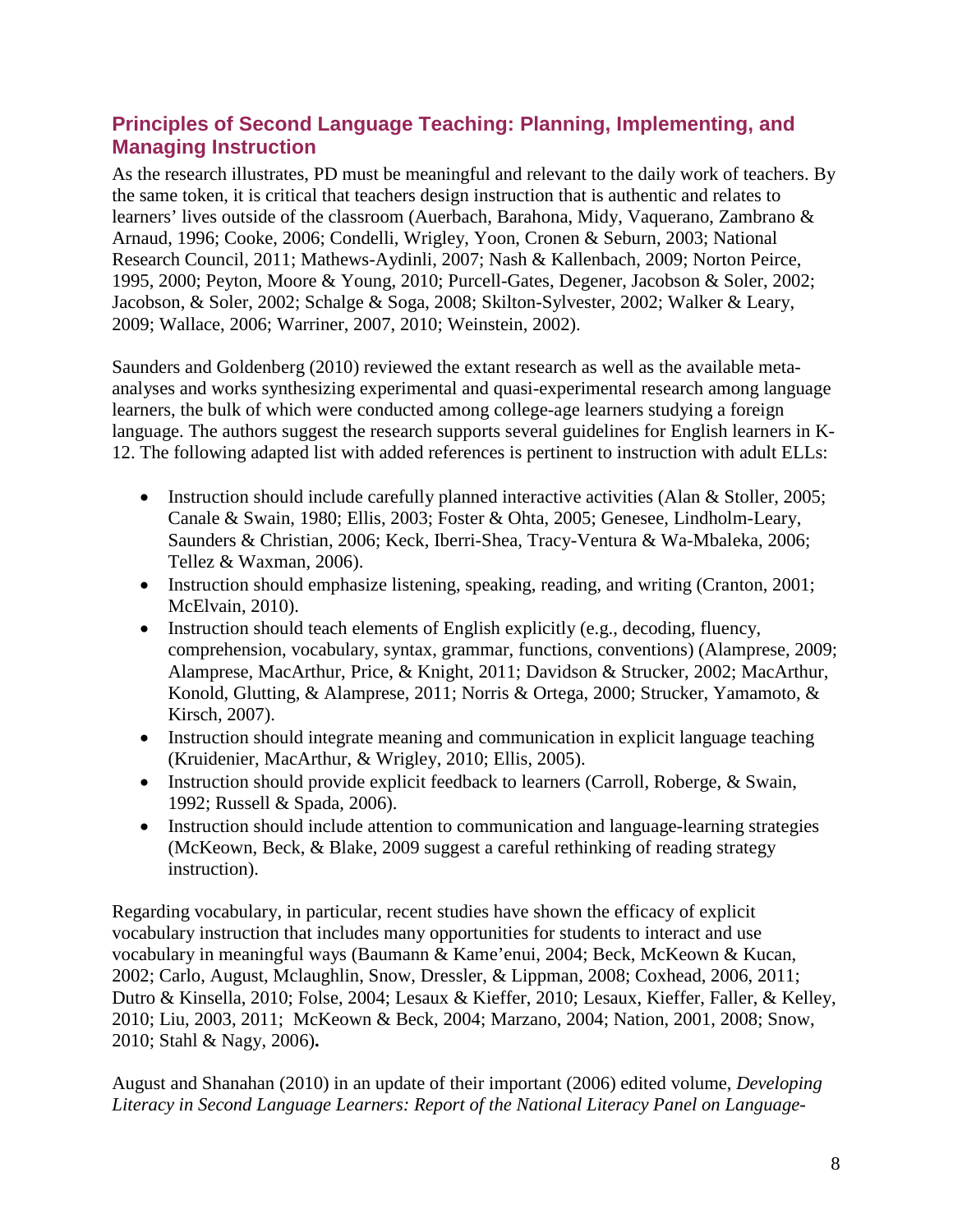*Minority Children and Youth,* reaffirm the following guidelines for teaching literacy to ELLs in K-12. Effective literacy instruction: (a) emphasizes essential components of literacy (i.e., phonological awareness, fluency, vocabulary and comprehension); (b) is similar to effective literacy instruction for native speakers; (c) must be adjusted to meet learners' needs, (i.e., strategic use of L1, small groups, more time, more scaffolding, etc.); (d) is comprehensive and multidimensional; (e) develops oral proficiency; (f) requires well-prepared teachers; and (g) is respectful of the home language.

August and Shanahan (2006) asserted that a learner's educational background and the relationship between the L1 and L2 play critical roles. Studies with young children indicated that L<sub>2</sub> oral language ability is tied more to reading comprehension than it is to word level skills; thus, devoting time to developing oral language and vocabulary is crucial for ELLs.

Knowledge of the field suggests the need for an online course to provide an overview of communicative language teaching. Subtopics on *interactively* teaching listening, speaking, reading, writing, pronunciation, and grammar can be offered through a study circle and/or a training event.<sup>[9](#page-12-0)</sup> Recent research has been particularly strong on effective methods for teaching vocabulary; ELL-U offers a study circles, training events, and activities through the Teaching Vocabulary Club to ensure this topic is a priority offering. [10](#page-12-1) Other topics such as contextualized instruction, especially for various authentic purposes (e.g., college and career readiness, civic engagement, health and family-related needs), are pursued through study circles and training events as well.<sup>[11](#page-12-2)</sup>

When adult ESOL teachers complete needs assessments for PD, issues around managing the classroom always rise to the top. Research in K-12 (Slavin, 1987) among native Englishspeaking children suggests that grouping students according to their needs is most effective in raising reading achievement. Moreover, the research with adult ELLs shows that it is advantageous to group learners in pairs to encourage the negotiation of meaning (Smith, Harris & Reder, 2005; Watanabe & Swain, 2007). Furthermore, learners actively engage in their learning when involved in task-based (Ellis, 2003) as well as problem-based (Walker & Leary, 2009) and project-based (Alan & Stoller, 2005) learning. Each of these learning activities requires students to work collaboratively and to use language in meaningful ways. Managing the classroom is a prevailing issue in the field; various approaches to purposeful grouping will be explored through the online course and a training event.<sup>[12](#page-12-3)</sup>

 $\overline{a}$ 

<span id="page-12-0"></span><sup>9</sup> Developing Oral Proficiency in Adults Learning English (training event and study circle).

<span id="page-12-1"></span><sup>&</sup>lt;sup>10</sup> Teaching Vocabulary: Practical, Research-Based Approaches To Instruction (training event and study circle); Vocabulary Instruction for ESL English Language Learners in ABE Classes (training event); and Teaching Vocabulary Club.

<span id="page-12-2"></span><sup>&</sup>lt;sup>11</sup> Learner-Centered Practice in Adult ESL (training event and study circle)

<span id="page-12-3"></span><sup>&</sup>lt;sup>12</sup> Cooperative Learning – A Team Approach (training event)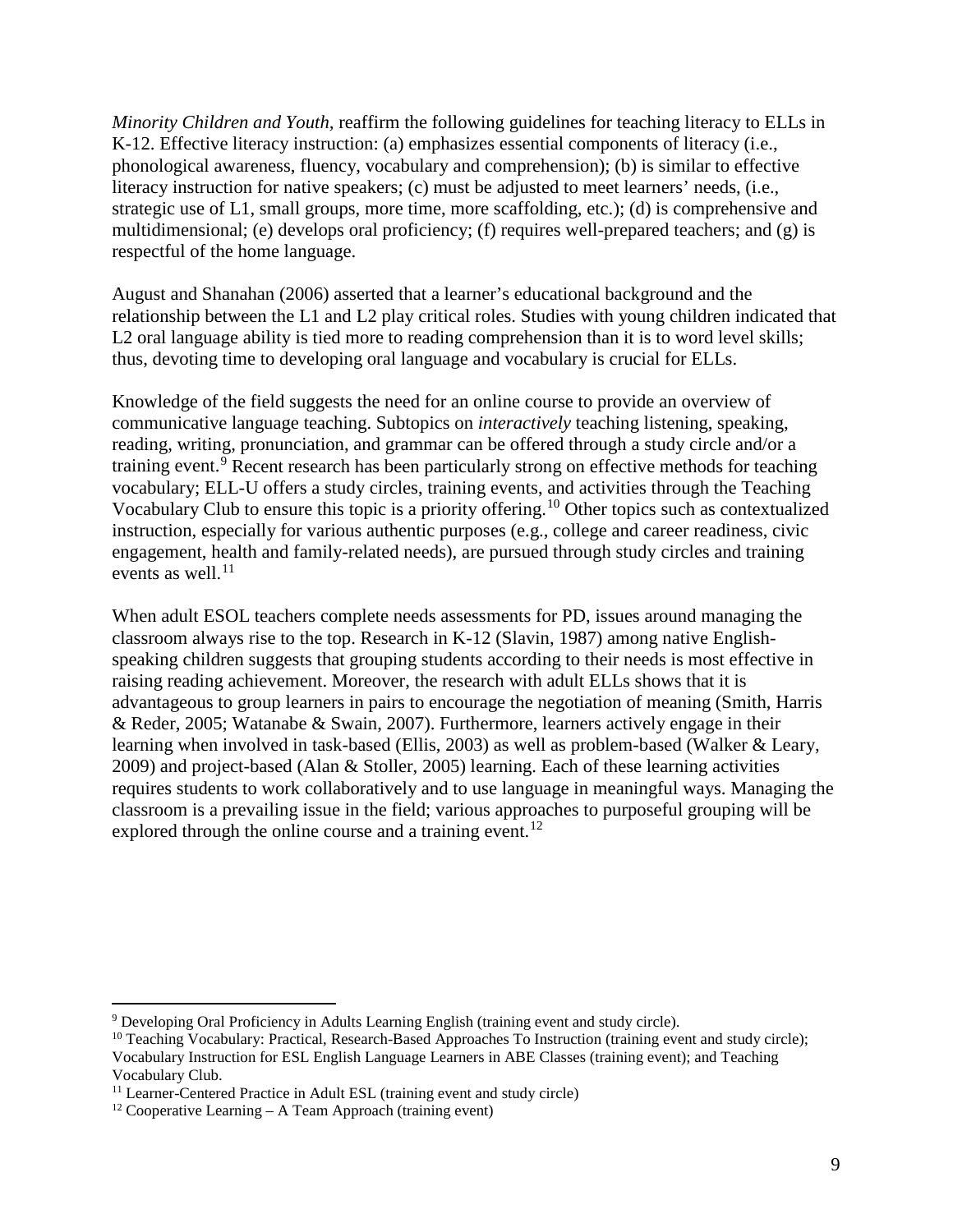**Table 4: Principles of Second Language Teaching: Planning, Implementing, and Managing Instruction – Subtopics**

| <b>Subtopics</b>                                                           | <b>PD Strategy</b>                                             | References supporting the need for this subtopic                                                                                                                                                                                                                                                                                                                                                                                                                                                                   |
|----------------------------------------------------------------------------|----------------------------------------------------------------|--------------------------------------------------------------------------------------------------------------------------------------------------------------------------------------------------------------------------------------------------------------------------------------------------------------------------------------------------------------------------------------------------------------------------------------------------------------------------------------------------------------------|
| Communicative<br>language teaching                                         | <b>Online Course</b>                                           | Canale & Swain, 1980; Carroll, Roberge, & Swain, 1992;<br>Mohan & Beckett, 2001; Oxford, 1997; Richards, 2006;<br>Schaetzel & Young, 2007; Young & Smith, 2006;<br>Baynham, et al., 2007; Casey, Derrick, Duncan & Mallows,<br>2007                                                                                                                                                                                                                                                                                |
| Teaching reading,<br>writing, speaking,<br>listening, and<br>pronunciation | Online Course,<br><b>Study Circle</b><br>and Training<br>Event | Alamprese, 2009; Alamprese, MacArthur, Price, & Knight,<br>2011; August & Shanahan, 2007, 2010; Genesee, Lindholm-<br>Leary, Saunders & Christian, 2006; Davidson & Strucker,<br>2002; Kruidenier, MacArthur, & Wrigley, 2010; Lundstrum<br>& Baker, 2009; MacArthur, Konold, Glutting, &<br>Alamprese, 2011; Mathews-Aydinli, J. 2007; Saunders and<br>Goldenberg; 2010; Strucker, Yamamoto, & Kirsch, 2007                                                                                                       |
| Teaching vocabulary                                                        | Study Circle,<br><b>Training Event</b><br>and Club             | August & Shanahan, 2007, 2010; Baumann & Kame'enui,<br>2004; Beck, McKeown & Kucan, 2002; Carlo, August,<br>Mclaughlin, Snow, Dressler, & Lippman, 2008; Coxhead,<br>2011; Dutro & Kinsella, 2010; Folse, 2004; Lesaux &<br>Kieffer, 2010; Lesaux, Kieffer, Faller, & Kelley, 2010; Liu,<br>2003, 2011; Marzano, 2004; McKeown & Beck, 2004;<br>Nation, 2001, 2008; Saunders and Goldenberg; 2010; Snow,<br>2010; Stahl & Nagy, 2006                                                                               |
| Issues in teaching<br>grammar                                              | <b>Study Circle</b><br>and Club <sup>13</sup>                  | Carroll, Roberge, & Swain, 1992; Ellis, 2005; Norris &<br>Ortega, 2000; Russell & Spada, 2006; Spada & Lightbown,<br>2008                                                                                                                                                                                                                                                                                                                                                                                          |
| Contextualized/authentic<br>language teaching                              | Study Circle,<br><b>Training Event</b><br>and Online<br>Course | Auerbach, Barahona, Midy, Vaquerano, Zambrano &<br>Arnaud, 1996; Baynham et al., 2007; Cooke, 2006;<br>Condelli, Wrigley, Yoon, Cronen & Seburn, 2003; Learning<br>Skills and Improvement Service, 2010; Mathews-Aydinli,<br>2007; National Research Council, 2011; Norton Peirce,<br>1995, 2000; Peyton, Moore & Young, 2010; Purcell-Gates,<br>Degener, Jacobson, & Soler, 2002; Schalge & Soga, 2008;<br>Skilton-Sylvester, 2002; Walker & Leary, 2009; Wallace,<br>2006; Warriner, 2007, 2010; Weinstein, 2002 |
| Managing the language<br>classroom                                         | Study Circle,<br><b>Training Event</b><br>and Online<br>Course | Nash & Kallenbach, 2009; Slavin, 1987; Smith, Harris &<br>Reder, 2005; Watanabe & Swain, 2007                                                                                                                                                                                                                                                                                                                                                                                                                      |

### <span id="page-13-0"></span>**The Role of Culture in Teaching Adult ELLs**

 $\overline{a}$ 

Effective teachers of adult ELLs have a strong grasp of the role of culture in teaching culturally diverse classes (Tedick & Walker, 1994; Téllez & Waxman, 2004). There is broad,

<span id="page-13-1"></span><sup>&</sup>lt;sup>13</sup>Teaching grammar to emergent readers is addressed through activities available in the Working with Emergent Readers Club.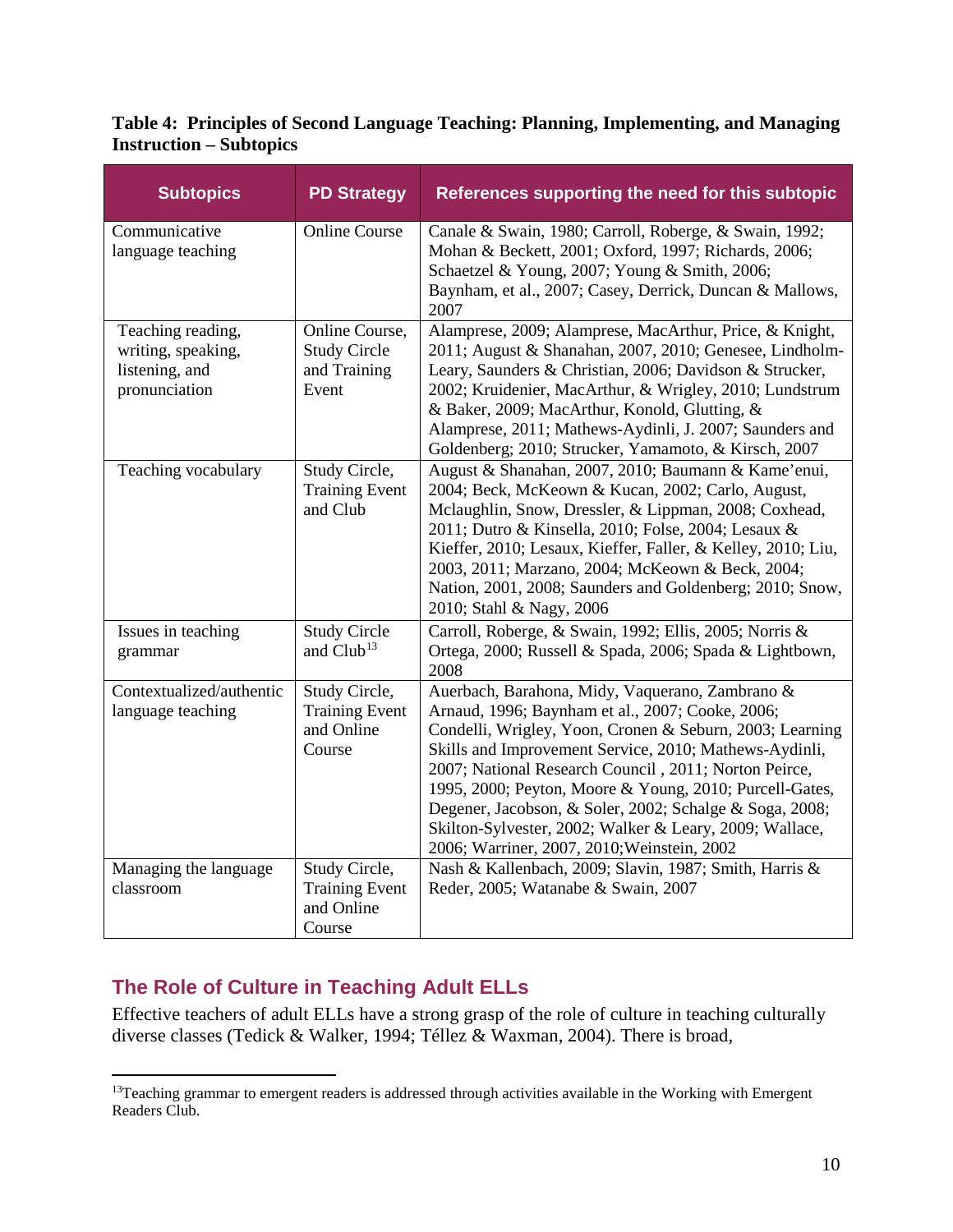interdisciplinary research supporting the fact that culture and language are intertwined (Ferdman, Bernardo & Weber, 1994; Gars & Neu, 1995) and that this fact plays an important role in teaching and learning (Cole, 1985; Cook-Gumperz & Gumperz, 1981; Denny, 1991; Devine, 1994; Duff, 2001; Durgunoğlu & Verhoeven, 1998; Greenfield, 1997). Funds of Knowledge for Teaching is an endeavor to help educators uncover how the strengths of the home lives of immigrant families can be included in academic learning (González, Moll, & Amanti, 2005).

The first subtopic consists of an online resource which draws from the online Culture Orientation Center at the Center for Applied Linguistics. The assumption is that there are many useful facts about immigrant, migrant, and refugee groups that can give teachers an important starting point for designing culturally relevant teaching. Teacher learning expands from these resources to include discussions about how ELLs from any particular nationality or ethnicity do not always fit assumptions made about them. A culture-focused study circle which recognizes cultural hybridity or the non-static, dynamic nature of culture among various immigrant groups (Bhabha, 1990; Bhatia & Ram, 2004; Bigelow, 2010; Chhuon, 2009; González, 2005; Ngo, 2008, 2010) includes discussion as a key component. This topic will also be addressed in an online course.<sup>[14](#page-14-1)</sup>

The second subtopic in this learning priority is an exploration of the relationship between culture(s) and literacy development. This subtopic helps educators connect community, cultural, and family literacy practices to their instruction. Much research has explored the many ways in which culture informs language use, including the way print literacy is used. It is important to approach this subtopic from an assets stance and recognition that home or community-based literacy practices are often unknown to educators (Auerbach, 1995). The proposed online course raises awareness of the issues related to the role of culture in teaching.

| <b>Subtopics</b>       | <b>PD Strategy</b>   | References supporting the need for this<br>subtopic |
|------------------------|----------------------|-----------------------------------------------------|
| Inquiry into different | Study Circle and     | Culture Orientation Center http://www.cal.org/co/   |
| cultural groups        | <b>Online Course</b> | Bhabha, 1990; Bhatia & Ram, 2004                    |
| The role of culture in | <b>Online Course</b> | Biber & Hared, 1991; Delgado-Gaitan, 1994; Farr,    |
| language and literacy  |                      | 1994; Ferdman, B. M., 1990; Ferdman, Bernardo &     |
| development            |                      | Weber, 1994; Grant, 1997; Kalmar, 2001; Klassen &   |
|                        |                      | Burnaby, 1993; Levinson, 2007; Moje, 2008; Moje &   |
|                        |                      | Hinchman, 2004; Perry, 2008; Reder, 1994; Reder &   |
|                        |                      | Bynner, 2009; Reder & Davila, 2005; Robson, 1983;   |
|                        |                      | Sarroub, 2008; Street, 1993; Walker-Dalhouse &      |
|                        |                      | Dalhouse, 2009; Watson, 2010; Weinstein, 1986       |

**Table 5: The Role of Culture in Teaching Adult ELLs – Subtopics**

### <span id="page-14-0"></span>**Future Learning Priorities**

Learning priorities for future activities could focus on extending PD for educators and broadening efforts to include program administrators. These topics were identified through a review of the updated research and topics suggested by the field were also taken into consideration. Future subtopics appear in Table 6.

<span id="page-14-1"></span><sup>&</sup>lt;sup>14</sup> The Role of Culture in the Education of Adult English Language Learners (online course)  $\overline{a}$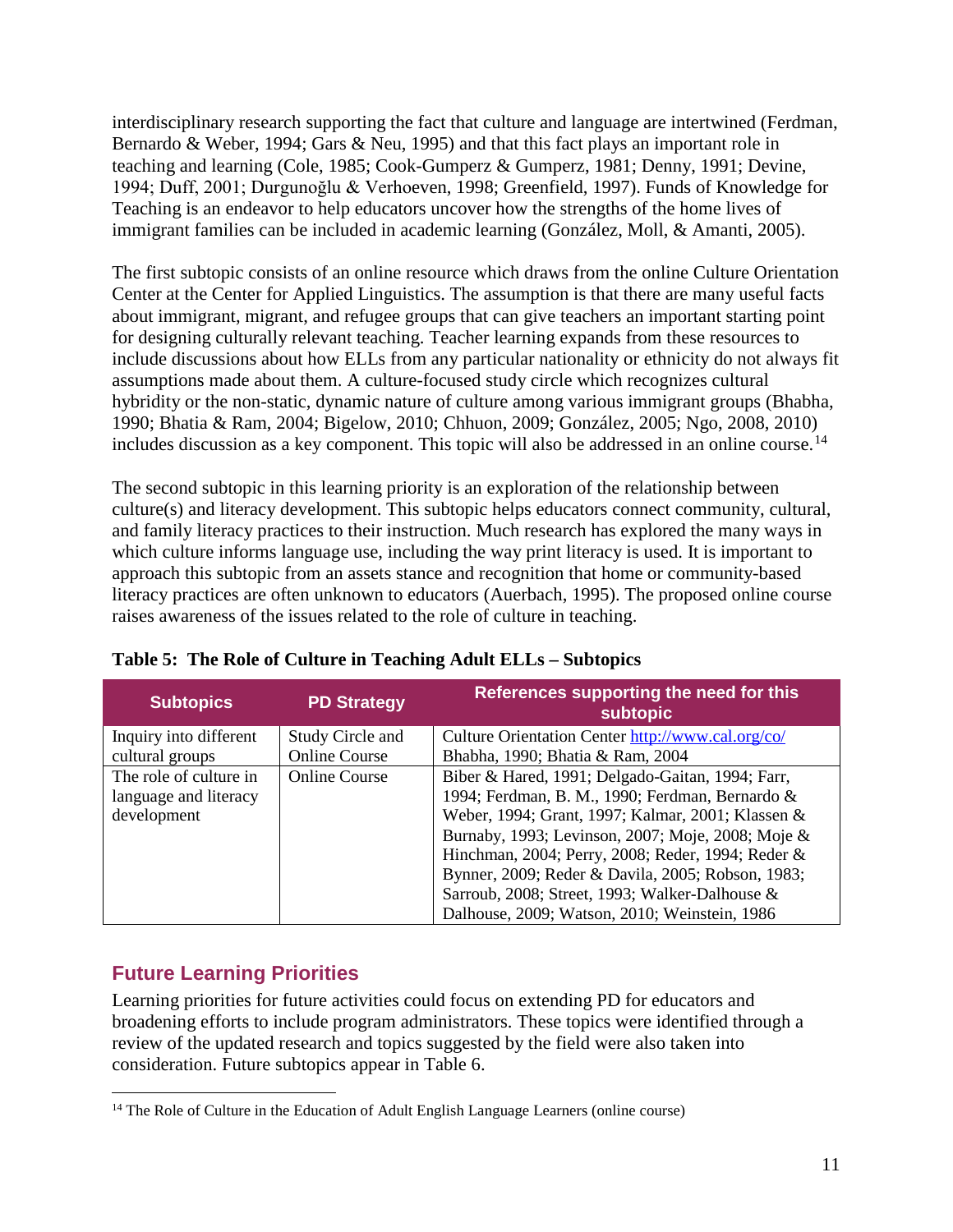# **Table 6: Future Learning Priorities**

| <b>Subtopics</b>                                                                                                                                                 | <b>Target</b><br><b>Audience</b> | References supporting the need for this<br>subtopic                                                                                                                                                                                                                                                                                                                                                                                                                                                                                                                                                                                                                                                                                |
|------------------------------------------------------------------------------------------------------------------------------------------------------------------|----------------------------------|------------------------------------------------------------------------------------------------------------------------------------------------------------------------------------------------------------------------------------------------------------------------------------------------------------------------------------------------------------------------------------------------------------------------------------------------------------------------------------------------------------------------------------------------------------------------------------------------------------------------------------------------------------------------------------------------------------------------------------|
| Integrating content and<br>language learning through<br>topics such as EL civics,<br>workplace literacy,<br>parenting, health education,<br>and digital literacy | Educators                        | Dalton-Puffer, 2007; Kasper & Weiss, 2005; Stoller,<br>2004; Schleppegrell, Achugar, & Otieza, 2004; Crandall<br>& Kaufman, 2004; Mohan & Beckett, 2001; Pally, 2000;<br>Master, 2000                                                                                                                                                                                                                                                                                                                                                                                                                                                                                                                                              |
| Developing curricula to<br>meet the needs of students<br>with disabilities using a<br>range of resources                                                         | Educators                        | Lovrien Schwarz, 2009; Isserlis, 2000                                                                                                                                                                                                                                                                                                                                                                                                                                                                                                                                                                                                                                                                                              |
| Evaluating program<br>effectiveness through<br>outcomes such as<br>attendance, retention, and<br>learning                                                        | Program<br>Administrators        | Beder, Tomkins, Medina, Riccioni & Deng, 2006;<br>Cooke, 2006; Lambert, 2008; Nash & Kallenbach, 2009;<br>Reder, 2010; Reder, 2010; Reder & Bynner, 2009;<br>Reder, 2009; Schlage & Soga, 2008; Skilton-Sylvester,<br>2002; Strucker, 2006; Timperley, Parr & Bertanees,<br>2009                                                                                                                                                                                                                                                                                                                                                                                                                                                   |
| Supporting teacher learning<br>and change through PD,<br>classroom observations,<br>supervision, and evaluation                                                  | Program<br>Administrators        | Bailey, 2006; Bailey, Curtis & Nunan, 2001; Borg,<br>2006; Borg, 2011; Burton, 2009; Chen, Chen & Tsai,<br>2009; Crane, 2012; Croft, Coggshall, Dolan & Powers,<br>2010; Darling-Hammond, Wei, Andree, Richardson &<br>Orphanos, 2009; Davis, Kiely & Askham, 2009;<br>Desimone, 2009; Desimone, 2011; Fernandez, 2002;<br>Foord, 2009; Guskey & Yoon, 2009; Johnson &<br>Golembek, 2011; Johnson & Golembek, 2011; Johnston,<br>2009; Malderez, 2009; Marshall & Young, 2009;<br>Meskill & Anthony, 2007; Meskill & Sadykova, 2011;<br>Pawan & Jacobson, 2003; Richards & Farrell, 2005;<br>Sergiovanni & Starratt, 2002; Smith, 2010; Smith &<br>Gillespie, 2004; Sullivan & Glanz, 2004; Vasquez &<br>Reppen, 2007; Young, 2009 |
| Language and education<br>policies that affect<br>programs serving adult<br><b>ELLs</b>                                                                          | Program<br>Administrators        | Beder, Tomkins, Medina, Riccioni & Deng, 2006;<br>Condelli, Kirshstein, Silver-Pacuilla, Reder, Wrigley,<br>2010; Nash & Kallenbach, 2009; Smith, Harris & Reder,<br>2005; Strucker, 2006; Weinstein, 2004                                                                                                                                                                                                                                                                                                                                                                                                                                                                                                                         |
| Transitioning adult ELLs to<br>postsecondary, training,<br>and workplace options                                                                                 | Program<br>Administrators        | Baker, Hope, & Karandjeff, 2009; Bragg, Dresser, &<br>Smith, 2012; Chisman & Crandall, 2006; Crandall,<br>1998; Dove & Honigsfield, 2010; Fillmore & Fillmore,<br>n.d.; Hector-Mason, 2009; Hiebert, 2011; Hiebert, 2010;<br>Holmes & Marra, 2011; Jenkins, Zeidenberg, & Kienzl,<br>2009; Jurmo, 2011; Nash, 2001; National Research<br>Council, 2012; Parrish & Johnson, 2010; Pimentel, 2011                                                                                                                                                                                                                                                                                                                                    |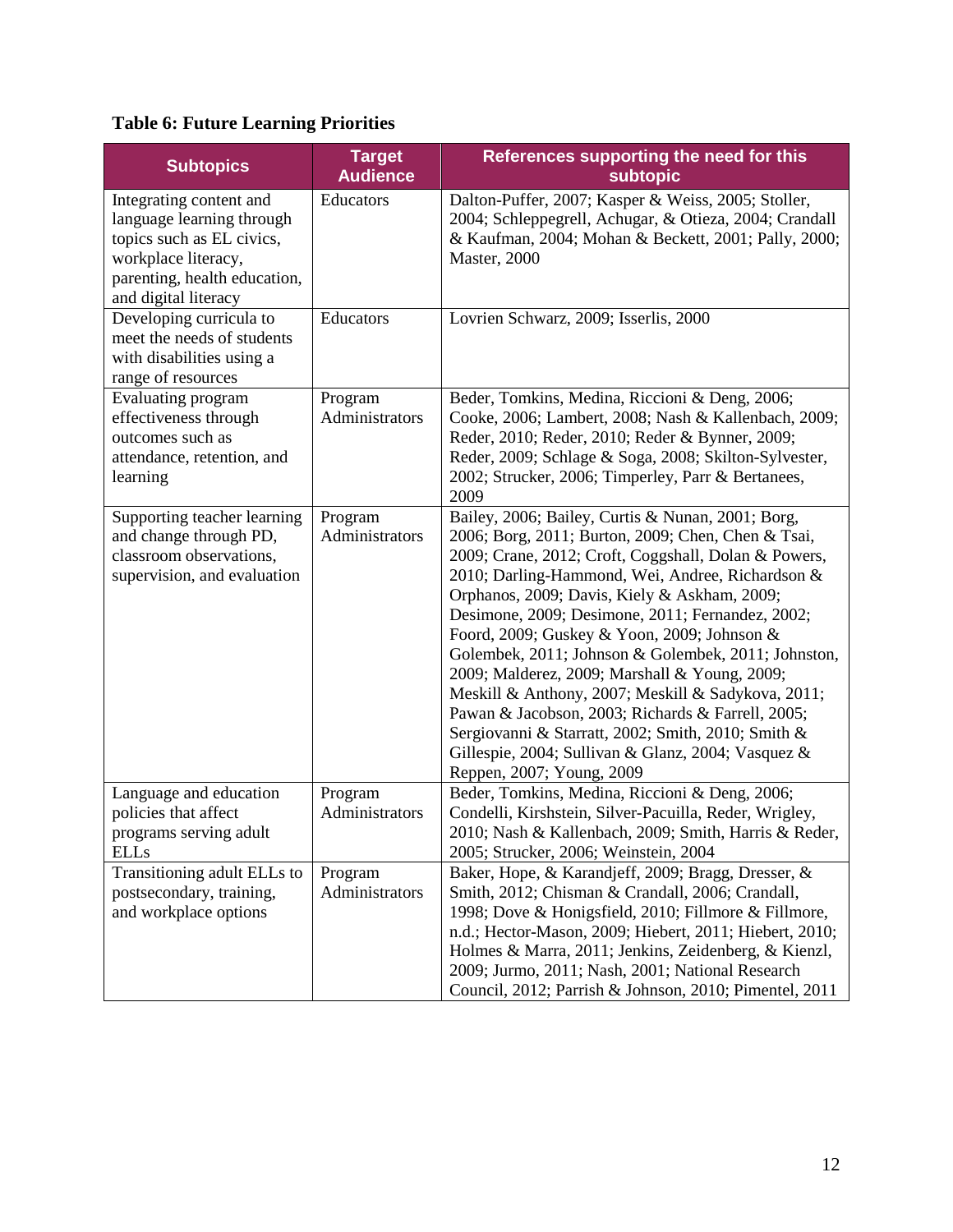# <span id="page-16-0"></span>**Research-based Quality Indicators for Professional Development**

Professional development offered through ELL-U follows research-based quality indicators articulated in a number of recent reports on PD (Darling-Hammond, L., 1996; Darling-Hammond, Wei, Andree, Richardson, & Orphano, 2009; Desimone, 2009, 2011; Guskey & Yoon, 2009; Sherman et al., 2007; Smith, 2010; Timperley, Parr, & Bertanees, 2009; Timperley, Wilson, Barrar, & Fung, 2007; Wilde, 2010). As identified by Desimone (2009, 2011) the following qualities characterize effective professional learning for teachers: (a) a focus on content, (b) active engagement, (c) coherence with other professional development initiatives, (d) occurrence over a period of time, and (e) participation with colleagues to form a community of practice.

Quality indicators addressed in ELL-U PD activities are in the first column of **Table 7.** The ways in which ELL-U incorporates these characteristics are described in the second column of the table.

|    | <b>High Quality PD</b>                                                                                                                                                                                                                                                                                                                                                                                                                   | <b>Implementation in ELL-U</b>                                                                                                                                                                                                                                                                                                                                                                                                                                                                                                                                                                                                                                                                                                                                                                                                                                                                                                                                                      |
|----|------------------------------------------------------------------------------------------------------------------------------------------------------------------------------------------------------------------------------------------------------------------------------------------------------------------------------------------------------------------------------------------------------------------------------------------|-------------------------------------------------------------------------------------------------------------------------------------------------------------------------------------------------------------------------------------------------------------------------------------------------------------------------------------------------------------------------------------------------------------------------------------------------------------------------------------------------------------------------------------------------------------------------------------------------------------------------------------------------------------------------------------------------------------------------------------------------------------------------------------------------------------------------------------------------------------------------------------------------------------------------------------------------------------------------------------|
| 1. | Sustained, ongoing PD has better<br>results than one-shot PD (Darling-<br>Hammond& McLaughlin, 1995;<br>Desimone, 2009, 2011; Guskey &<br>Yoon, 2009; Téllez & Waxman,<br>2004; Timperley, Parr, & Bertanees,<br>2009; Timperley, Wilson, Barrar, &<br>Fung, 2007). This allows educators<br>time to apply new learning to their<br>work, learn at their own pace,<br>reflect on their learning, and<br>incorporate new PD with support. | All ELL-U students who participate in learning activities have<br>the option to sustain their learning over time by participating<br>in related and ongoing online or face-to-face PD. Each<br>learning priority area has a foundational online course on the<br>topic and corresponding activities to allow for continued and<br>sustained learning on that topic. For example, participants may<br>enroll in a course on second language acquisition and follow<br>this experience with participation in related study circles.<br>Additionally, they may apply what they learn in these<br>experiences to their teaching context by implementing a new<br>teaching strategy and reflecting on the outcome as a member<br>of a club. To promote targeted and individualized PD, ELL-U<br>users can also engage in a learning plan that is tailored to their<br>experience, goals, and interests and allows them to self-select<br>learning activities appropriate to their needs. |

#### **Table 7: PD Quality Indicators and Implementation Methods**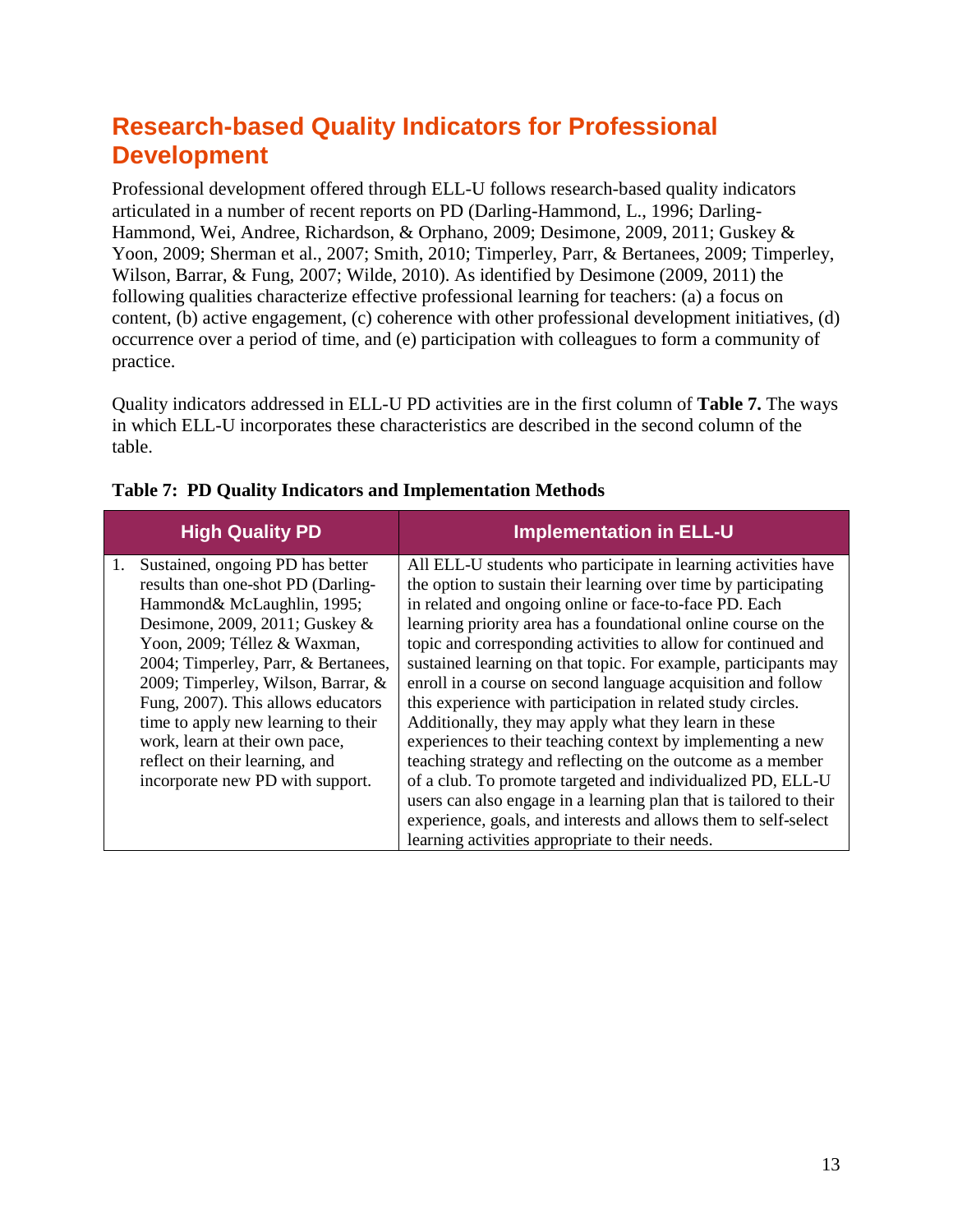|    | <b>High Quality PD</b>                                                                                                                                                                                                                                                                                                                                 | <b>Implementation in ELL-U</b>                                                                                                                                                                                                                                                                                                                                                                                                                                                                                                                                                                                                                                                                                                                                                                                                                                                                                                                                                                                                                                        |
|----|--------------------------------------------------------------------------------------------------------------------------------------------------------------------------------------------------------------------------------------------------------------------------------------------------------------------------------------------------------|-----------------------------------------------------------------------------------------------------------------------------------------------------------------------------------------------------------------------------------------------------------------------------------------------------------------------------------------------------------------------------------------------------------------------------------------------------------------------------------------------------------------------------------------------------------------------------------------------------------------------------------------------------------------------------------------------------------------------------------------------------------------------------------------------------------------------------------------------------------------------------------------------------------------------------------------------------------------------------------------------------------------------------------------------------------------------|
| 2. | Collegial environments for learning<br>support PD. Collaborative tasks,<br>sharing of information, networking,<br>and overall building morale support<br>educators as they expand their<br>professional repertoire (Ballantyne,<br>Sanderman, & Levy, 2008;<br>Cochran-Smith & Lytle, 1999;<br>Darling-Hammond et al., 2009;<br>Desimone, 2004, 2011). | Participants have the opportunity to meet other educators and<br>develop professional relationships that support their learning<br>through multiple collaborative spaces available on the website.<br>All ELL-U activities invite educators to engage in networking<br>activities beyond the face-to-face or online learning events.<br>Faculty facilitators engage users and encourage collaboration<br>during and after activities through faculty-led forum<br>discussions. Participants can find colleagues with similar<br>experiences, teaching contexts, or goals in ELL-U discussion<br>forums, direct messaging, and social media outlets. Clubs are<br>also available to provide multiple collaborative opportunities<br>for shared learning around a specific topic (i.e., book groups,<br>field trips, shared teaching ideas wall, and topical discussions).<br>Additionally, participants registered for a particular learning<br>activity can engage with other registered participants and the<br>faculty facilitator through closed discussion walls. |
| 3. | Relevant content is crucial for PD.<br>Content relevancy crosses subject<br>matter and pedagogical domains<br>(Desimone, 2004, 2011; Darling-<br>Hammond et al., 2009; Guskey &<br>Yoon, 2009; Ingvarson, Meiers, &<br>Beavis, 2005).                                                                                                                  | The content for all ELL-U PD is relevant to adult ESOL<br>educators because it is based on a review of the literature,<br>grounded around the five critical learning priorities, and is<br>tailored to participants' learning needs identified by partner<br>states. Relevant content in ELL-U PD is related to essential<br>background knowledge in the field (e.g., SLA, language<br>teaching pedagogy), areas in which educators commonly need<br>additional training (e.g., assessment), and areas in which they<br>are likely to never have been trained (e.g., working with adult<br>learners without print literacy). Participants are encouraged to<br>apply their learning in their practice and reflect on the<br>implementation with peers through various mechanisms (i.e.,<br>action plans via study circles, reflection based questions in<br>online courses and learning plans, and through guided<br>discussions in open online community spaces).                                                                                                    |
|    | 4. PD activities challenge educators'<br>assumptions about learning and are<br>designed to encourage reflection on<br>practice to deepen understanding<br>(Borg, 2006, 2011; Cochran-Smith<br>& Lytle, 1999; Drago-Severson,<br>2004; Ferrell, 2007; Freeman 1998;<br>Murray, 2010; Richards &<br>Lockhart, 1996; Schon, 1983).                        | PD at ELL-U includes information about how languages are<br>learned, as well as how individual differences among adult<br>ELLs can guide instructional decisions. Much of this content<br>challenges the conventional wisdom of educators without<br>training in second language learning and teaching. For<br>example, differences between first language and second<br>language learning are highlighted as well as how individual<br>differences (e.g., literacy level in first language, goals or<br>investments in L2 learning) can guide curriculum, instruction,<br>and assessment practices. Reflection on practice is integral to<br>the learning process and is embedded in all ELL-U activities.                                                                                                                                                                                                                                                                                                                                                           |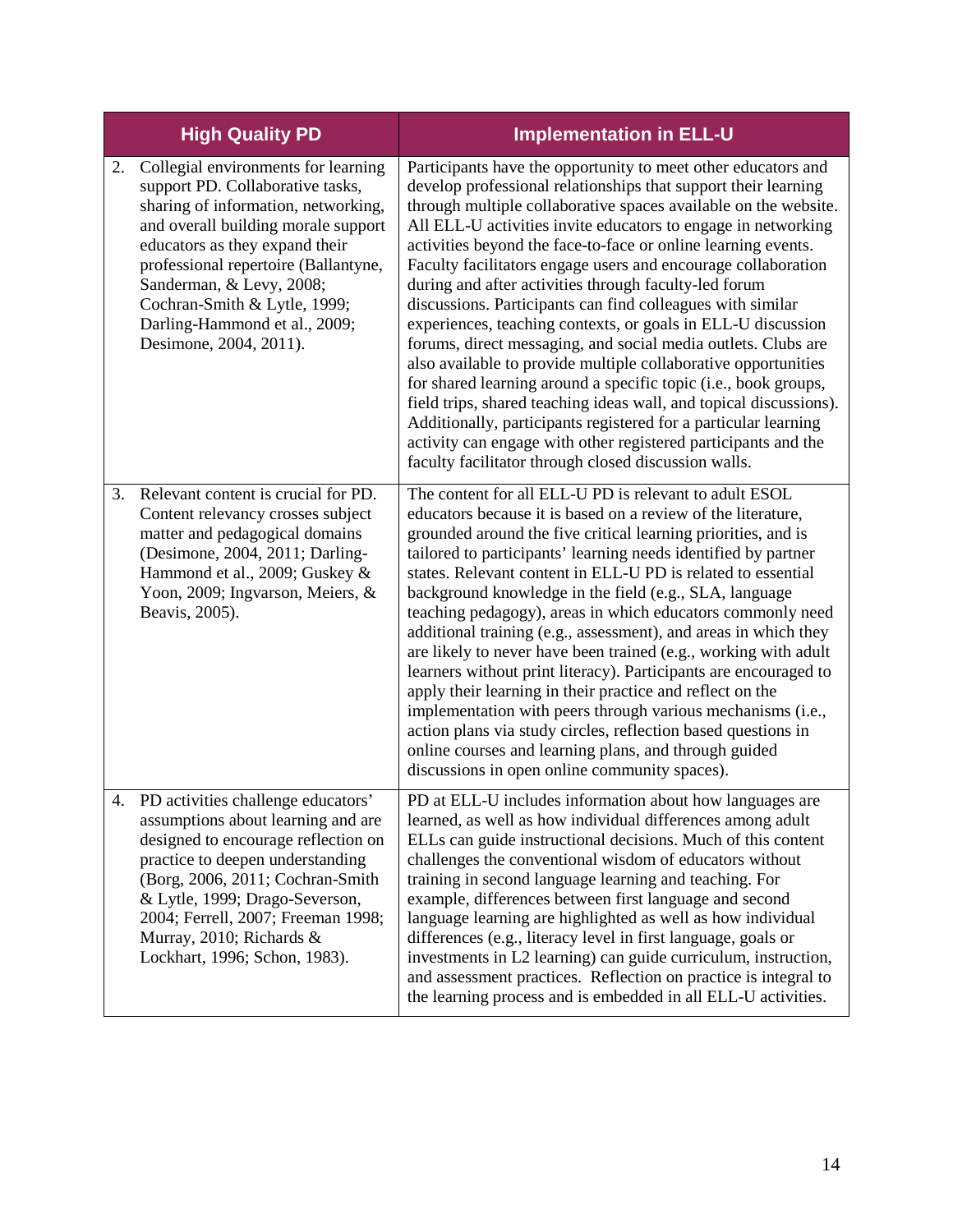|    | <b>High Quality PD</b>                                                                                                                                                                                                                                                                                                                                                                     | <b>Implementation in ELL-U</b>                                                                                                                                                                                                                                                                                                                                                                                                                                                                                                                                         |
|----|--------------------------------------------------------------------------------------------------------------------------------------------------------------------------------------------------------------------------------------------------------------------------------------------------------------------------------------------------------------------------------------------|------------------------------------------------------------------------------------------------------------------------------------------------------------------------------------------------------------------------------------------------------------------------------------------------------------------------------------------------------------------------------------------------------------------------------------------------------------------------------------------------------------------------------------------------------------------------|
| 5. | Learning is supported by a range of<br>instructional materials, some of<br>which can be used in the classroom<br>(Desimone, 2004, 2011; Darling-<br>Hammond et al., 2009; Guskey &<br>Yoon, 2009; Ingvarson, Meiers, &<br>Beavis, 2005).                                                                                                                                                   | PD at ELL-U maximizes multimedia approaches to engage<br>teachers. It incorporates lesson ideas which may be useful in<br>many of the participants' classrooms. Participants benefit from<br>the research-based teaching materials gathered by ELL-U<br>trainers and video clips that illustrate instructional strategies.<br>Instructional materials and resources are compiled and<br>accessible to users in the ELL-U Library. In addition,<br>participants have the opportunity to share their teaching ideas<br>with other educators working in similar contexts. |
| 6. | Delivery of PD is constructivist and<br>includes modeling, hands-on<br>activities, and problem solving.<br>Educators are invited to engage in<br>participatory, collaborative, and<br>interactive ways which are<br>supported by adult learning theory<br>(Ballantyne, Sanderman, & Levy,<br>2008; Cochran-Smith & Lytle,<br>1999; Darling-Hammond et al.,<br>2009; Desimone, 2004, 2011). | ELL-U PD addresses common challenges in adult ELL<br>instruction and learning through active learning opportunities.<br>This approach, along with teaching approaches that are highly<br>interactive, guarantee a constructivist approach to adult<br>learning. Shorter PD experiences at ELL-U, such as training<br>events, include these qualities to maximize learning (Yoon et<br>al., 2007).                                                                                                                                                                      |
| 7. | Expert facilitators are necessary for<br>facilitating sound PD (Guskey &<br>Yoon, 2009; Kepp & Mike, 2009).                                                                                                                                                                                                                                                                                | ELL-U PD is led by professionals who are strong teachers in<br>their own right and strong teacher educators. SMEs in the<br>topics outlined in the plan are recruited as faculty members to<br>facilitate learning events, moderate online discussions, and<br>host office hours. Faculty members are approved by OVAE<br>and are trained by the ELL-U project team before engaging in<br>learning events with ELL-U participants.                                                                                                                                     |
| 8. | PD is supported through synergy<br>with other initiatives in the state<br>locally, regionally, or statewide<br>(Desimone, 2004, 2011;<br>McDougall, Saunders &<br>Goldenberg, 2007).                                                                                                                                                                                                       | When possible, ELL-U offers PD that works in conjunction<br>with other initiatives being promoted at the state, regional, or<br>programmatic levels. One way this occurs is by combining<br>ELL-U learning events with state events or work with state<br>leadership to identify how ELL-U PD can fulfill or supplement<br>their state PD requirements.                                                                                                                                                                                                                |
| 9. | Technology is used to support PD<br>activities. Technology may be used<br>to offer better materials as well as<br>better and sustained ways to interact<br>with instructors and other<br>participants (Baram & Cagiltay,<br>2010; Chen, Chen, & Tsai, 2009;<br>Jung Won & Brush, 2009; Kepp &<br>Mike, 2009).                                                                              | ELL-U offers PD that maximizes the benefits of technology<br>and is based on technology integration that not only enhances<br>instruction, but also allows for sustained engagement of<br>participants. Participants use technologies such as: online<br>courseware, webinar platforms and tools, direct and instant<br>messaging, social media outlets, LearnerWeb, <sup>15</sup> and various<br>collaborative online discussion spaces.                                                                                                                              |

<span id="page-18-0"></span><sup>&</sup>lt;sup>15</sup> LearnerWeb is a free website (after registering) maintained by Portland State University. Under a subcontract to ELL-U, several materials were developed and housed on the site. It can be accessed at: [http://www.learnerweb.org/infosite/index.html.](http://www.learnerweb.org/infosite/index.html)  $\overline{a}$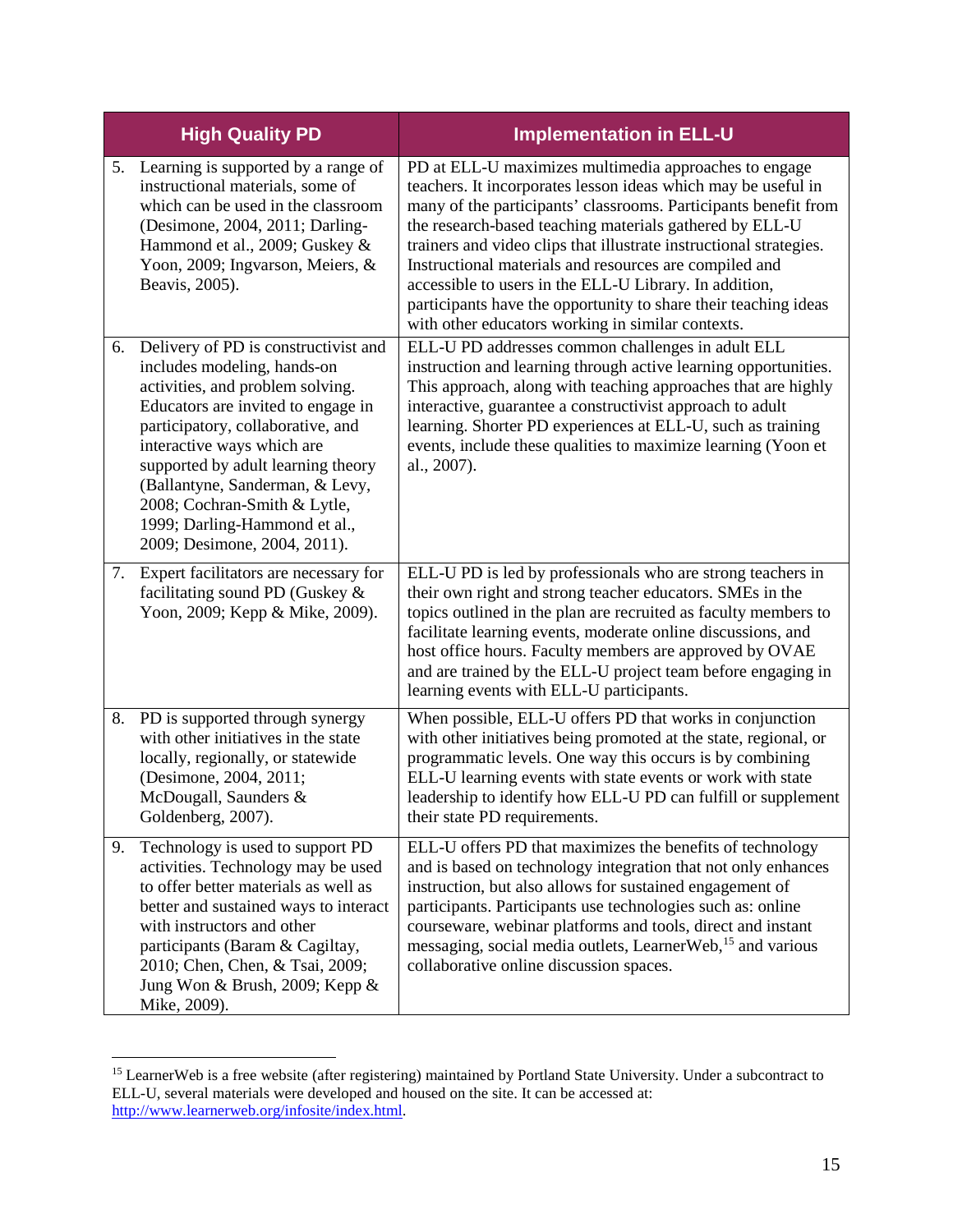| <b>High Quality PD</b>                                                                                                                                                                                                                                                                                                                                                                                                 | <b>Implementation in ELL-U</b>                                                                                                                                                                                                                                                                                                                                                                                                                                                                                                                                                                                                                                                                                                                                                                                                                                                                                                                                                                                                                                                                                                                                                                                                                                                                                                                                                                                                                                                                                                     |
|------------------------------------------------------------------------------------------------------------------------------------------------------------------------------------------------------------------------------------------------------------------------------------------------------------------------------------------------------------------------------------------------------------------------|------------------------------------------------------------------------------------------------------------------------------------------------------------------------------------------------------------------------------------------------------------------------------------------------------------------------------------------------------------------------------------------------------------------------------------------------------------------------------------------------------------------------------------------------------------------------------------------------------------------------------------------------------------------------------------------------------------------------------------------------------------------------------------------------------------------------------------------------------------------------------------------------------------------------------------------------------------------------------------------------------------------------------------------------------------------------------------------------------------------------------------------------------------------------------------------------------------------------------------------------------------------------------------------------------------------------------------------------------------------------------------------------------------------------------------------------------------------------------------------------------------------------------------|
| 10. PD structural design allows for a<br>range of teacher experience and<br>background knowledge. PD<br>encourages ongoing learning.<br>Participants can use online<br>resources, create materials, do<br>research, and interact with others in<br>ways that extend their learning<br>(Ballantyne, Sanderman, & Levy,<br>2008; Cochran-Smith & Lytle,<br>1999; Darling-Hammond et al.,<br>2009; Desimone, 2004, 2011). | The architecture for ELL-U is created to support differentiated<br>learning. ELL-U addresses educators' needs for professional<br>collaboration and self-driven, independent learning. Registered<br>users have access to self-paced online learning opportunities<br>(through online courses and learning plans), synchronous and<br>facilitated activities with other participants (through study<br>circles and training events), and asynchronous collaborative<br>discussion spaces (through discussion forums, book groups,<br>field trips, and closed discussion walls). These different<br>mediums allow users of all experience levels to interact in<br>ways that are suitable for their individual needs. Activities are<br>also designed to benefit teachers of all experience levels by<br>providing reflection-based activities, resources, and<br>opportunities to interact and share with colleagues. For<br>example, ELL-U's online courses provide foundational and<br>research-based content paired with practical resources,<br>reflection-based questions designed to impact practice, and<br>optional extended learning activities. All of ELL-U's<br>experiences help sustain engagement and learning through<br>ongoing collegial interaction with other educators and online<br>access to all materials used and created for ELL-U. Club<br>activities and discussion boards also encourage ongoing<br>learning and sharing of ideas/resources among educators with<br>varied backgrounds and experience. |

### <span id="page-19-0"></span>**Differentiated Learning through Professional Development**

Differentiated learning places the learner at the center of the instruction. Differentiated instruction is the architecture which allows learners with different skills, knowledge, learning preferences, and goals to all benefit from the learning opportunity. Differentiated learning and instruction in adult learning contexts is supported by research (e.g., Gusky & Yoon, 2009). There are a number of ways participants in ELL-U receive individualized and differentiated learning opportunities and paths to and through the variety of learning modes (i.e., online courses, study circles, face-to-face events). Differentiated learning ensures that all educators who participate in ELL-U PD benefit, regardless of their prior training or experience. There is a range of materials available to them as they learn. Some the examples of how differentiation occurs are:

- Participants have multiple opportunities to connect the content of the learning activities to their professional contexts and professional learning goals. This occurs through structured reflection and application activities.
- Participants receive support from "faculty" during face-to-face facilitation, online discussion forums, and office hours about how to choose among the various learning activities at ELL-U and what supplemental resources or corresponding activities are available to them.
- Participants are directed to use the descriptions of the learning events and designated target audiences to gauge whether or not the events are within their areas of professional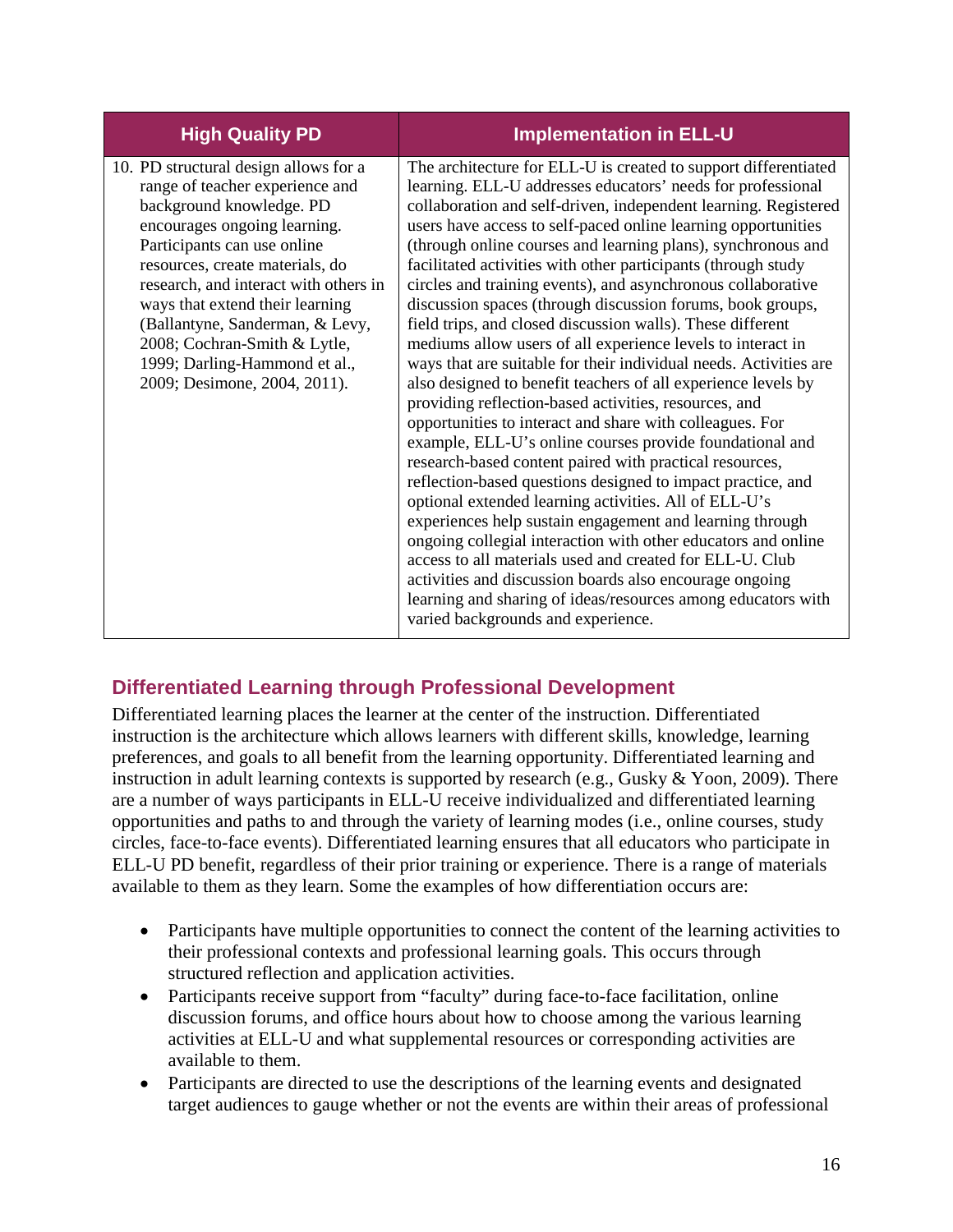interests. For example, the course catalog offers information on the target audiences and suggested aligned activities that are also available on that topic.

- Once participants have elected a learning event, they are offered guidance about how to use the learning activities for a range of goals and purposes. In this way, participants of different backgrounds and training benefit from the learning activities.
	- o In all learning environments, on-line or face-to-face, participants are given suggestions on how to use materials or activities in ways that coincide with their needs and interests.
	- o Participants are afforded optional readings, online references, and ideas for professional activities which help them prepare for a learning event or deepen their learning as they proceed through the learning activity. Some participants wish to use more or less of these materials/options than other participants.
- There are different modes of delivery of the PD which affords differentiated instruction across learning styles. For example, instruction employs a range of techniques which differentiate across learning preferences. For example, there are opportunities for handson application, use of video to facilitate understanding, text which elaborates on ideas, cooperative learning among peers with similar interests, goals, teaching context, etc.
- In many of the online learning contexts, participants are able to participate in a range of discussion tools, some asynchronous and archived, and some synchronous.
- Learning tools such as FAQs, user manuals, and orientations are offered to users to help them better understand how to use ELL-U for their professional needs.

### <span id="page-20-0"></span>**Types of Learning Activities and Delivery Mediums**

Learning activities offered through ELL-U combine face-to-face with virtual learning opportunities to expand participant knowledge, understanding, and practical application in the classroom. A blended delivery approach to the learning activities allows flexibility in student learning, increased student participation, and allows 24-hour self-paced access to ELL-U online offerings.

Using the research base, activities maximize student learning and participation. The research indicates that interaction is central to both learning and learning online. Specifically, three kinds of interactivity have been identified as effecting learning: interaction with content, instructors, and among peers (Swan, 2003 and Moore, 1989). Each of these modes of interaction is reflected in the learning activities designed for ELL-U users. For example, all learning activities support interaction with instructors by granting students access to SME faculty members through facilitated activities, faculty-led forums, office hours, and online discussion boards. Interaction among peers is the predominant role of the *Campus Life* section the ELL-U website where users can view and contribute to discussion forums, join clubs, and network with peers.

In developing the structure and content of the online activities available through ELL-U, we draw upon the research of effective online learning and design as well as the experiences of our project team. For example, Jack and Liegle (2001) synthesized the work of a range of instructional design experts to create a list of key concepts that support the effective design of web-based instruction. They include: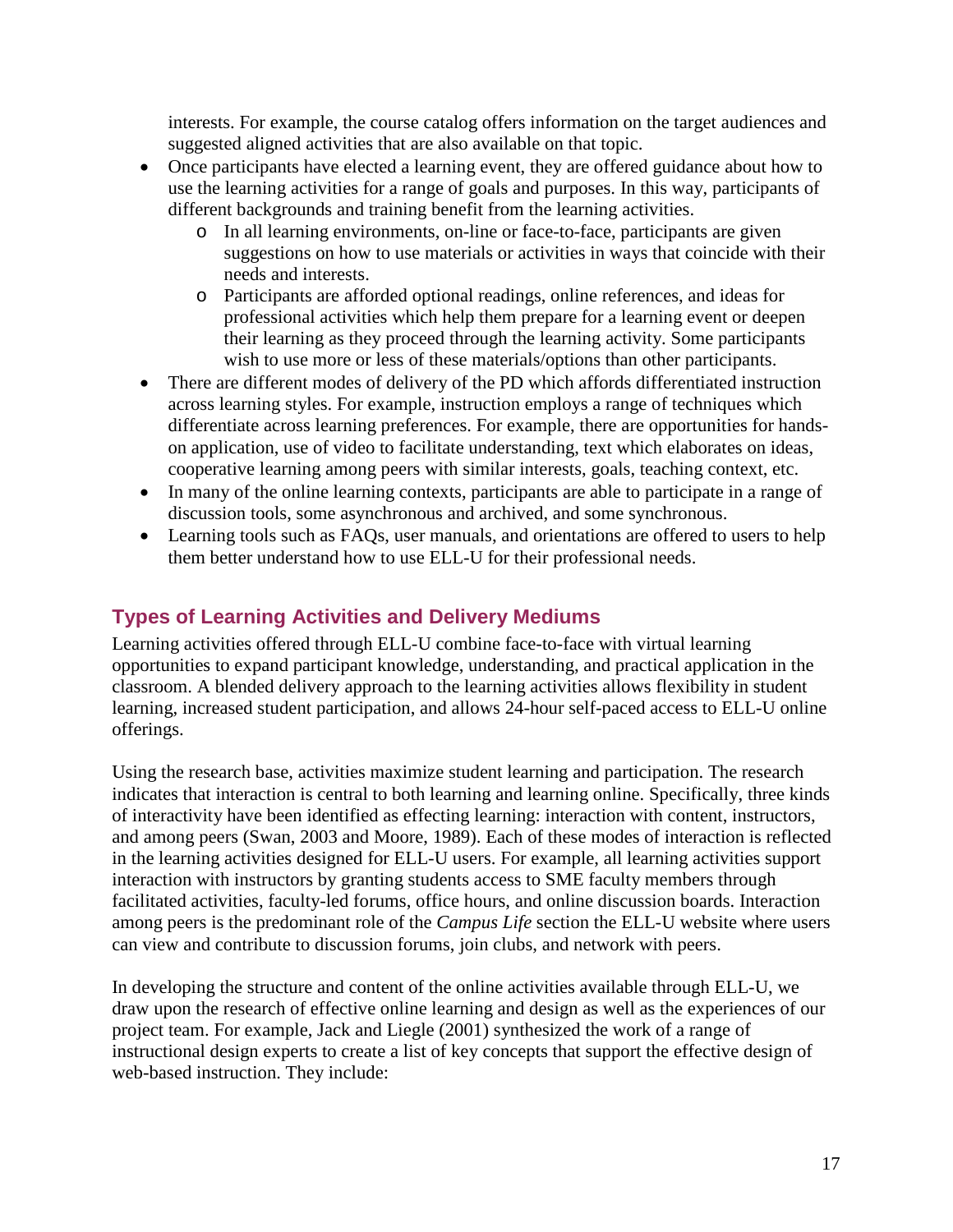- Instructors acting as facilitators
- Use of a variety of presentation styles
- Multiple exercises
- Hands-on problems
- Learner control of pacing
- Frequent assessment
- Clear feedback
- Consistent layout
- Clear navigation
- Available help screens

Several of these concepts have been integrated into the basic design of each type of learning activity offered through ELL-U. The following sections outline the types of learning activities that are available through ELL-U and the foundational components that make each delivery method unique and critical to the ELL-U student experience.

### *Online Courses*

ELL-U online courses offer participants opportunities to engage in self-paced learning designed to support key learning priorities. Online courses use multiple technologies to deliver instruction that is interactive, dynamic, and tailored to the levels and interests of the participants. Six online courses are offered to ELL-U users. Each course involves approximately one to two hours of courseware. [16](#page-21-0) All courses have clear and explicit learning objectives. To assist participants in achieving those learning objectives, courses utilize various instructional methods, assessments, activities, and faculty support. Courses are divided into multiple sessions allowing for practice and reflection to take place in between each session through extended learning activities. Assignments and challenge questions are given to participants in each session to further enhance their learning experience and measure student learning.

As an implementation measure as well as a way to collect student feedback on courses, registered students are emailed a voluntary "End of Course Evaluation" upon completion of each course. This evaluation gauges participant satisfaction with the course content and format, the application of new skills acquired through the course, and changes to classroom practice.

To allow for a completely self-paced learning experience, online courses are not facilitated by faculty members. However, one or more faculty members hosts a faculty-led forum to provide users with assistance and feedback on course-related questions and comments. The forum is accessible to ELL-U users at all times after the launch of the course. An approved faculty member responds as needed to user posts and comments. This allows participants an opportunity to interact with SMEs and ask follow-up questions during their online course experience.

### *Study Circles*

 $\overline{a}$ 

ELL-U study circles are designed to take participants more deeply into topics of interest and to focus on specific aspects of their teaching. Teachers engage with the study circle content through

<span id="page-21-0"></span><sup>&</sup>lt;sup>16</sup> The ELL-U Orientation Tutorial is the exception, offering users 30 minutes of courseware interaction.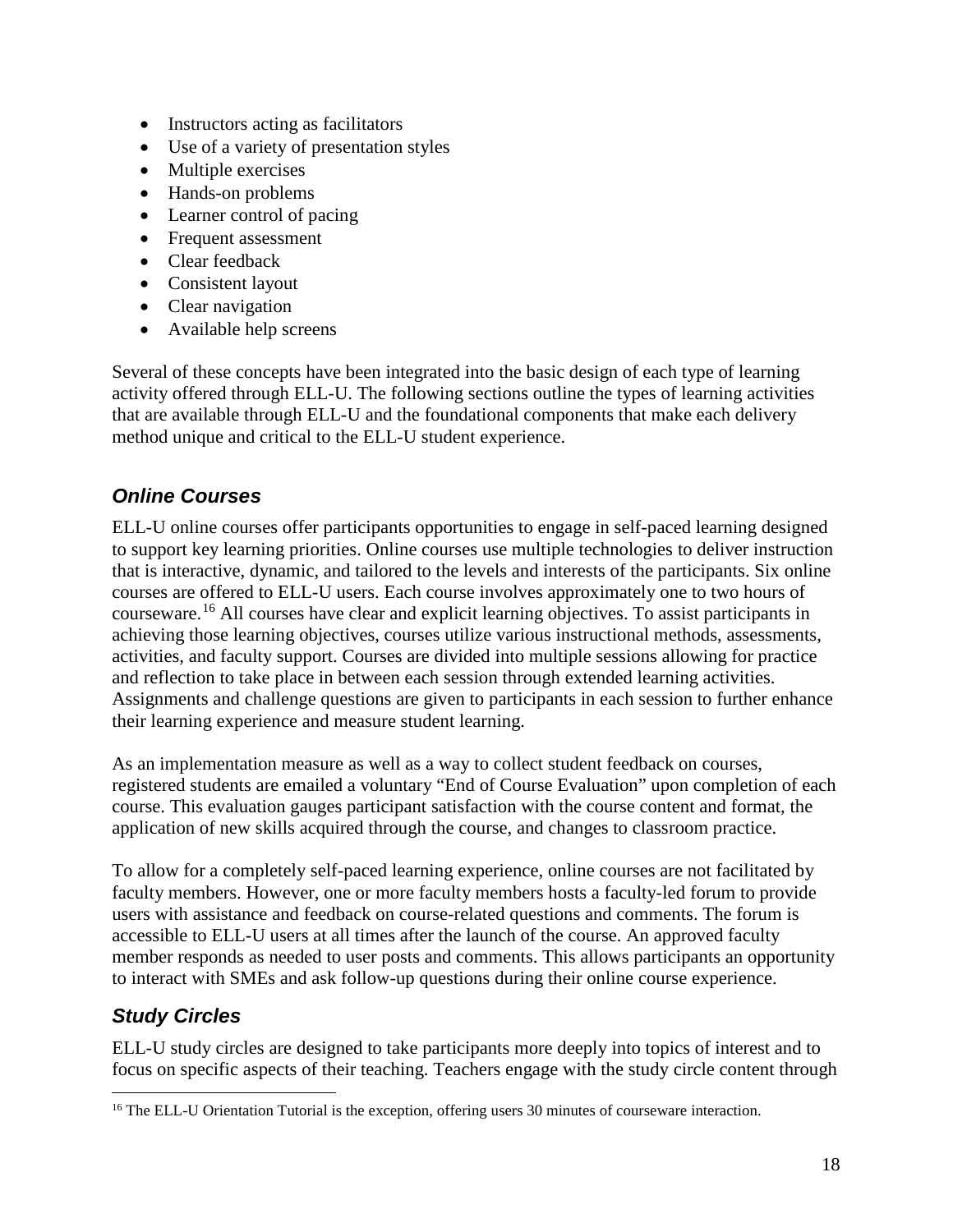reading, writing, and sharing with one another. The study circle activities are designed so that participants readily connect the content of the reading assignments to their practice as teachers. Study circles generally span across three scheduled sessions. As part of the first session, participants choose an area of their practice, related to the topic of study, to focus on in an action plan. This inquiry process (See Kepp & Mike, 2009) involves participants in a cycle of planning, implementing, and reflecting to explore an issue in their classroom. In a following session, participants talk with one another about what happened when they implemented their action plans and explore possible next step with peers. Participants are encouraged to share artifacts from their classroom such as student work and even video. Each participant indicates what their next steps will be in another round of action planning.

Study circles are offered in both a hybrid format, which include face-to-face and online sessions, and in an exclusively online format. From a review of a variety of materials on conducting study circles, including those from the Study Circle Resource Center, the STAR project, NCSALL, and CAELA, much similarity was found. It was determined that the CAELA materials offer useful step-by-step guidelines for designing and conducting study circles and these research-based approaches were used to compile the ELL-U Study Circle Framework.

The ELL-U face-to-face study circles involve a maximum of 20 participants and meet at two to four-week intervals for three 1.5 to 2-hour sessions. The sequence of activities follows the CAELA model:

- Opening activities (welcome, introductions, purpose, agenda, expectations)
- Thinking about participants' own experiences, interests, or questions related to the topic
- Understanding and interpreting theory and research
- Identifying theory and research-based strategies that participants would like to apply
- Applying strategies in practice (between sessions)
- Sharing, reflecting on and evaluating the application
- Planning next steps
- Closing activities

For the online study circles, the sessions are 1.5 hours, meeting at two-week intervals for three sessions. Sessions include both synchronous and asynchronous elements. The following components for high quality online PD, which were adapted by the Southern Regional Education Board (as cited in Kepp & Mike, 2009, p. 4), guide the online study circles. The study circles: (a) involve active learning, (b) include content knowledge, (c) include pedagogical knowledge, (d) require collaboration and reflection, (e) build in follow up activities to sustain learning, and (f) respond to participants' needs.

Both the online and the face-to-face study circles integrate "Dilemmas" and/or "Inquiries" as outlined in Kepp and Mike (2009, p. 6). In a "Dilemma," the facilitator poses a question about a particular teaching issue and participants discuss possible solutions. "Inquiries" involve in depth discussions about issues participants choose to focus on in their practice.

During the study circle, participants are encouraged to use the closed discussion wall space to ask questions, discuss strategies, and share their action plans. At the conclusion of a study circle,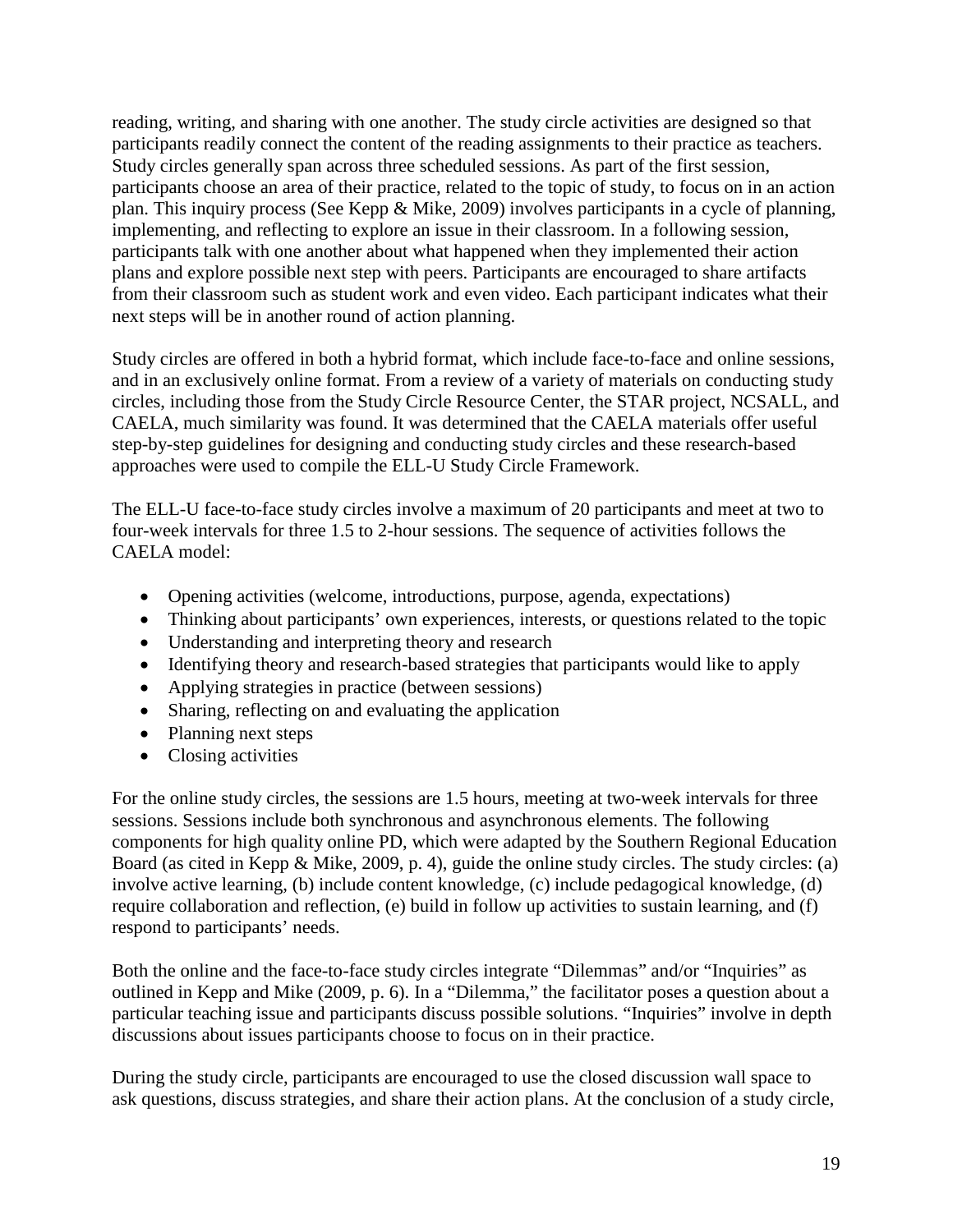participants are encouraged to join a related online club or contribute to a discussion forum to continue reflecting with peers about their practice. Participants are also provided with suggested learning activities to continue their learning on this topic.

Ensuring that study circle facilitators are highly qualified and well trained is essential. Kepp and Mike (2009), describe a three-week training model for online facilitators and mentors in K-12, the key features of which can be adapted for ELL–U's purposes. Research by Collison, Elbaum, Haavind, and Tinker (2000) and Salmon (2000) provide guidance on how to train facilitators to successfully build a community online as well as develop important questioning skills to foster meaningful and rich online conversations between and among participants (as cited in Kepp & Mike, 2009). The ELL-U project team utilizes these strategies to prepare new facilitators and have compiled a Facilitator's Guide to assist them in understanding the processes and features of ELL-U. New faculty members are also asked to review the ELL-U Study Circle Framework to ensure they understand the approach. Additionally, new faculty members have an introductory call with the project team in which they are (1) provided with tips for facilitating online study circles and other ELL-U events effectively, (2) receive a thorough review of ELL-U's services and connected resources available to the field, (3) briefed on the event specifics and target audience, and (4) informed as to what next steps they should share with participants. They are also offered, as needed, access to ELL-U's experienced project team SMEs to further discuss strategies and ask questions to help them in their delivery.

Once a Study Circle is identified, learning activity proposals are submitted to OVAE for approval. Study circles are posted on the course catalog and opened to a set number of registrants. General ELL-U users or state identified participants are able to register for a study circle through the website. Once a study circle is completed, the training plan and corresponding materials utilized are archived and available to all users in the ELL-U Library.

# *Training Events*

ELL-U training events can include the following: conference plenary and concurrent sessions and state-sponsored workshops. Training events range in length from one to eight hours and vary in terms of content and purpose. Events are held across the country at local, state, and regional professional meetings and in conjunction with state activities. They serve as opportunities for registered and new ELL-U students to learn about techniques for teaching adult ELLs and plan for adaption to their teaching contexts.

All training events are delivered and facilitated by an approved SME. The appropriate trainer/facilitator is determined as events are developed. The ELL-U project team creates a conference and event calendar to track pertinent national and regional conferences to identify potential learning events and associated submission deadlines and works directly with states to identify possible training opportunities.

Once a training event is identified, learning activity proposals are submitted to OVAE for approval. Approved trainings are posted on the course catalog and opened to a set number of registrants. ELL-U users identified as the target audience can register for events through the website. If a training event is held at a professional conference, other conference participants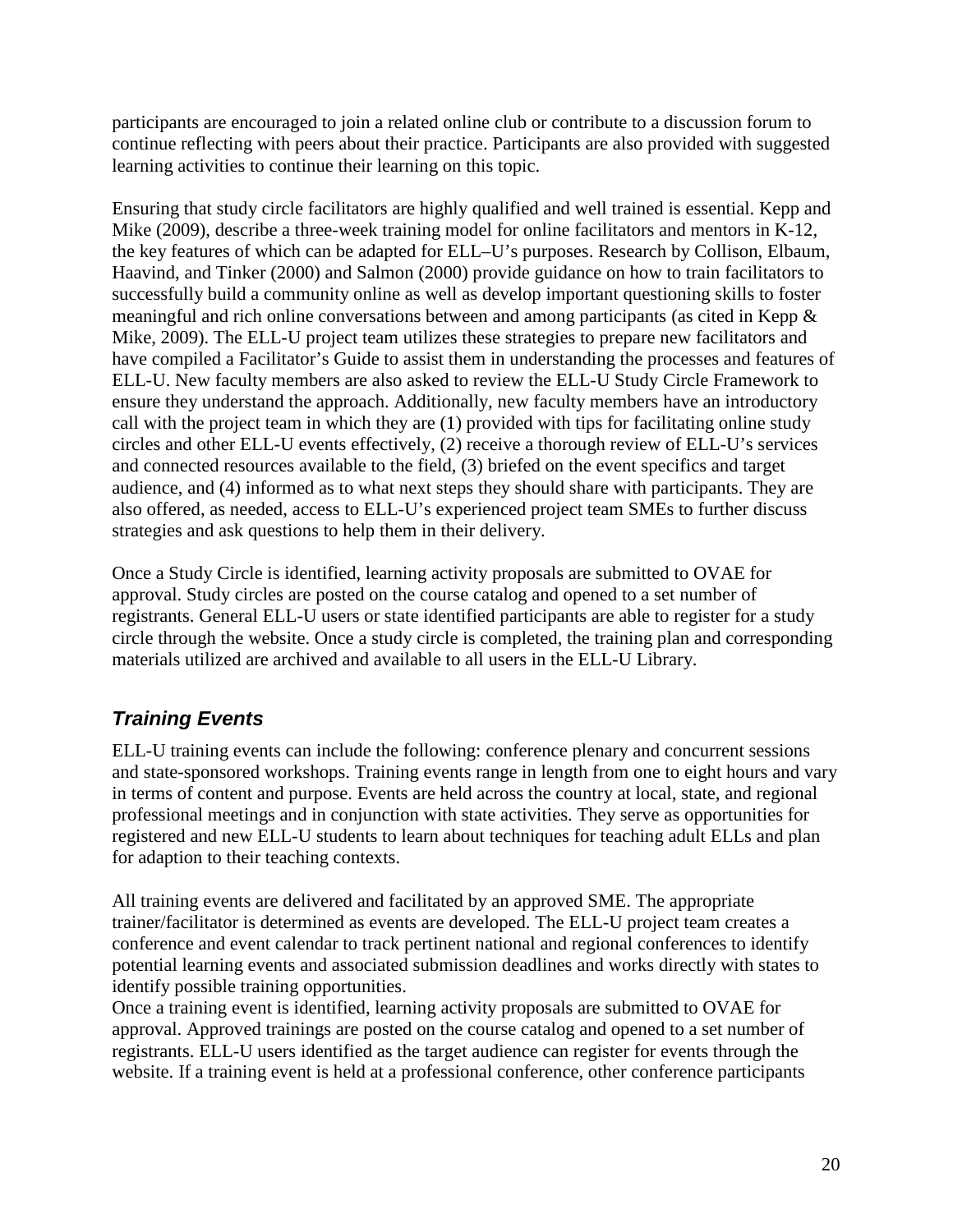interested in attending can register onsite. Once a training event is completed, the training plan and corresponding materials are archived and available to all users in the ELL-U Library.

# *Clubs*

ELL-U clubs are social networking spaces where members form a community to facilitate professional learning and development around a specific topic. Clubs provide a bridge between ELL-U learning activities and support sustained PD by offering several activities on a topic. Clubs also enhance user networking and provide collegial collaboration through community spaces. Club topics are based on two driving forces: (1) to complement learning activities offered through ELL-U, and (2) interest. Clubs are promoted as further discussion opportunities and forums to continue conversations started at learning activities, such as face-to-face events and study circles. Kratos provides general oversight for clubs, particularly in their early stages and throughout the duration of the clubs.

Registered ELL-U users elect to join a club. Club descriptions define the purpose and goals of the club, and are posted for users to make informed decisions about joining. Students interested in becoming a member of a club formally join via the secure log-in on the website; club membership will become active upon joining and is added to the user's "My Portal." Once in a club, users decide what types of activities they would like to participate in. Activities include a book group, field trip, a Learning Plan, and a shared teaching ideas wall. Book groups and field trips are designed to be scheduled activities to promote active participation among users at the same time. A Learning Plan is a self-selected, goal-oriented plan that provides customized activities for participants to engage in at their own pace. The shared teaching ideas wall is an ongoing repository for teaching strategies. Users can request ideas or share their own. Also available through the club are organically grown discussion spaces. The Water Cooler and Topical Discussions are two areas where users can speak freely on topics relevant to the club. Two clubs will be available to users through the contract period. They include Teaching Vocabulary and Working with Emergent Readers.

# <span id="page-24-0"></span>**Utilizing Project Resources**

To maximize access to project resources, ELL-U uses a blended approach by offering both virtual and face-to-face learning opportunities. Utilizing Web 2.0 technologies, such as webinar platforms, discussion forums, wikis, and chat rooms, allows ELL-U students access to learning beyond the walls of a traditional learning environment. These features also enhance the ability to reach a diverse geographic audience while offering cost-effective solutions for creating a farreaching network of learners. These tools are utilized to enhance online courses, study circles, and community of practice activities.

Additionally, the ELL-U project team collaborates with existing organizations to maximize resources for face-to-face event participation by hosting training events at national, regional, and state conferences and meetings; sharing resources and events sponsored by these leading organizations to the field; and by following them on social media. These organizations include, but are not limited to, Teachers of English to Speakers of Other Languages (TESOL), the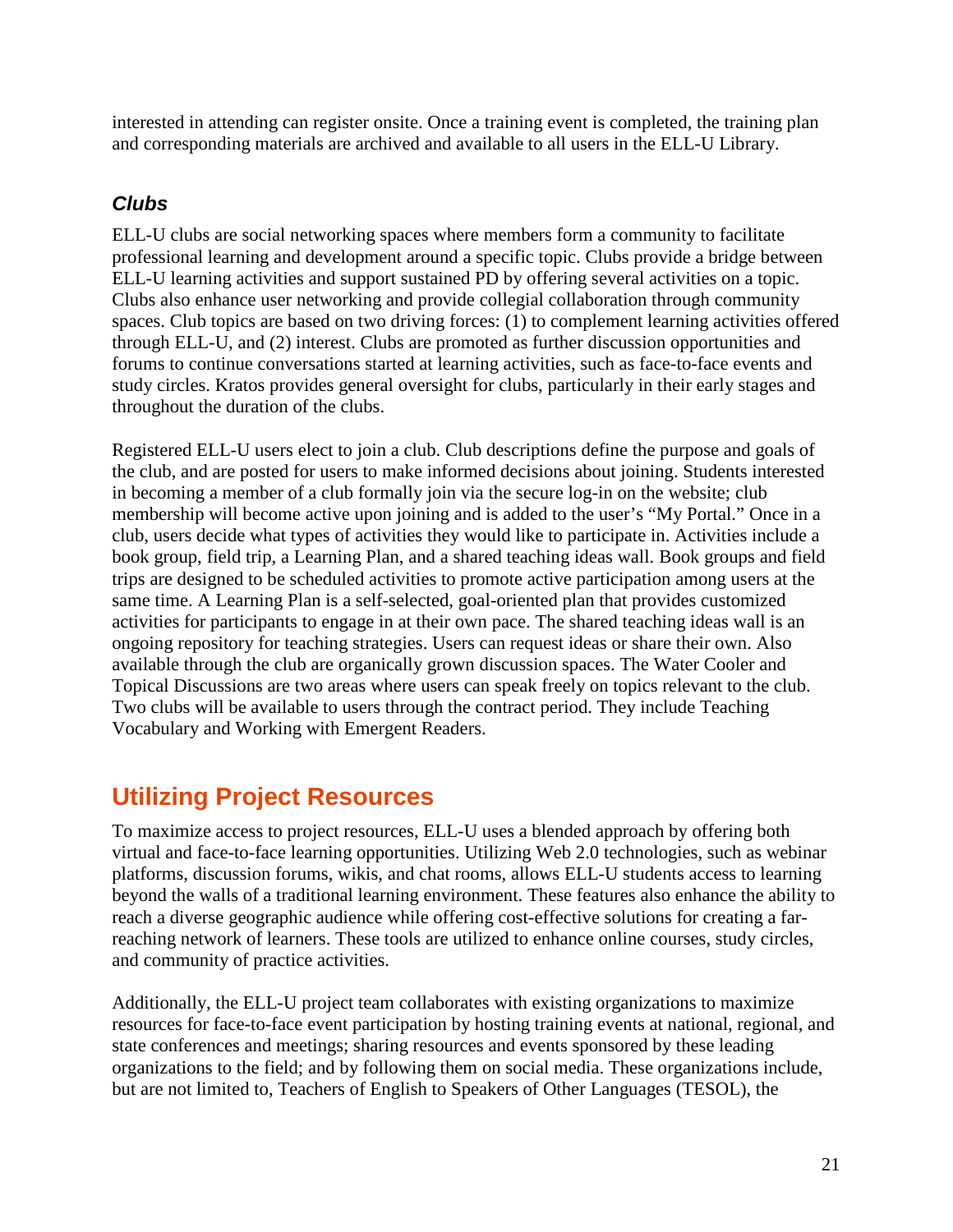Commission on Adult Basic Education (COABE), the National Association for Bilingual Educators (NABE), the National Center for Family Literacy (NCFL), LINCS Regional Resource Centers, and other state-based bilingual associations.

### <span id="page-25-0"></span>**Partner Organizations**

Collaboration with recognized federal, state, and regional organizations serving the needs of ELLs supports all areas of the PD plan. This includes aligning our face-to-face events with regularly scheduled conferences, conventions, and institutes as pre-conference or conference workshops; identifying future trainers and SMEs for both face-to-face and virtual professional learning opportunities; and gathering existing high quality research-based materials to help meet the learning priorities and PD events.

To provide a high quality and comprehensive PD network and attract ELL educators to use ELL-U's resources, we reach out to a variety of organizations, associations, and thought leaders in the field. We tap into national, state, and regional organizations and initiatives such as: the National Adult Education Professional Development Consortium (NAEPDC), Outreach and Technical Assistance Network (OTAN), National Center for Family Literacy (NCFL), Center for Applied Linguistics (CAL), International Reading Association (IRA), the Adult Learning Resource Center (ALRC), TESOL, and COABE. ELL-U disseminates information and resources from these entities to the network to further connect and share opportunities with ELL-U's user base. ELL-U also identifies free resources to incorporate into learning activities, share through ELL-U's information dissemination channels, and showcase through the discussion areas.

### <span id="page-25-1"></span>**Course Catalog**

An online course catalog presents information on all courses, training events, study circles, and club activities offered through ELL-U. The catalog provides ELL-U users with the name, learning activity number, a summary of the learning objectives, target audience(s), the SME faculty instructor, the activity location (e.g., face-to-face or virtual), and the estimated contact hours or time frame for completing the learning activity. Also provided is the learning priority area that the learning activity addresses.

To register for a learning activity, a user must become a registered ELL-U user by creating a personal account (a user profile) with a unique login. Online registration provides the project team with a database of user enrollment and a roster for SME faculty to use when facilitating workshops and study circles. Registration for all activities outlined in the course catalog is available online on the ELL-U website.

The course catalog is organized and archived by quarter. Quarters follow a traditional college schedule of fall, winter, spring, and summer. Each catalog is accessible to all ELL-U users. Additionally, all related materials (to include the training plan, resources, and reading lists) are archived and accessible by users in the ELL-U Library. This enables greater dissemination of information and allows users who are unable to participate in an activity to access materials from any offering. The course catalog is updated quarterly and a summary of course additions and changes are submitted to OVAE for approval.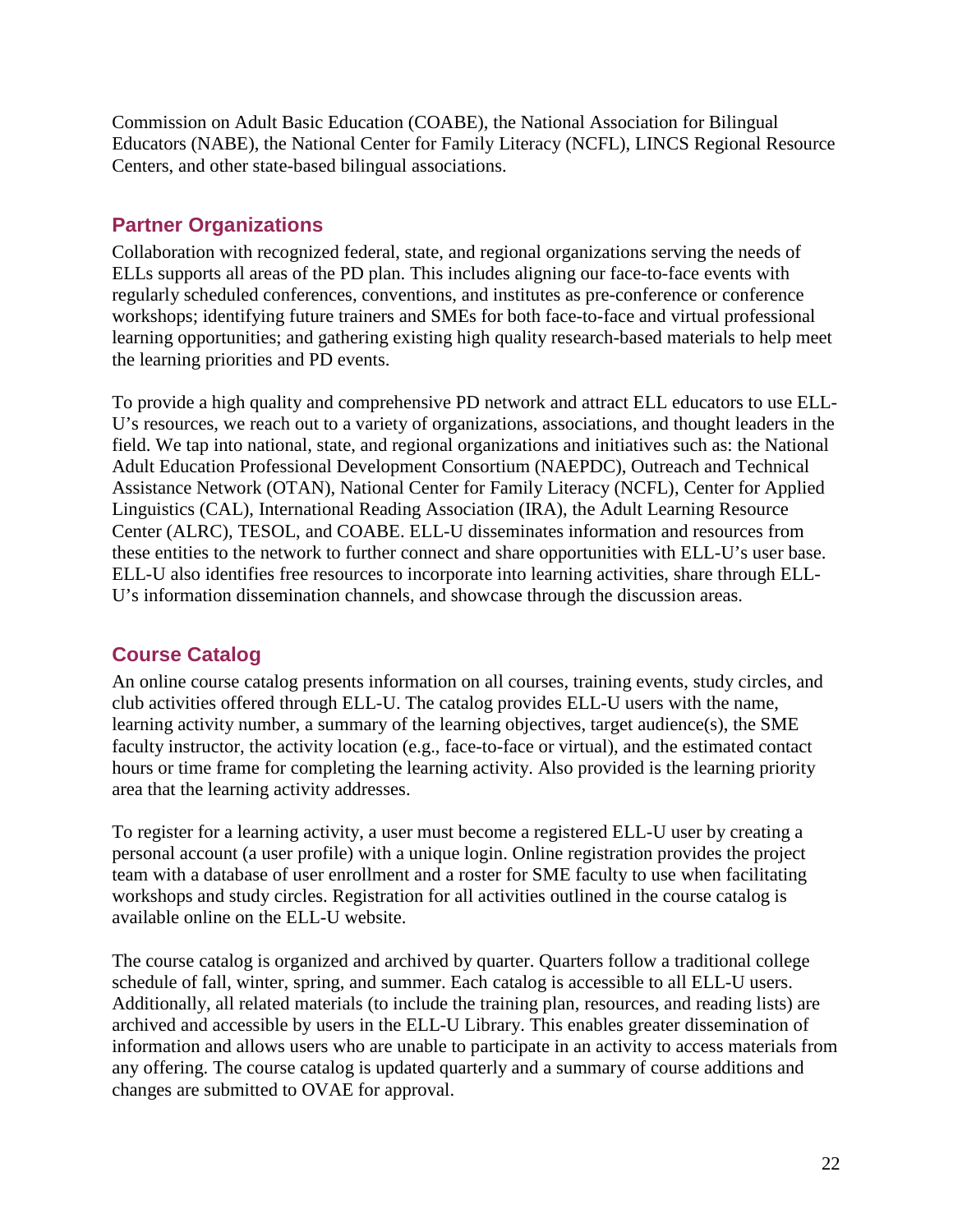# <span id="page-26-0"></span>**Lessons Learned and Next Steps for ELL-U**

Over the course of the first two years of the initiative, the Project Team has learned several lessons from the development and implementation of ELL-U's PD activities. Throughout the course of the initiative, the Project Team has identified these lessons and embedded them into the delivery of ELL-U, continuously adjusting approaches to the extent possible under the current contract. Based on these lessons, the following areas have been identified as potential next steps for moving ELL-U forward that are beyond the purview of the current statement of work.

- **Increase sustainability efforts to further embed ELL-U's resources into state PD systems.** Throughout the course of the contract, the ELL-U Project Team has documented that working directly with states to embed ELL-U activities in their PD systems and offerings is an effective approach in meeting the project's goals of engaging teachers in sustained PD opportunities. Based on this finding, the project shifted focus from casting a wide net to the entire field, with the target audience being the individual teacher, to targeting state leadership to engage the end user. To further expand this effort, we recommend expanding the end user to also include state leadership and their professional developers. Possible next step activities include:
	- $\circ$  Develop trainings and supporting activities targeted to state PD providers.<sup>17</sup> This will ensure sustainability within the state as PD providers acquire the skills and training necessary to effectively utilize ELL-Us resources.
	- o Create a documented approach and standardized resources (e.g., state checklists, guides, fact sheets, state profiles) to further streamline the process of working with states to embed ELL-U in their state PD systems.
	- o Provide continuous and dedicated technical assistance to interested states to work with them in creating an approach for embedding ELL-U in their state PD systems.
- **Develop a process for continuously reviewing and updating ELL-U resources to ensure that the most current research is reflected in the resources available.** To guarantee that ELL-U developed content is research-based and current, we suggest the following activities:
	- o Develop and engage in an ongoing review process to monitor the latest research and update ELL-U content as necessary.
	- o Add additional research-based learning priority areas and develop corresponding online courses, trainings, study circles, and community activities to support these new topic areas. In working with states and engaging with users, interest has been expressed about including other priority topics valuable to ELL-U instruction. Some suggestions gathered from the Project Team and the field include:
		- Supporting Transition in Adult ESL
		- Coaching and Mentoring in Adult ESL
		- Focusing on Communication Skills
		- Teaching Reading and Writing: Research and Practice
		- **Managing Multilevel Classrooms**

 $\overline{a}$ 

<span id="page-26-1"></span><sup>&</sup>lt;sup>17</sup> Kepp and Mike (2009) provide an excellent model for this that can be adapted for ELL-U's purposes and context.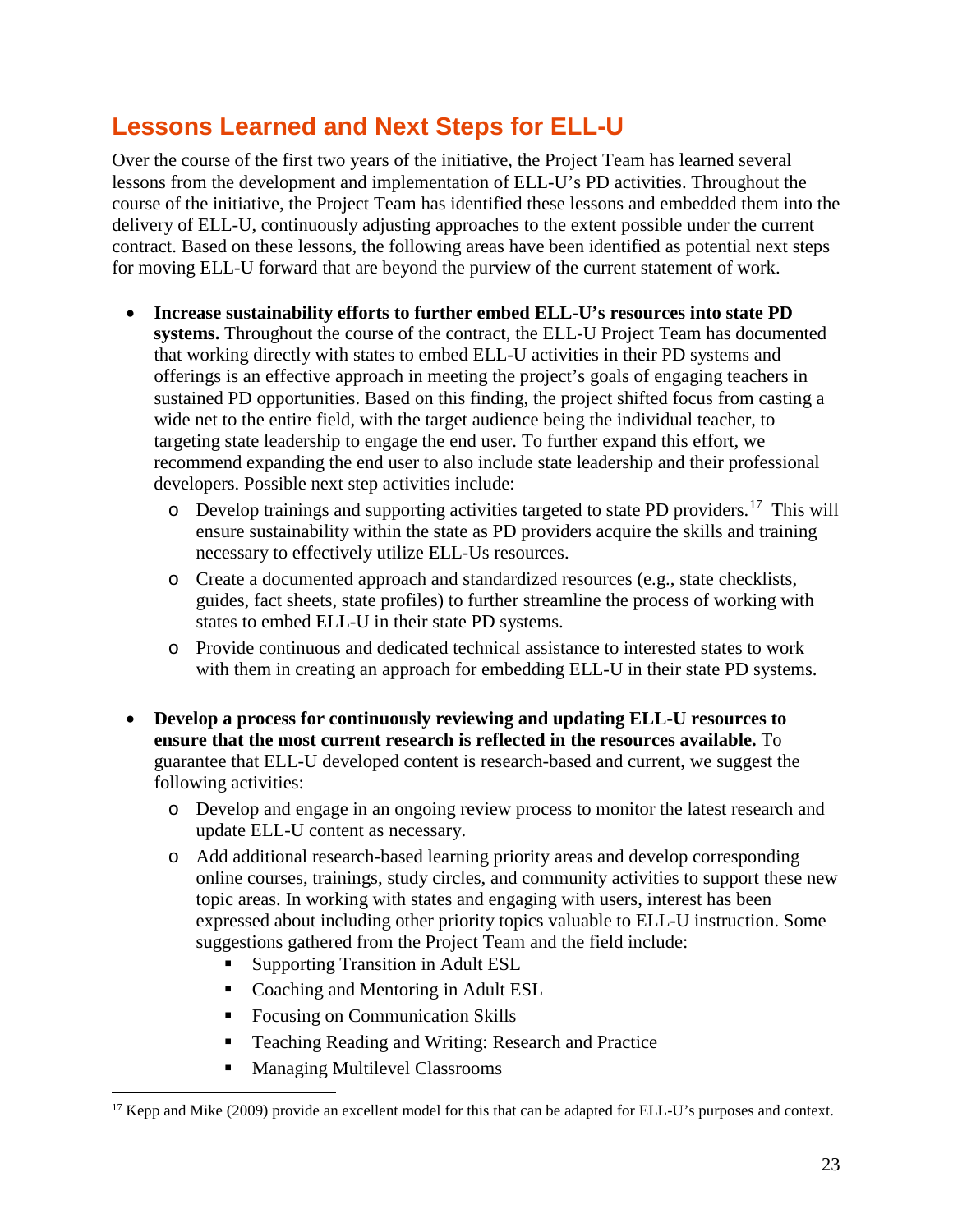- Balancing Listening, Speaking, Reading & Writing (Integrating Skills in Adult ESL)
- **Increasing Learner Engagement**
- **Exploring Civics beyond the Citizenship Tests**
- **Math in Adult ESL**
- Issues in Workplace ESL
- Addressing needs of program planners and administrators (e.g., Supervising ESL Teachers)
- **Continue to identify and engage experts in the field to develop, deliver, and participate in ELL-U learning activities.** As the Project Team has involved new SMEs in the project as active ELL-U faculty, a key lesson learned is that this process requires an increased level of effort to orient SMEs to the goals and processes of the project, prepare them for developing and facilitating activities, and train them to use the technology-based features of the site. It is also necessary to provide them with the appropriate compensation for the hours required to engage in these orientation activities, to properly prepare and customize a learning activities that they are facilitating, and provide them with hours to engage in follow up with participants. The Project Team has developed some overarching processes and a Facilitator's Guide for delivering study circles to assist faculty in this transition, as well as a PowerPoint slide deck that provides an overview of ELL-U. To enhance this effort and grow ELL-U faculty further, we suggest the following activities:
	- o Dedicate additional resources to training new faculty members and creating support materials to assist them in effectively developing and delivering ELL-U activities.
	- o Dedicate more funding for SMEs to have increased preparation time to engage in training as well as learning activity preparation.
- **Further enhance the website's information architecture to increase usability by streamlining the design to increase access to key features and allow for customization of features for state use.** As the website and network continuously expands, user traffic patterns show areas in which the website's architecture can be enhanced and simplified. Additionally, as new features are developed and disseminated to the states, the infrastructure should allow states to own and control closed areas that are dedicated for their use.
	- o A usability assessment should be conducted to gauge possible changes to the architecture that will increase access and use of the site's resources.
	- o Develop an infrastructure that allows states to control their own community areas to include book groups, field trips, and customized learning plans.
- **Expand targeted outreach efforts both nationally and at the state and regional levels to increase awareness and understanding of ELL-U.** Through the Project Team's current dissemination efforts, it is clear that outreach needs to be both targeted towards state systems and national PD efforts. Large scale dissemination efforts, such as exhibiting and delivering informational sessions, have resulted in an increase of users as well as continued awareness of what ELL-U can offer teachers. However, there is still a large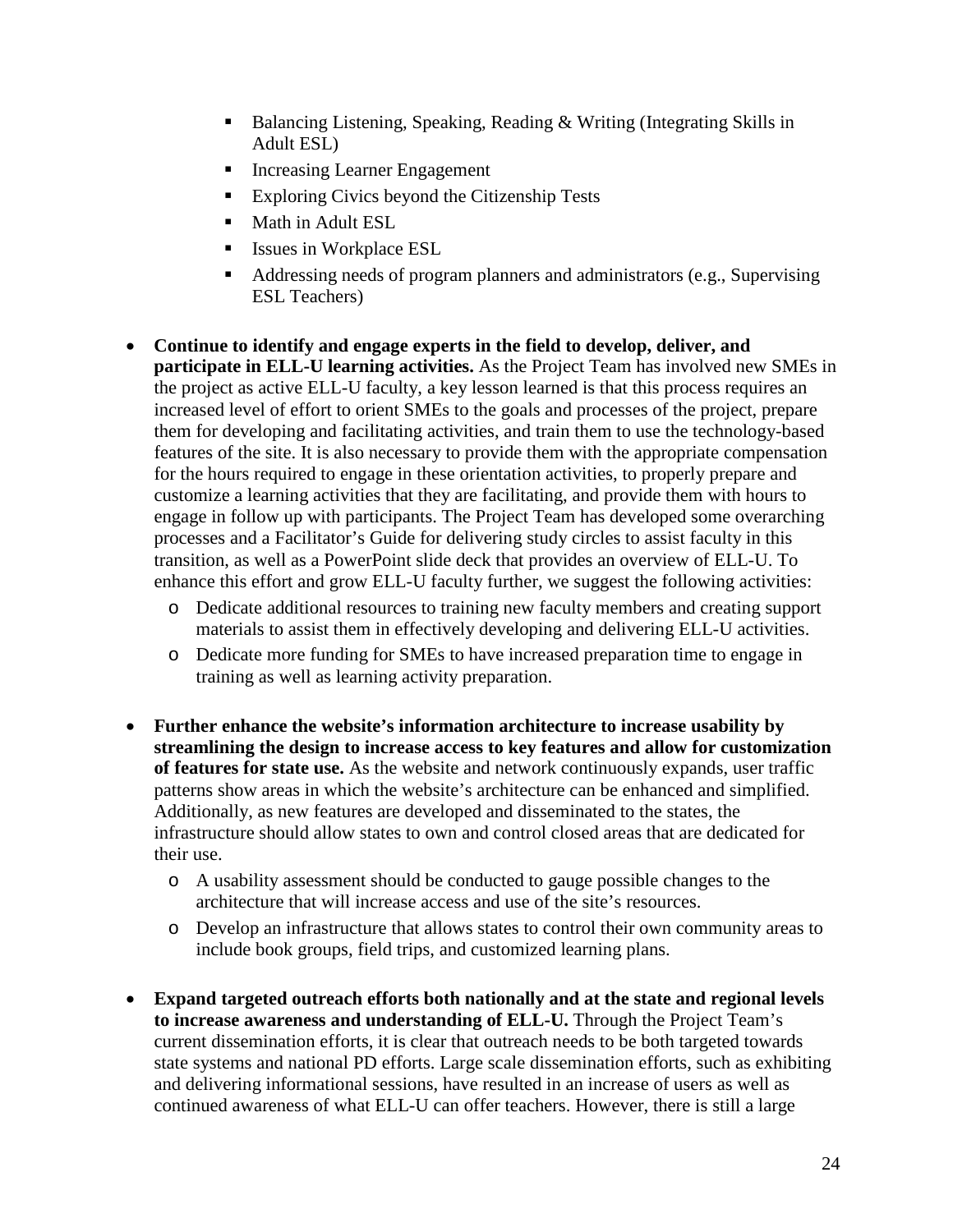untapped market to pursue and many states with the potential to partner with ELL-U. Continuous outreach is also crucial as teacher turnover poses a large problem for continued and sustained use of ELL-U. The following activities are suggested to ensure that ELL-U is properly disseminated:

- o Develop and disseminate customized state and regional outreach approaches and materials.
- o Provide ongoing information dissemination to PD organizations/providers (e.g., CALPRO, LINCS RPDCs, CREC, ALRC) to have them assist in dissemination.
- o Conduct more exhibits at conferences (e.g., TESOL and COABE) to showcase the site's features and how states and individuals can use ELL-U.
- **Document, compile, and share state PD requirements.** Understanding the unique state requirements across all U.S. states and territories requires an expansive information gathering effort. An environmental scan should be conducted to gather this information and use it to make strategic outreach decisions. Also, compiling this information for public accessibility will allow ELL-U users to better understand how ELL-U activities tie into their state's PD requirements.
	- o Gather information for each state through an environmental scan to identify state requirements and standards.
	- o Compile a state directory of requirements to inform users of their state's PD requirements.
	- o Identify which states are accepting ELL-U activities as part of meeting these requirements, and continuously update this information.
- **Offering additional incentives for participating in the communities of practice.** Advancing active use of the community spaces has been an ongoing effort for the Project Team. Several strategies have been implemented and continue to be explored as a priority goal of the project. The most active and consistent use of the online community has been seen when tied to an organized and moderated learning activity. Additionally, stateaffiliated events, where state leadership is actively engaged in pushing teachers to participate (through requirements or incentives), has yielded the highest participation rates to date. To further incentivize users to start new and contribute to existing conversations and community based activities, incentives beyond certificates may need to be added to the ELL-U infrastructure. Possible incentives include:
	- o Create a programmed badge or point system to increase recognition and motivation to participate.
	- o Identify cohorts of teachers from states and large programs to start their own ELL-U community groups. Official community roles and titles can be established to increase provide moderation, self-governance, and promote voluntary leadership.
	- o Continue to showcase tangible incentives, such as classroom resources, to increase participation in discussion spaces.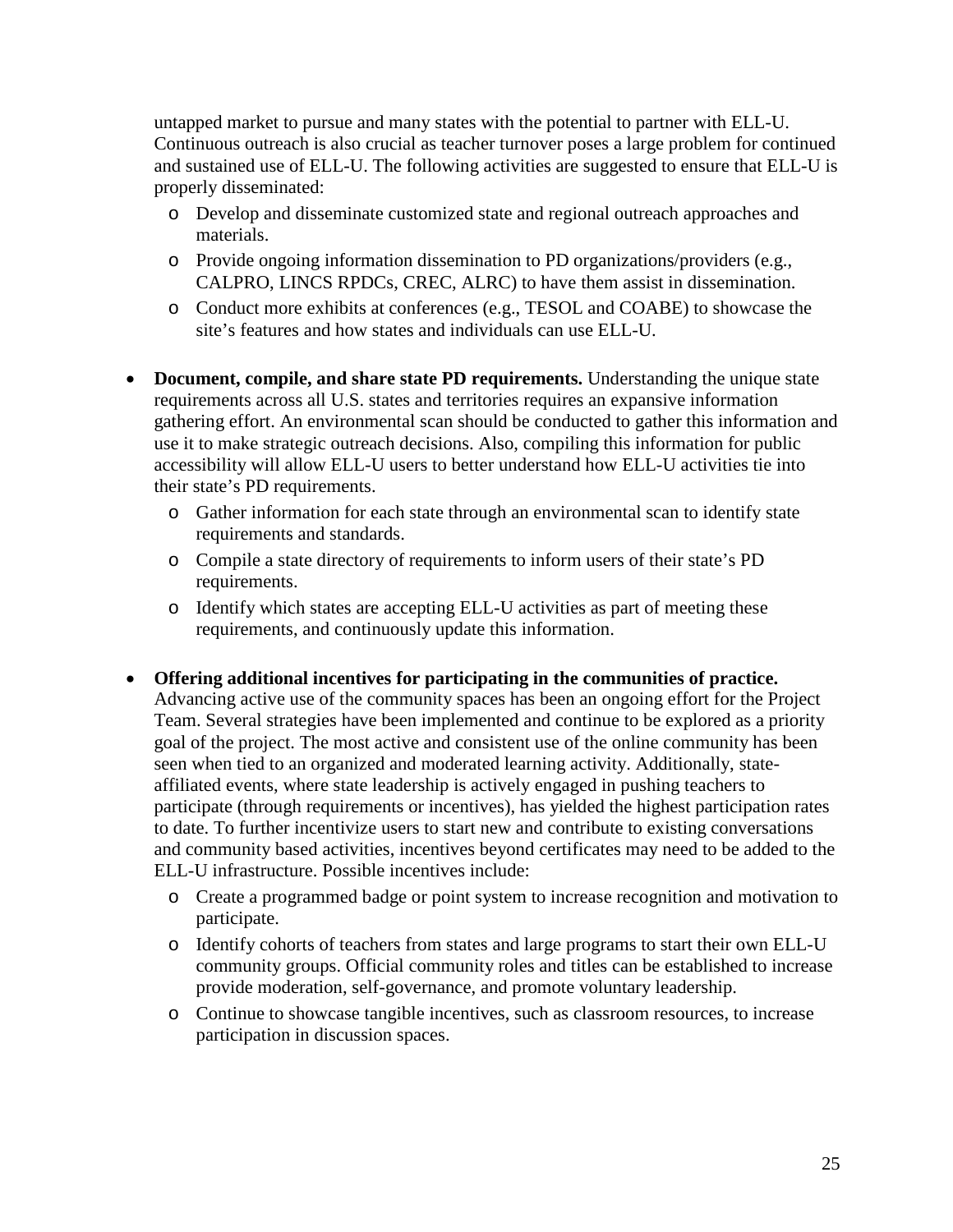# <span id="page-29-0"></span>**Appendix A: ELL-U Professional Development Plan References**

(by category)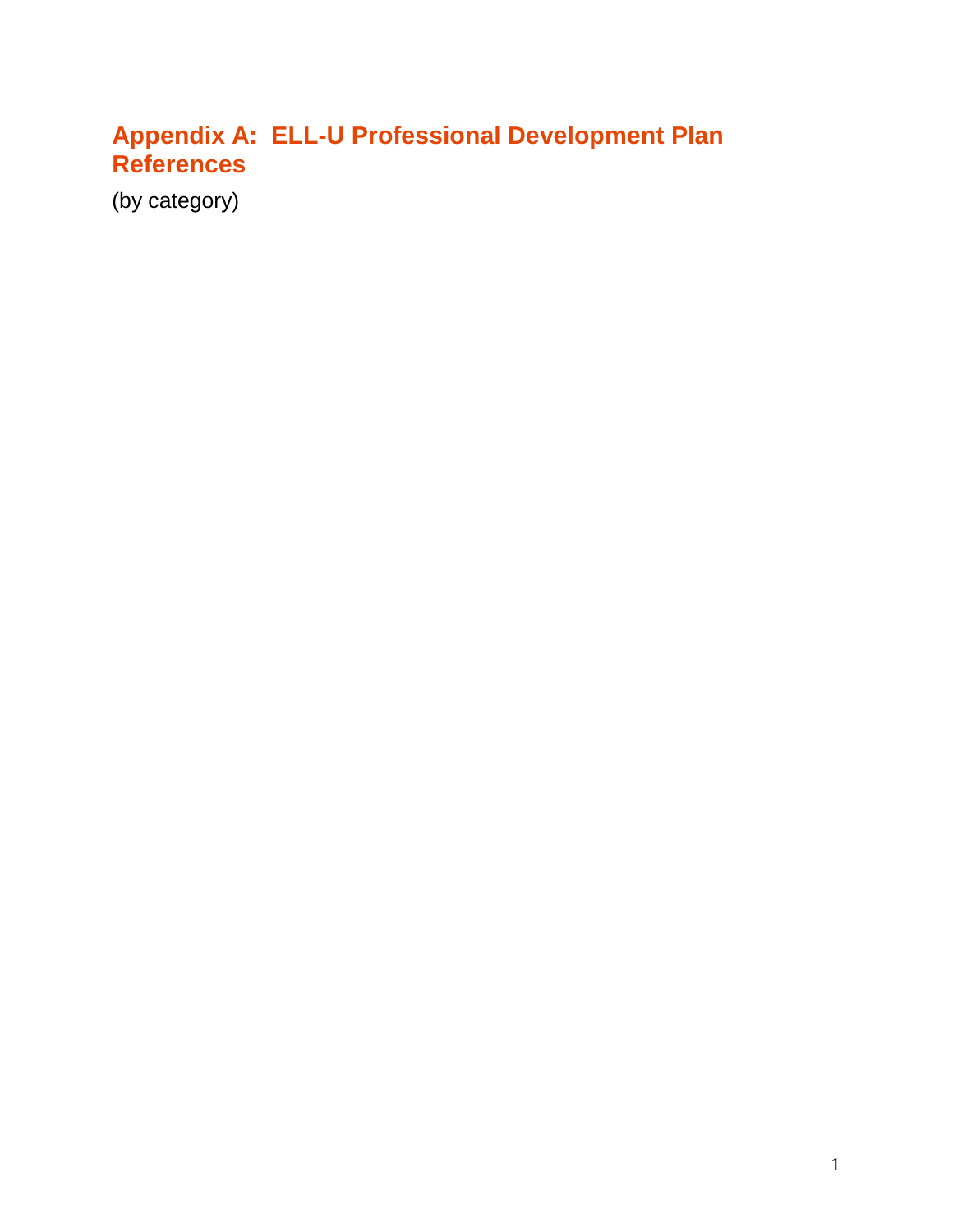#### <span id="page-30-0"></span>**Principles of Second Language Acquisition (SLA)**

Adjemian, C. (1976). On the nature of interlanguage systems. *Language Learning, 26*, 297-320.

- Alderson, J. C., Clapham, C., & Steel, D. (1997). Metalinguistic knowledge, language aptitude and language proficiency. Language Teaching Research, 1(2), 93-121.
- Auerbach, E. (1993). Reexamining English only in the ESL Classroom. TESOL Quarterly. 27(1). Retrieved fro[m http://www.ncela.gwu.edu/files/rcd/BE019020/Reexamining\\_English\\_Only.pdf](http://www.ncela.gwu.edu/files/rcd/BE019020/Reexamining_English_Only.pdf)
- Basturkmen, H., Loewen, S., & Ellis, R. (2004). Teachers' stated beliefs about incidental focus on form and their classroom practices. Applied Linguistics, 25(2), 243-272.
- Bernhardt, E. B., & Kamil, M. L. (1995). Interpreting relationships between L1 and L2 reading: consolidating the linguistic threshold and the linguistic interdependence hypothesis. Applied Linguistics, 16(1), 15-34.
- Bialystok, E., & Sharwood Smith, M. (1985). Interlanguage is not a state of mind: An evaluation of the construct for second-language acquisition. *Applied Linguistics, 6*, 101-117.
- Bigelow, M., del Mas, R., Hansen, K., & Tarone, E. (2006). Literacy and the processing of oral recasts in SLA. TESOL Quarterly, 40(4), 665-689.
- Block, D. (2003). The social turn in SLA. Washington, DC: Georgetown University Press.
- Carroll, S., Roberge, Y., & Swain, M. (1992). The role of feedback in adult second language acquisition: Error correction and morphological generalizations. *Applied Psycholinguistics, 13*, 173-198.
- Condelli, L. & Wrigley, H. (2004a). Identifying promising literacy interventions for adult ESL literacy students: A review of the literature. Washington, DC: U.S. Department of Education, Institute for Educational Sciences.
- Condelli, L. & Wrigley, H. S. (2004b). Real world research: Combining qualitative and quantitative research for Adult ESL. National Research and Development Centre (NRDC) Second International Conference for Adult Literacy and Numeracy, Loughborough, England. Retrieved from<http://www.leslla.org/files/resources/RealWorldResearch.doc>
- Condelli, L., Wrigley. H., Yoon. K., Cronen, S. & Seburn, M. (2003). What works study for adult ESL literacy students: Final report. Washington DC: U.S. Department of Education.
- Cook, V. (2001). Using the first language in the classroom. *The Canadian Modern Language Review, 57*(3), 402-423.
- Corder, P. (1981). *Error analysis and interlanguage*. Oxford: Oxford University Press.
- Crandall, J. A., & Kaufman, D. (Eds.). (2002). *Content-based instruction in higher education settings*. Alexandria, VA: TESOL.
- Dalton-Puffer, C. (2007). *Discourse in content and language integrated learning (CLIL) classrooms*. Amsterdam: John Benjamins Publishing Co.
- Davies, A., Criper, C., & Howatt, A. (Eds.). (1984). *Interlanguage*. Edinburgh: Edinburgh University Press.
- Davis, J., & Bistodeau, L. (1993). How do L1 and L2 reading differ? Evidence from think aloud protocols. *The Modern Language Journal, 77*(459-472).
- DeKeyser, R. (2011). Age effects in second language learning. In S. Gass & A. Mackey (Eds.), *Handbook of second language acquisition* (pp. 442-460). New York: Routledge/Taylor Francis.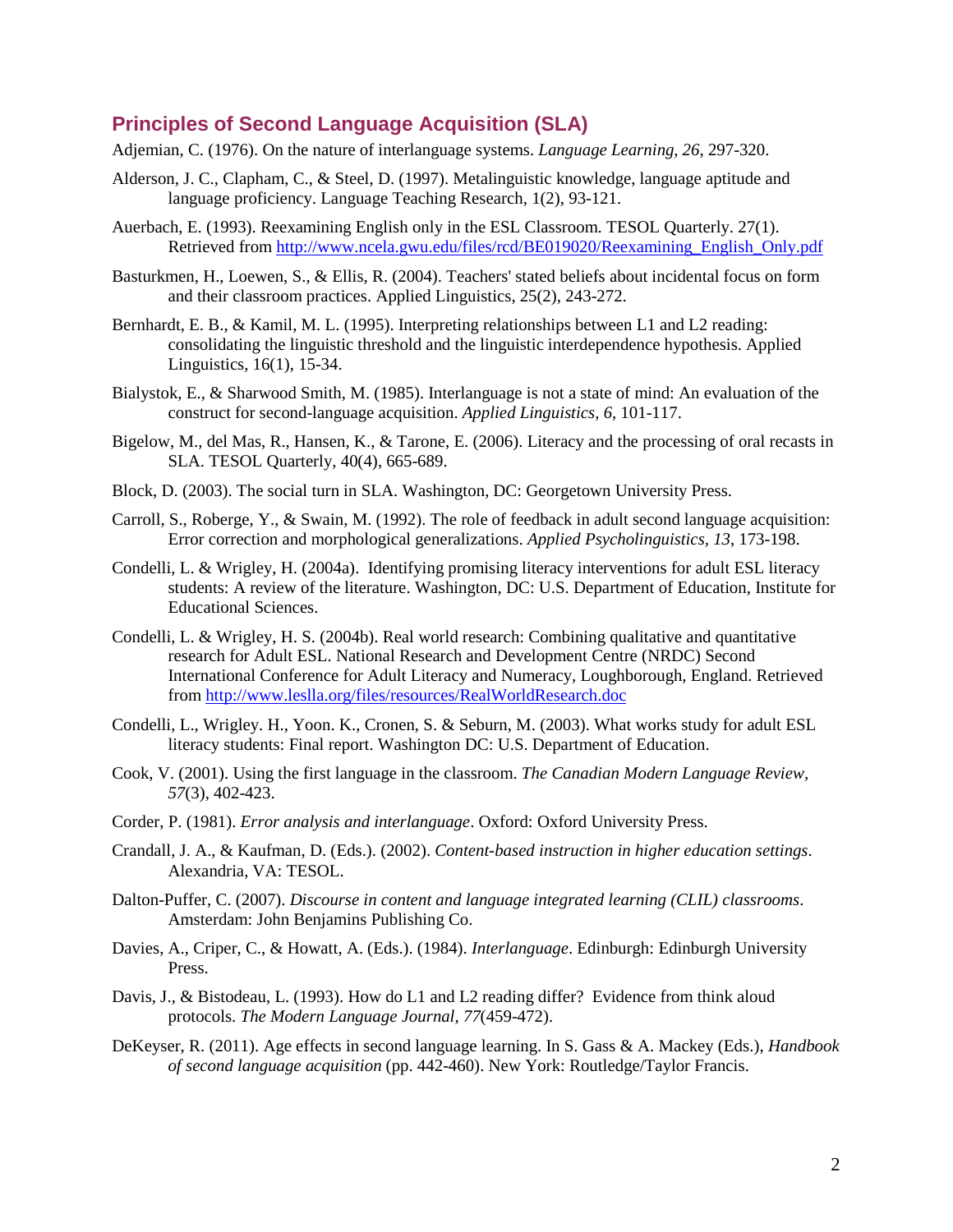- Dörnyei, Z. (2005). Language learning strategies and student self-regulation. In Z. Dörnyei (Ed.), *The psychology of the language learner* (pp. 162-196). Mahwah, New Jersey & London: Lawrence Erlbaum Associates, Publishers.
- Dörnyei, Z. (2005). *The psychology of the language learner*. Mahwah, New Jersey & London: Lawrence Erlbaum Associates, Publishers.
- Dörnyei, Z., & Ushioda, E. (Eds.). (2009). *Motivation, language identity and the L2 self*. Buffalo: Multilingual Matters.
- Doughty, C., & Williams, J. (Eds.). (1998). *Cambridge Applied Linguistics Series: Focus on form in classroom SLA*. Cambridge: Cambridge University Press.
- Duff, P. (1986). Another look at interlanguage talk: Taking task to task. In R. Day (Ed.), *Talking to learn*  (pp. 147-181). Rowley, MA: Newbury House.
- Ellis, R. (1987). Interlanguage variability in narrative discourse: Style shifting in the use of the past tense. *Studies in Second Language Acquisition, 9*, 12-20.
- Ellis, R. (1994). *The study of second language acquisition*. Oxford: Oxford University Press.
- Fishman, J. A. & García, O. (Eds.). (2010). [Handbook of language and ethnic identity. disciplinary and](http://www.amazon.com/Handbook-Language-Ethnic-Identity-Disciplinary/dp/0195374924/ref=sr_1_2?s=books&ie=UTF8&qid=1296239011&sr=1-2)  [regional perspectives. Vol. 1.](http://www.amazon.com/Handbook-Language-Ethnic-Identity-Disciplinary/dp/0195374924/ref=sr_1_2?s=books&ie=UTF8&qid=1296239011&sr=1-2) Oxford: Oxford University Press.
- Fishman, J. A. & García, O. (Eds.). (2011). Handbook of language and ethnic identity: The successfailure continuum in language and ethnic identity. Vol. 2. Oxford: Oxford University Press.
- Foster, P. & Ohta, A. S. (2005). Negotiation for meaning and peer assistance in second language classrooms. *Applied Linguistics, 26*, 402-430.
- García, O. & Sylvan, C. (2011). [Pedagogies and practices in multilingual classrooms: Singularities in](http://ofeliagarciadotorg.files.wordpress.com/2011/02/pedagogies-and-practices-in-multilingual-classrooms-singularities-in-pluralities.pdf)  [Pluralities.](http://ofeliagarciadotorg.files.wordpress.com/2011/02/pedagogies-and-practices-in-multilingual-classrooms-singularities-in-pluralities.pdf) Modern Language Journal 95(iii): 385-400.
- Goldenberg, C. (2008). Teaching English language learners: What the research does –and does not say, American Educator, 8-44. Retrieved from <http://www.aft.org/pdfs/americaneducator/summer2008/goldenberg.pdf>
- Gombert, J. E. (1994). How do illiterate adults react to metalinguistic training? Annals of Dyslexia, 44, 250-269.
- González, N., Moll, L. C., & Amanti, C. (Eds.). (2005). Funds of knowledge: Theorizing practices in households, communities and classrooms. Mahwah, NJ: Lawrence Erlbaum Associates, Publishers.
- Grabe, W., & Stoller, F. L. (1997). Content-based instruction: Research foundations. In M. A. Snow & D. M. Brinton (Eds.), The content-based classroom: Perspectives on integrating language and content (pp. 5-21). White Plains, NY: Addison Wesley Longman Publishing Company.
- Gutierrez, X. (2008). What does metalinguistic activity in learners' interaction during a collaborative L2 writing task look like? The Modern Language Journal, 92(4), 519-537.
- Harley, B., & Swain, M. (1978). An analysis of the verb system by young learners of French. *Interlanguage Studies Bulletin,* 3(1), 35-79.
- Huebner, T. (1979). Order of acquisition vs. dynamic paradigm: A comparison of methods in interlanguage research. *TESOL Quarterly, 13*(1), 21-28.
- Huerta-Macias, A. G. (2003). Meeting the challenge of adult education: A bilingual approach to literacy and career development. Journal of Adolescent and Adult Literacy, 47(3), 218-226.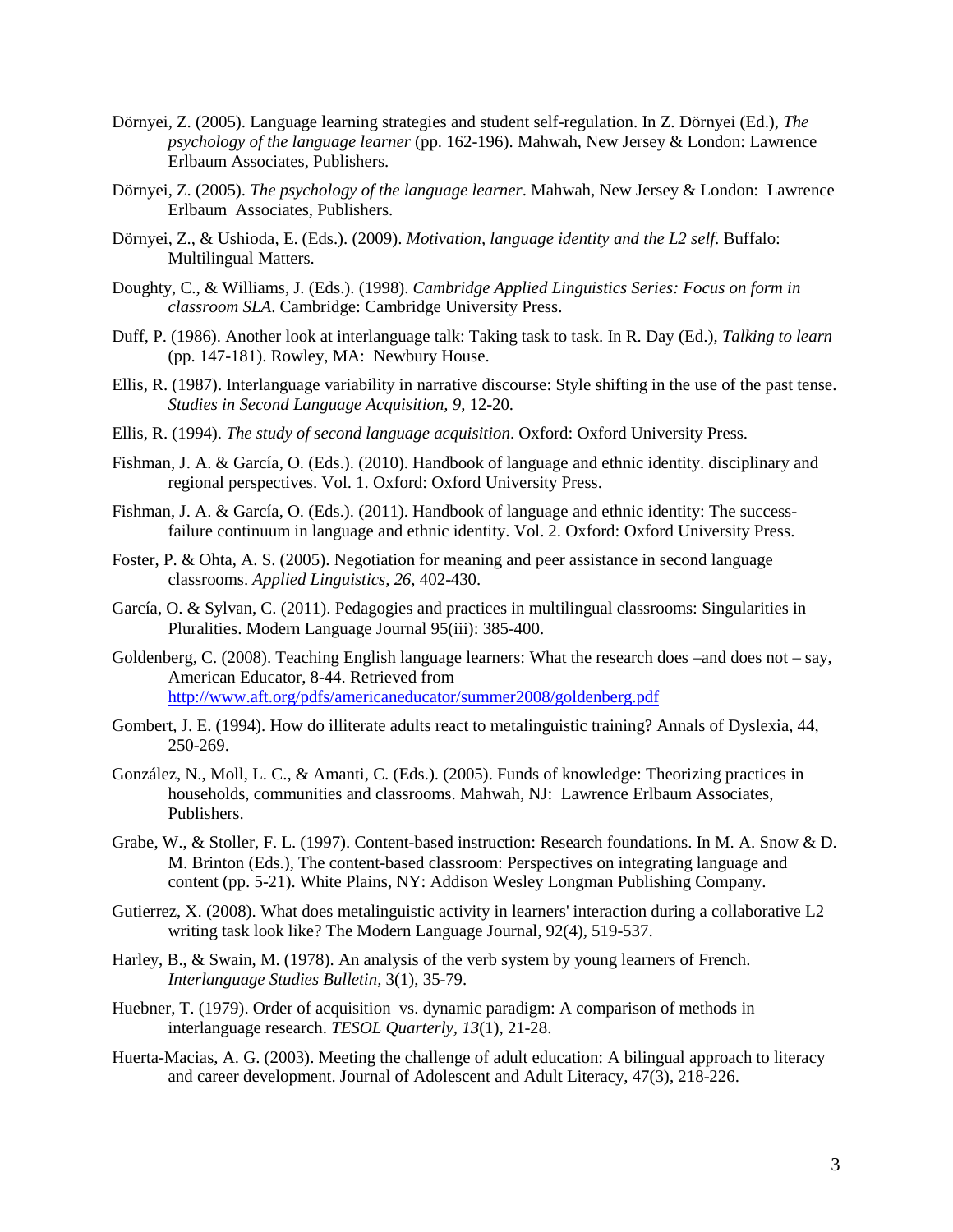- Huerta-Macias, A. & Kephart, K. (2009). Reflections on native language use in adult ESL classrooms, Adult Basic and Literacy Journal, 3(2), 87-96.
- Hylenstam, K., & Abrahamsson, N. (2001). Age and L2 learning: The hazards of matching practical "implications" with theoretical "facts": Comments on Stefka H. Marinova-Todd, D. Bradford Marshall, and Catherine Snow's "Three misconceptions about age and L2 learning." TESOL Quarterly, 35(151-170).
- Kalaja, P., & Ferreira Barcelos, A. M. (Eds.). (2004). Beliefs about SLA: New research approaches. New York: Springer Science+Business Media, Inc.
- Kasper, G., & Schmidt, R. (1996). Developmental issues in interlanguage pragmatics. *Studies in Second Language Acquisition, 18*(2), 149-169.
- Keck, C. Iberri-Shea, G. Tracy-Ventura, N. & Wa-Mbaleka, S. (2006). Investigating the empirical link between task-based interaction and acquisition: A meta-analysis. In J. M. Norris and L. Ortega, *Synthesizing research on language learning and teaching.* (pp. 91-131). Philadelphia: John Benjamins.
- Klassen, C., & Burnaby, B. (1993). Those who know: Views on literacy among adult immigrants in Canada. *TESOL Quarterly, 27*(3), 377-397.
- Koda, K. (1993). Transferred L1 strategies and L2 syntactic structure in L2 sentence comprehension. *The Modern Language Journal, 77*(iv), 490-500.
- Koda, K., & Zehler, A. M. (Eds.). (2008). Learning to read across languages: Cross-linguistic relationships in first- and second-language literacy development. New York: Routledge.
- Krashen, S. D. (1982). Principles and practice in second language acquisition. Oxford: Pergamon.
- Kurvers, J., Vallen, T., & van Hout, R. (2006). Discovering features of language: Metalinguistic awareness of adult illiterates. In I. Van de Craats, J. Kurvers, & M. Young-Scholten (Eds.), Loweducated adult second language and literacy acquisition: Proceedings of the inaugural symposium (pp. 69-88). Utrecht, The Netherlands: LOT.
- Lantolf, J. P., & Ahmed, M. K. (1989). Psycholinguistic perspectives on interlanguage variation: A Vygotskian analysis. In S. Gass, C. Madden, D. R. Preston, & L. Selinker (Eds.), *Variation in second language acquisition: Psycholinguistic issues* (pp. 93-108). Philadelphia, PA: Multilingual Matters.
- Larsen-Freeman, D. (1995). On the teaching and learning of grammar: Challenging the myths. In F. R. Eckman, D. Highland, P. W. Lee, J. Mileham, & R. R. Weber (Eds.), *Second language acquisition theory and pedagogy* (pp. 131-150). Mahwah, NJ: Lawrence Erlbaum Associates, Publishers.
- Lee, J., & Shallert, D. L. (1997). The relative contribution of L2 language proficiency and L1 reading ability to L2 reading performance: A test of the threshold hypothesis in an EFL context. *TESOL Quarterly, 31*, 713-739.
- Lesaux, N., Kieffer, M., Faller, S. E. & Kelley, J. G. (2010). The effectiveness and ease of implementation of an academic vocabulary intervention for linguistically diverse students in urban middle schools. *Reading Research Quarterly, 45*(12), 196-228.
- Lightbown, P. M., & Spada, N. (1990). Focus-on-form and corrective feedback in communicative language teaching: Effects on second language learning. *Studies in Second Language Acquisition, 12* found that error correction by the teachers is relatively rare.
- Lightbown, P. M., & Spada, N. (2006). *How languages are learned* (Third ed.). Oxford: Oxford University Press.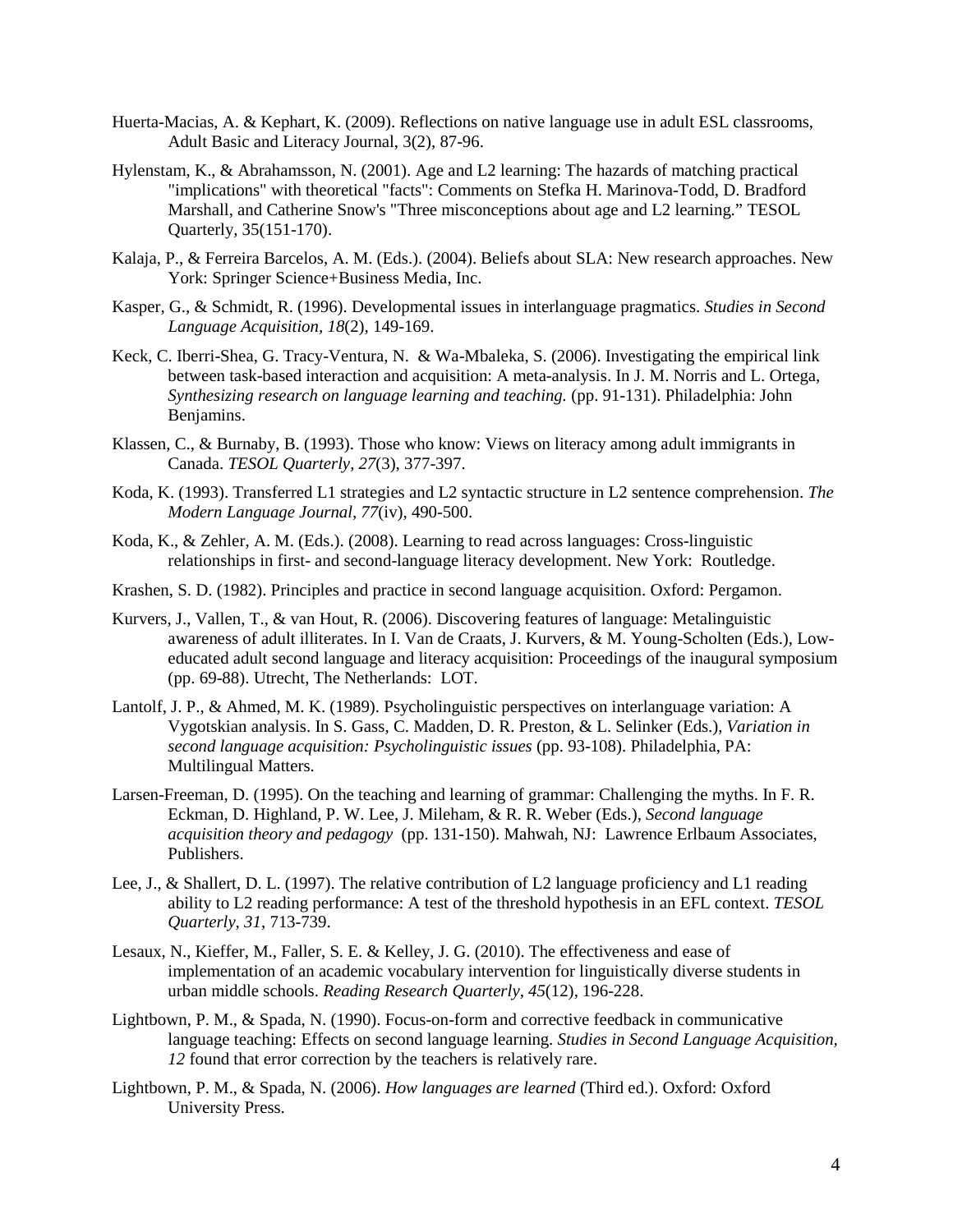- Long, M. H. (1988). Instructed interlanguage development. In L. Beebe (Ed.), *Issues in second language acquisition: Multiple perspectives* (pp. 115-141). Rowley, MA: Newbury House.
- Long, M. H., & Porter, P. A. (1985). Group work, interlanguage talk, and second language acquisition. *TESOL Quarterly, 19*(2), 207-228.
- Lyster, R., & Izquierdo, J. (2009). Prompts versus recasts in dyadic interaction. Language Learning, 59(2), 453-489.
- Lyster, R. (1998a). Negotiation of form, recasts, and explicit correction in relation to error types and learner repair in immersion classrooms. Language Learning, 48(2), 183-218.
- Lyster, R. (1998b). Recasts, repetition and ambiguity in L2 classroom discourse. Studies in Second Language Acquisition, 20(1), 51-80.
- Mackey, A., & Philp, J. (1998). Conversational interaction and second language development: Recasts, responses, and red herrings? Modern Language Journal, 82(3), 338-356.
- Martin-Jones, M., & Sazena, M. (2003). Bilingual esources and 'funds of knowledge' for teaching and learning in multi-ethnic classrooms in Britain. International Journal of Bilingual Education and Bilingualism, 6(3/4), 267- 282.
- Moll, L. C., Amanti, C., Neff, D., & Gonzalez, N. (1992). Funds of knowledge for teaching: Using a qualitative approach to connect homes and classrooms. Theory into Practice, 31(2), 132-141.
- Moore, M.G. (1989). Three types of interaction. *American Journal of Distance Education, 3*(2), 1-6.
- Muranoi, H. (1996). *Effects of interaction enhancement on restructuring of interlanguage grammar: A cognitive approach to foreign language instruction.* Unpublished Dissertation, Georgetown University, Washington, DC.
- Norton, B. (1995). Social identity, investment, and language learning. TESOL Quarterly, 29(1), 9-31.
- Norton, B. (2000). Identity and language learning: Gender, ethnicity and educational change. Essex, England: Pearson Education Limited.
- Norton, B., & Pavlenko, A. (Eds.). (2004). Gender and English language learners. Alexandria, VA: TESOL.
- Olmedo, I. M. (1997). Voices of our past: Using oral history to explore funds of knowledge within a Puerto Rican family. Anthropology & Education Quarterly, 28(4), 550-573.
- Ortega, L. (2009). Understanding second language acquisition. London: Hodder Education.
- Pally, M. (Ed.). (2000). Sustained content teaching in academic ESL/EFL: A practical approach. Boston, MA: Houghton Mifflin.
- Philp, J. (2003). Constraints on "noticing the gap" nonnative speakers' noticing of recasts in NS-NNS interaction. Studies in Second Language Acquisition, 25(1), 99-126.
- Pica, T. (1988). Interlanguage adjustments as an outcome of NS-NNS negotiated interaction. *Language Learning, 38*(1), 45-73.
- Ritchie, C., & Bhatia, T. K. (Eds.). (1996). Handbook of second language acquisition. New York: Academic Press.
- Rivera, K. (1999). Native language literacy and adult ESL learners. Retrieved from [http://www.cal.org/caela/esl\\_resources/digests/natlit2.html](http://www.cal.org/caela/esl_resources/digests/natlit2.html)
- Selinker, L. (1972). Interlanguage. *International Review of Applied Linguistics, 10*(3), 209-231.
- Selinker, L. (1992). *Rediscovering Interlanguage*. New York: Longman.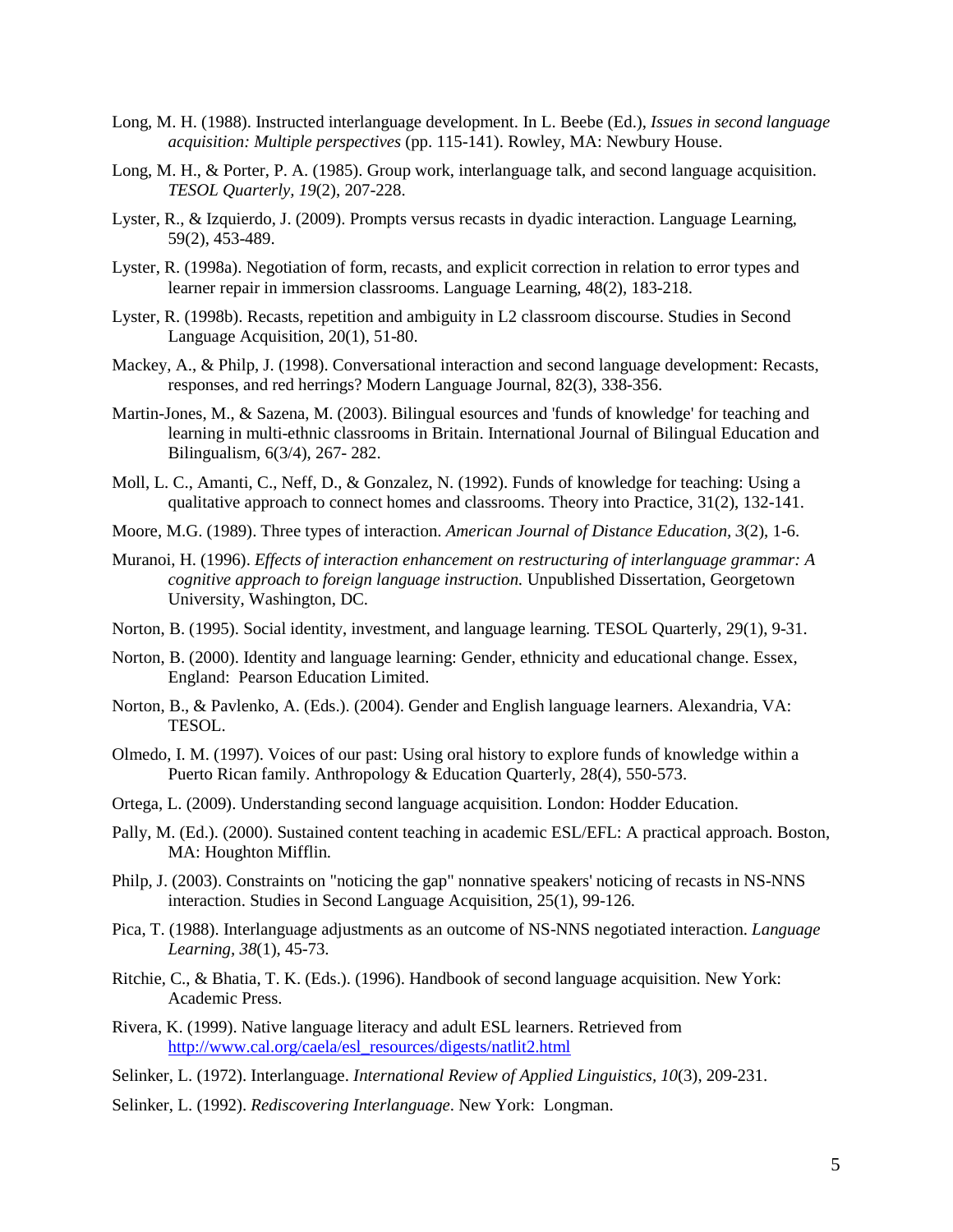Skehan, P. (1998). A cognitive approach to language learning. Oxford: Oxford University Press.

- Smith, C., Harris, K., & Reder, S. (2005). *Applying research findings to instruction for adult English language learners.* Washington, DC: Center for Adult English Language Acquisition. Retrieved October 3, 2010 from [www.cal.org/caela/esl\\_resources/briefs/research.html.](http://www.cal.org/caela/esl_resources/briefs/research.html)
- Spada, N. & Lightbown, P. (2008). Form-focused instruction: Isolated or integrated? *TESOL Quarterly, 42*, 181-207.
- Sparks, R. L., Patton, J., Ganschow, L., & Humbach, N. (2009b). Long term relationships among early first language skills, second language aptitude, second language affect and later second language proficiency. Applied Psycholinguistics, 30, 725-755.
- Sparks, R. L., Patton, J., Ganschow, L., & Humbach, N. (2009a). Long-term crosslinguistic transfer of skills from L1 to L2. Language Learning, 59, 203-243.
- Stahl, S. A. & Nagy, W. E. (2006). *Teaching word meanings.* Mahwah, NJ: Erlbaum.
- Stewart, M. A. (2010). Utilizing English language learners' L1s in the secondary classroom to maximize learning potential. In M. Cowart & P. Dam (Eds.), Teaching English language learners: An international perspective. Canh Nam Publishers, Arlington, VA.
- Tarone, E. (1983). On the variability of interlanguage systems. *Applied Linguistics, 4*, 143-163.
- Tarone, E. (1985). Variability in interlanguage use: A study of style-shifting in morphology and syntax. *Language learning, 35*, 373-404.
- Tarone, E. (2000). Still wrestling with 'context' in interlanguage theory. *Annual Review of Applied Linguistics, 20*, 182-198.
- Tarone, E., & Parrish, B. (1988). Task-related variation in interlanguage: The case of articles. *Language Learning, 38*, 21-44.
- Tseng, W.-T., Dörnyei, Z., & Schmitt, N. (2006). A new approach to assessing strategic learning: The case of self-regulation in vocabulary acquisition. Applied Linguistics, 27, 78-102.
- Turnbull, M., & Dailey-O'Cain, J. (Eds.). (2009). First language use in second and foreign language learning. Buffalo: Multilingual Matters.
- Ushioda, E., & Dörnyei, Z. (2011). Motivation. In S. Gass & A. Mackey (Eds.), Handbook of second language acquisition (pp. 396-409). New York: Routledge/Taylor Francis.
- Watanabe, Y., & Swain, M. (2007). Effects of proficiency differences and patterns of pair interaction on second language learning: Collaborative dialogue between adult ESL learners. *Language Teaching Research, 11*(2), 121-142.

#### <span id="page-34-0"></span>**Teaching Adult ELLs who are Emergent Readers**

- Ardila, A. (2004). There is not any specific brain area for writing: From cave-paintings to computers. *International Journal of Psychology, 39*(1), 61-67.
- Ardila, A., Ostrosky-Solis, F., & Mendoza, V. U. (2000). Learning to read is much more than learning to read: A neuropsychologically based reading program. *Journal of the International Neuropsychological Society, 6*(7), 789-801.
- Ardila, A., Rosselli, M., & Rosas, P. (1989). Neuropsychological assessment in illiterates: Visuospatial and memory abilities. *Brain and Cognition, 11*, 147-166.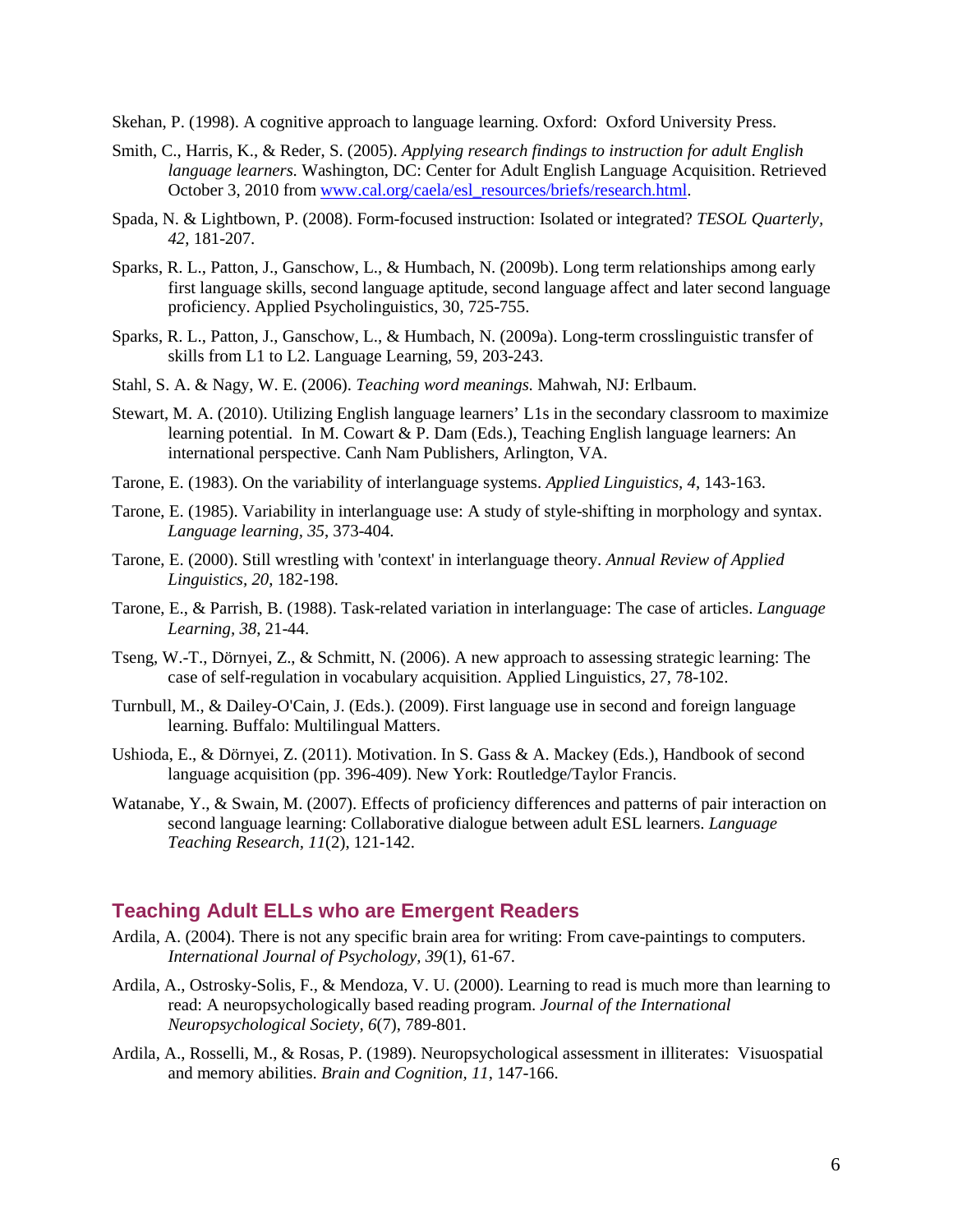- August, D. & Shanahan, T. (2010). Effective English literacy instruction for English learners, In California Department of Education, *Improving education for English learners: Research-based approaches*. (pp. 209-240). Sacramento, CA: California Department of Education.
- August, D. & Shanahan, T. (Eds) (2006). *Developing literacy in second-language learners: Report of the National Literacy Panel on Language-Minority Children and Youth*. Mahwah, NJ: Lawrence-Erlbaum.
- Bell, J. S. (1995). The relationship between L1 and L2 literacy: Some complicating factors. *TESOL Quarterly, 29*(4), 687-705.
- Bernhardt, E. B., & Kamil, M. L. (1995). Interpreting relationships between L1 and L2 reading: consolidating the linguistic threshold and the linguistic interdependence hypothesis. *Applied Linguistics, 16*(1), 15-34.
- Biber, D., & Hared, M. (1991). Literacy in Somali: Linguistic consequences. *Annual Review of Applied Linguistics, 12*, 260-282.
- Bigelow, M. (2010). *Mogadishu on the Mississippi: Language, racialized identity and education in a new land*. New York: Wiley-Blackwell.
- Bigelow, M., & Schwarz, R. (2010). Adult English language learners with limited literacy. National Institute for Literacy. Available: <http://lincs.ed.gov/publications/pdf/ELLpaper2010.pdf>
- Bigelow, M., & Watson, J. (2011). Educational level and L2 learning. In S. Gass & A. Mackey (Eds.), Handbook of second language acquisition (pp. 461-475). New York: Routledge/Taylor Francis.
- Burt, M., Peyton, J. K., & Schaetzel, K. (2008). Working with adult English language learners with limited literacy: Research, practice and professional development. Center for Adult English Language Acquisition. Available: [http://www.cal.org/caelanetwork/pd\\_resources/literacy.html](http://www.cal.org/caelanetwork/pd_resources/literacy.html)
- Burt, M., Peyton, J. K., & Adams, R. (2003). Reading and adult English language learners: The role of the first language. Washington: DC: Center for Applied Linguistics. Available: [http://www.cal.org/caela/esl\\_resources/digests/reading.html](http://www.cal.org/caela/esl_resources/digests/reading.html)
- Casey, H., Derrick, J., Duncan, S. & Mallows, D. (2007). *Getting the practical teaching element right: A guide for literacy, numeracy, and ESOL teacher educators*. Retrieved April 24, 2010 from [http://www.nrdc.org.uk/index.asp,](http://www.nrdc.org.uk/index.asp) London: National Research and Development Centre for Adult Literacy and Numeracy.
- Cook-Gumperz, J., & Gumperz, J. J. (1981). From oral to written culture: The transition to literacy. In M. F. Whitehead (Ed.), *Variation in writing: Functional and linguistic-cultural differences* (pp. 89- 109). Norwood, NJ: Ablex.
- Curtis, M.E. & Kruidenier, J.R. (2005). Teaching adults to read: A summary of scientifically based research principles. National Institute for Literacy. Available: [http://lincs.ed.gov/publications/html/teach\\_adults/teach\\_adults.html](http://lincs.ed.gov/publications/html/teach_adults/teach_adults.html)
- DeCapua, A., & Marshall, H. (2010). Breaking new ground: Teaching students with limited or interrupted formal schooling in secondary schools. Ann Arbor, MI: University of Michigan Press.
- DeCapua, A., Smathers, W., & Tang, F. (2009). Meeting the needs of students with limited or interrupted schooling: A guide for educators. Ann Arbor, MI: University of Michigan Press.
- Florez, M.C., & Terrill, L. (2003). Working with literacy-level adult English language learners. Washington, DC: Center for Applied Linguistics, CAELA Brief. Available: [http://www.cal.org/caela/esl\\_resources/digests/litQA.html](http://www.cal.org/caela/esl_resources/digests/litQA.html)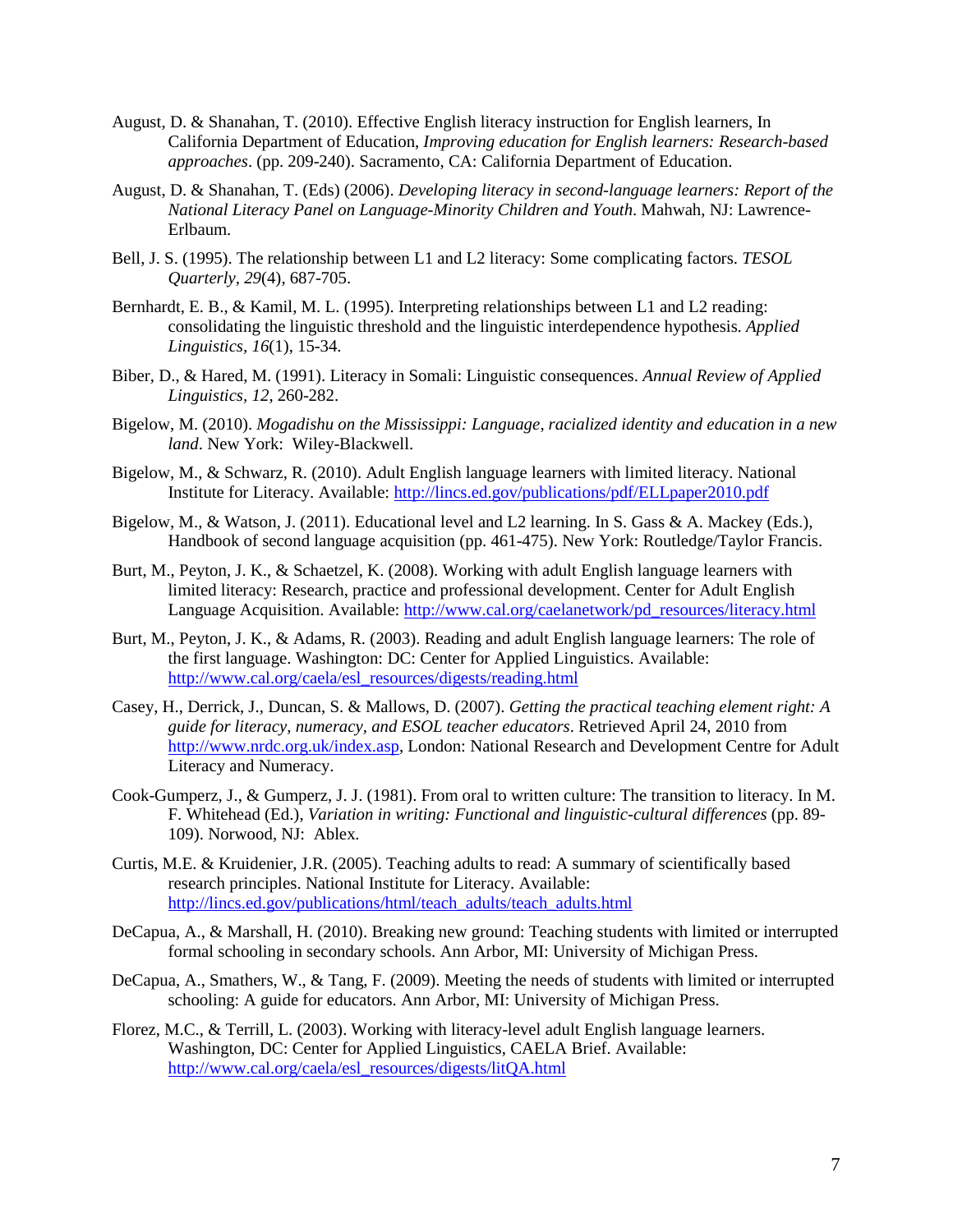- Freeman, Y. S., & Freeman, D. E. (2001). Keys to success for bilingual students with limited formal schooling. *Bilingual Research Journal, 25*(1 & 2), 203-213.
- Freire, P. (1970). *Pedagogy of the oppressed*. New York: Continuum.
- Hudson River Center for Program Development. ESOL Education and Native Language Screening Device.
- Juffs, A., & Rodrigues, G. (2008). Some notes on working memory in college-educated and low educated learners of English as a second language in the United States. In M. Young-Scholten (Ed.), *Loweducated adult second language and literacy acquisition: Proceedings of the third annual forum*  (pp. 33-48). New Castle upon Tyne, England: Newcastle University.
- Kalmar, T. M. (2001). *Illegal alphabets and adult biliteracy: Latino migrants crossing the linguistic border*. Mahwah, NJ: Lawrence Erlbaum Associates, Publishers.
- Mace-Matluck, B. J., Alexander-Kasparik, R., & Queen, R. M. (1998). *Through the golden door: Educational approaches for immigrant adolescents with limited schooling*. McHenry, IL: Center for Applied Linguistics and Delta Systems Co., Inc.
- Paiewonsky, E. (1997). Summary of statewide preliminary pilot survey on programs for over-age limited English proficient students with interrupted formal schooling. *Idiom, 27*(3), 1, 16.
- Parr, J. M. & Limbrick, L. (2010). Contextualising practice: Hallmarks of effective teachers of writing. *Teaching and Teacher Education*, *26*(3), 583-590.
- Perry, K. H. (2008). From storytelling to writing: Transforming literacy practices among Sudanese refugees. *Journal of Literacy Research, 40*, 317-358.
- Peyton, J. K., Burt, M., McKay, S., Schaetzel, K., Terrill, L., Young, S., et al. (2007). Professional development for practitioners working with adult English language learners with limited literacy. In N. R. Faux (Ed.), *Low-educated adult second language and literacy acquisition proceedings of symposium* (pp. 213-225). Richmond, VA: Literacy Institute at Virginia Commonwealth University.
- Robson, B. (1983). Hmong literacy, formal education, and their effects on performance in an ESL class. In B. T. Downing & D. Olney (Eds.), *The Hmong in the west: Observations and reports* (pp. 201-225). Minneapolis, MN: University of Minnesota.
- Schöneberger, C., van de Craats, I., & Kurvers, J. (Eds.). (2011). Low-Educated Adult Second Language and Literacy Acquisition: Proceedings of the 6th Symposium. Nijmegen: Centre for Language Studies.
- Slavin, R. (1987). Ability grouping and student achievement in elementary schools: A best evidence synthesis. *Review of Educational Research, 57*, 293-336.
- Tarone, E., Bigelow, M., & Hansen, K. (2009). *Literacy and second language oracy*. Oxford: Oxford University Press.
- Vinogradov, P. (2008). "Maestra! The letters speak." Adult ESL students learning to read for the first time. MinneWITESOL Journal, 25. Available[: http://www.minnewitesoljournal.org](http://www.minnewitesoljournal.org/)
- Vinogradov, P. (2010). Balancing top and bottom: learner-generated texts for teaching phonics. Proceedings from the 5th LESLLA Symposium - Low-Educated Second Language and Literacy Acquisition. Banff, Canada, September 2009. Available: [http://www.leslla.org/files/resources/Conference\\_Proceedings\\_FINAL\\_Aug12.pdf](http://www.leslla.org/files/resources/Conference_Proceedings_FINAL_Aug12.pdf)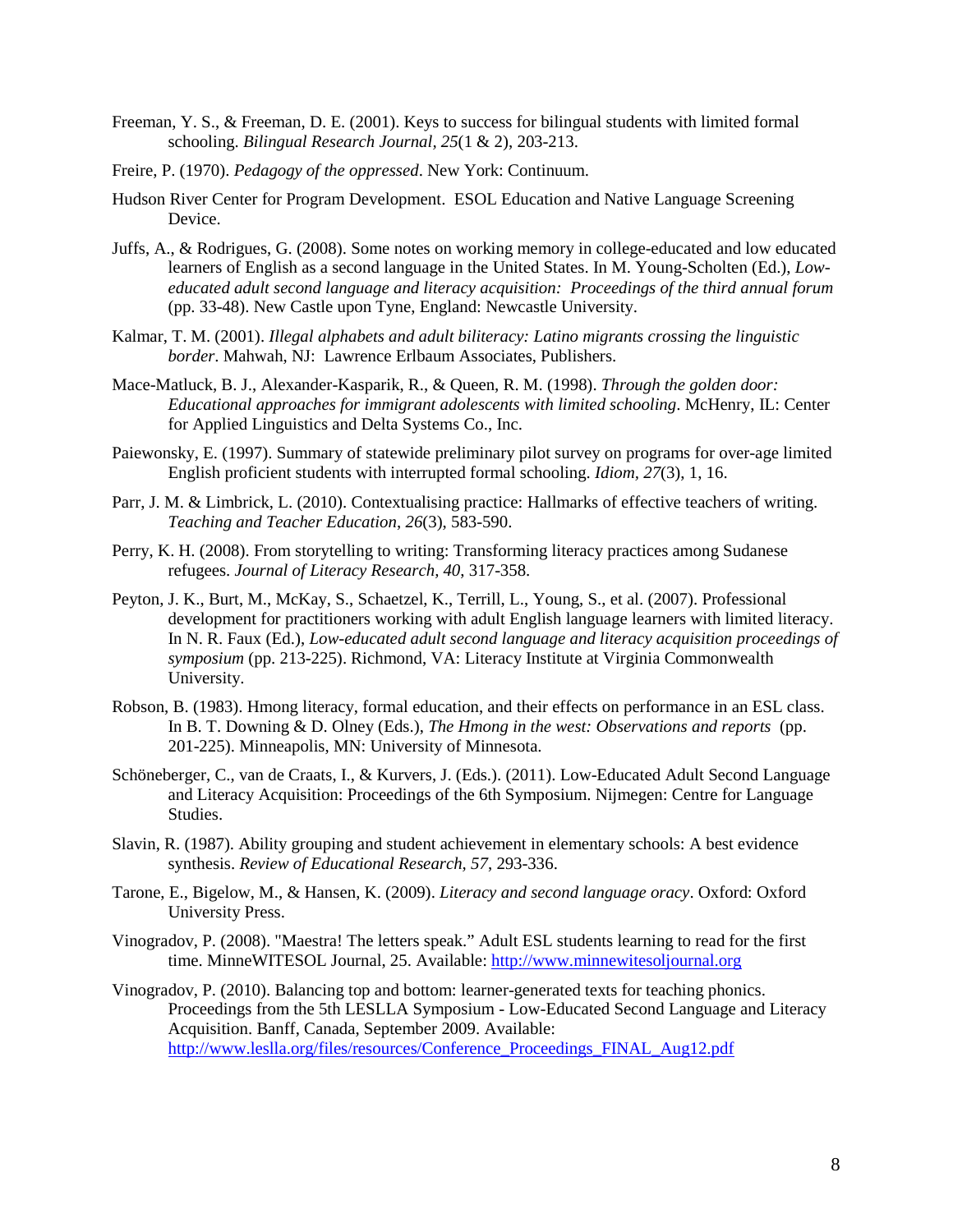- Vinogradov, P. & Bigelow, M. (2010. Using oral language skills to build on the emerging literacy of adult English learners. Washington, DC: Center for Applied Linguistics. Available: <http://www.cal.org/caelanetwork/resources/using-oral-language-skills.html>
- Watson, J. (2010). *Interpreting across the abyss: A hermeneutic study of initial literacy development by high school English language learners with limited formal schooling.* Unpublished doctoral dissertation, University of Minnesota, Minneapolis, MN. Available: <http://conservancy.umn.edu/handle/95766>
- Weinstein, G. (1986). *From mountaintops to city streets: An ethnographic investigation of literacy and social process among the Hmong of Philadelphia.* Unpublished Dissertation, University of Pennsylvania, Philadelphia.
- Weinstein, G. (2002). *Learners' lives as curriculum.* McHenry, IL & Washington, DC: Delta Publishing and Center for Applied Linguistics.
- Wrigley, H.S. (2003). What works for adult ESL students. Focus on Basics, 6(C), 14-17. Available: <http://www.ncsall.net/?id=189>

#### <span id="page-37-0"></span>**Assessment in Adult ELL Programs**

- Bailey, K. M. (1998). *Teacher Source: Learning about language assessment: Dilemmas, decisions, and directions*. New York: Heinle and Heinle Publishers.
- Black, P. & William, D. (2009). Developing the theory of formative assessment, *Educational Assessment, Evaluation and Accountability, 21,* 5–31.
- Black, P., & Wiliam, D. (2010). Inside the black box: Raising standards through classroom assessment. *Phi Delta Kappan*, *91*(9), 81-90. Retrieved from EBSCO MegaFILE database.
- Brown, H. D. & Abeywickrama, P. (2010). *Language assessment: Principles and classroom practices*  (2nd Edition). Pearson ESL:
- Brown, J. D. (2005). *Testing in language programs: A comprehensive guide to English language assessment.* McGraw-Hill.
- Canale, M., & Swain, M. (1980). Theoretical bases of communicative approaches to second language teaching and testing. *Applied Linguistics, 1*(1), 1-47.
- Cooke, M. (2006). When I wake up I dream of electricity": The lives, aspirations and "needs" of adult ESOL learners. *Linguistics and Education, 17*(1), 56-73.
- Cauley, K. M., & McMillan, J. H. (2009). Formative assessment techniques to support student motivation and achievement. Clearing House, 83(1), 1-6.
- Fluckiger, J., Vigil, Y., Pasco, R., & Danielson, K. (2010). Formative feedback: Involving students as partners in assessment to enhance learning. College Teaching, 58(4), 136-140. doi:10.1080/87567555.2010.484031
- Gottlieb, M. (2006). *Assessing English language learners: Bridges from language proficiency to academic achievement.* Corwin Press.
- Greenfield, P. M. (1997). You can't take it with you: Why ability assessments don't cross cultures. *American Psychologist, 52*(10), 1115-1124.
- Kenyon, D., & Van Duzer, C. (2003). *Valid, reliable, and appropriate assessments for adult English language learners*. Washington, DC: Center for Applied Linguistics.
- LDA of Minnesota (2006). LD/ESL assessments. *NetNews, 6*(2), 1.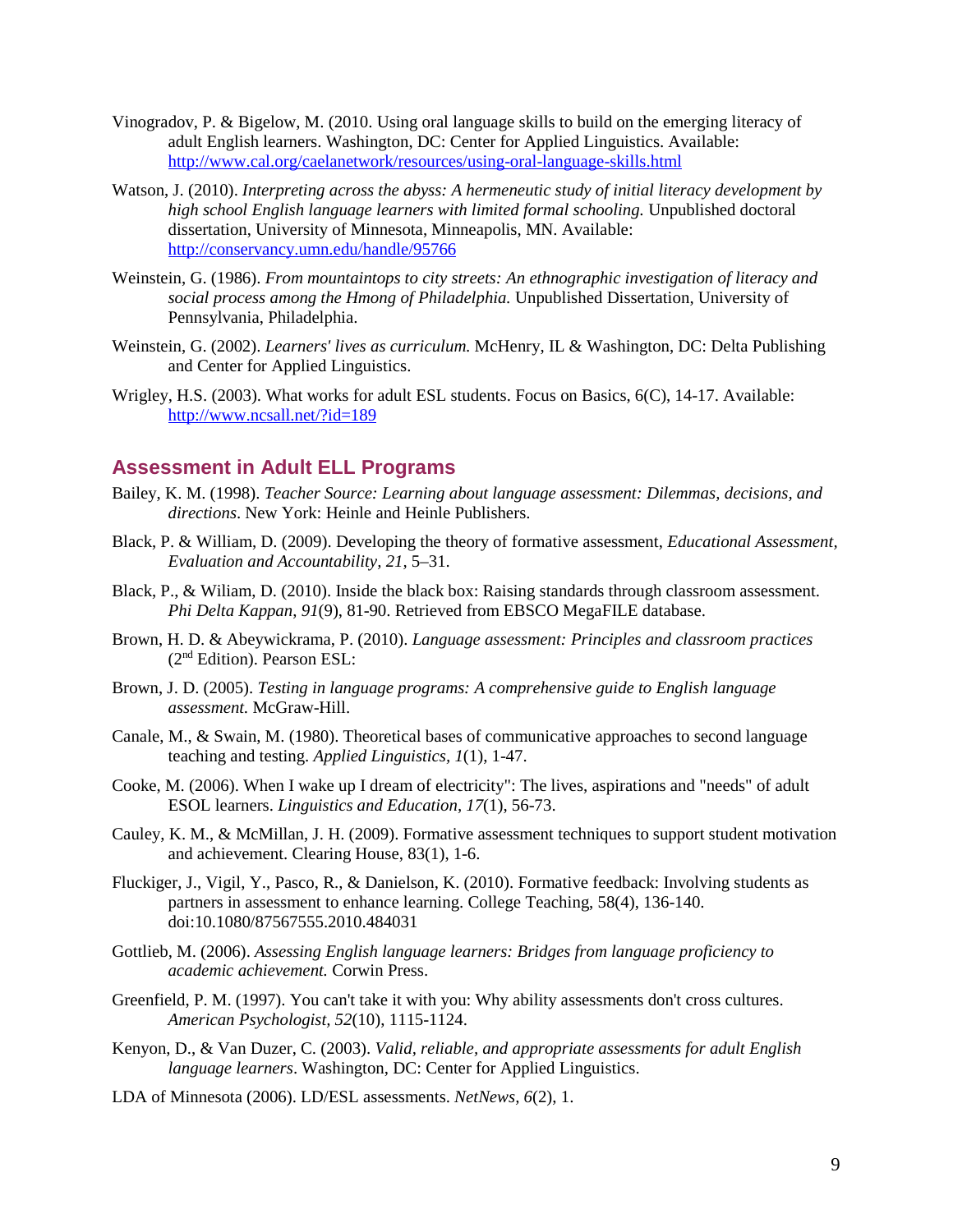- Looney, J. (2007). Formative assessment in adult language, literacy and numeracy. *Assessment in Education, 14*(3), 373-386.
- Lundstrum, K. & Baker, W. (2009). To give is better than to receive: The benefits of peer review to the reviewer's own writing. *Journal of Second Language Writing*, *18*(1), 30-43.
- Marzano, R. (2009). When students track their progress. *Educational Leadership, 67*(4), 86-87. Retrieved April 23, 2010, from EBSCO MegaFILE database.
- McManus, S. (2008). Attributes of effective formative assessment. Washington, DC: The Council of Chief State School Officers. Retrieved from the North Carolina Department of Public Instruction website:<http://www.dpi.state.nc.us/docs/accountability/educators/fastattributes04081.pdf>
- Nassaji, H. (2009). Effects of recasts and elicitations in dyadic interaction and the role of feedback explicitness. Language Learning, 59(2), 411-452.
- Nicol, D., & Macfarlane-Dick, D. (2006). Formative assessment and self‐regulated learning: a model and seven principles of good feedback practice. *Studies in Higher Education*, *31*(2), 199-218. doi:10.1080/03075070600572090.
- Norris, J. M. & Ortega, L. (2000). Effectiveness of L2 instruction: A research synthesis and quantitative meta-analysis. *Language Learning*, *50*, 417-528.
- Norris, J. M., & Ortega, L. (2011). Assessing learner knowledge. In S. Gass & A. Mackey (Eds.), Handbook of second language acquisition (pp. 573-589). New York: Routledge/Taylor Francis.
- O'Malley, J. M., & Valdez-Pierce, L. (1996). *Authentic assessment for English language learners: Practical approaches for teachers*. New York: Addison-Wesley Publishing Co.
- Parr, J., & Timperley, H. (2010). Feedback to writing, assessment for teaching and learning and student progress. *Assessing Writing*, *15*(2), 68-85.
- Russell, J. & Spada, N. (2006). The effectiveness of corrective feedback for the acquisition of L2 grammar. In J. M. Norris and L. Ortega (Eds.), Synthesizing research on language learning and teaching, (pp. 133-164). Philadelphia: John Benjamins.
- Shepard, L. (2008). The role of assessment in learning culture. *Journal of Education*, *189*(1/2), 95-106. Retrieved from EBSCO MegaFILE database.
- Shepard, L. (2009). Commentary: Evaluating the validity of formative and interim assessment. *Educational Measurement: Issues & Practice*, *28*(3), 32-37.
- Spinelli, C. G. (2008). Addressing the issue of cultural and linguistic diversity and assessment: Informal evaluation measures for English language learners. Reading  $&$  Writing Quarterly, 24(1), 101-118. doi:10.1080/10573560701753195
- Stiggins. R. (2005). From formative assessment to assessment FOR learning: A path to success in standards-based schools. Phi Delta Kappan, 87(4), 324-28.
- Stiggins, R. (2008). An introduction to student-involved assessment FOR learning. Upper Saddle River, NJ: Pearson Merrill Prentice-Hall.
- Timperley, H., & Parr, J. (2009). What is this lesson about? Instructional processes and student understandings in writing classrooms. *Curriculum Journal*, *20*(1), 43-60.
- Van Duzer, C. (2002). Issues in accountability and assessment for adult ESL instruction. Washington, D.C.: National Center for ESL Literacy Education Retrieved October 11, 2010 at [http://www.cal.org/caela/esl\\_resources/digests/accountQA.html](http://www.cal.org/caela/esl_resources/digests/accountQA.html)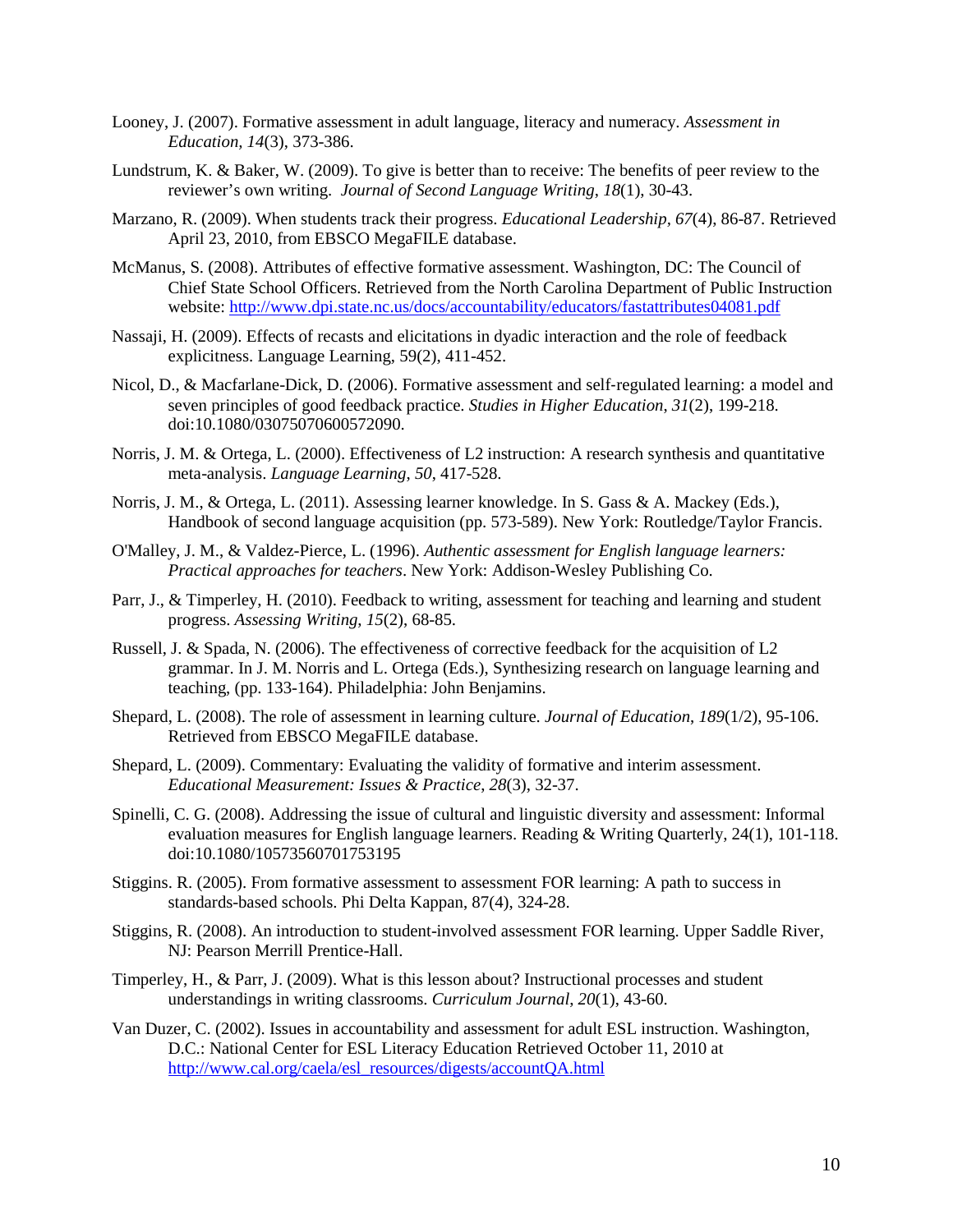- Van Duzer, C., & Berdan, R. (1999). [Perspectives on assessment in adult ESOL instruction.](http://gseweb.harvard.edu/%7Encsall/ann_rev/chap6.rev.htm) In J. Comings, B. Garner, & C. Smith (Eds.), *The annual review of adult learning and literacy* (pp. 200-242). San Francisco: Jossey-Bass. [Available online at [http://www.ncsall.net/?id=511\]](http://www.ncsall.net/?id=511)
- Wiggins, G., & McTighe, J. (2005). Understanding by design (2nd ed.). Alexandria, VA: Association for Supervision and Curriculum Development.
- William, D. (2011). What is assessment for learning? Studies in Educational Evaluation, 37(1), 3-14. doi:10.1016/j.stueduc.2011.03.001
- Wrigley, H. S., Chen, J. White, S. & Soroui, J. (2009). Assessing the literacy skills of adult immigrants and adult English language learners. New Directions for Adult and Continuing Education, 121, 5- 24.
- Wylie, E. C. (2008). Formative assessment: Examples of practice. Washington, DC: The Council of Chief State School Officers. Retrieved from the Council of Chief State School Officers website: [http://ccsso.org/Documents/2008/Formative\\_Assessment\\_Examples\\_2008.pdf](http://ccsso.org/Documents/2008/Formative_Assessment_Examples_2008.pdf)

### <span id="page-39-0"></span>**Principles of Second Language Teaching: Planning, Implementing, and Managing Instruction**

- Alamprese, J. (2009). Developing learners' reading skills in adult basic education programs. In S. Reder and J. Brynner (eds.). Tracking adult literacy and numeracy skills. (pp. 107-131). New York: Routledge.
- Alamprese, J., MacArthur, C., Price, C., & Knight, D. (2011). Effects of a structured decoding curriculum on adult literacy learners' reading development. Journal of Research on Education Effectiveness, 4(2), 154–172.
- Alan, B., & Stoller, F. L. (2005). Maximizing the benefits of project work in foreign language classrooms. *English Teaching Forum, 43*(4), 10–21
- Andrews, S. (1994). The grammatical knowledge/awareness of native-speaker EFL teachers: What the trainers say. In M. Bygate, A. Tonkyn, & E. Williams (Eds.), *Grammar and the language teacher*  (pp. 69-89). Hemel Hempstead: Prentice Hall.
- Andrews, S. (1999). Why do L2 teachers need to 'know about language'? Teacher metalinguistic awareness and input for learning. *Language and Education, 13*(3), 161-177.
- Andrews, S. (2007). *Teacher language awareness*. Cambridge: Cambridge University Press.
- Andrews, S., & McNeill, A. (2005). Knowledge about language and the 'good language teacher'. In N. Bartles (Ed.), *Applied linguistics and language teacher education* (pp. 159-178). New York: Springer Science+Business Media, Inc.
- Baumann, J.F. & Kame'enui, E. J. (Eds.) (2004). Vocabulary instruction: Research to practice. New York: The Guilford Press.
- Baynham, M., Roberts, C., Cooke, M., Simpson, J., Ananiadou, K., Callaghan, J., et al. (2007). Effective teaching and learning ESOL, Retrieved from [http://www.nrdc.org.uk/index.asp,](http://www.nrdc.org.uk/index.asp) London: National Research and Development Centre for Adult Literacy and Numeracy.
- Beck, I. L., McKeown, M. G., & Kucan, L. (2002). Bringing words to life: Robust vocabulary instruction. New York: Guilford Press.
- Borg, S. (1998a). Talking about grammar in the foreign language classroom. *Language Awareness, 7*(4), 159-175.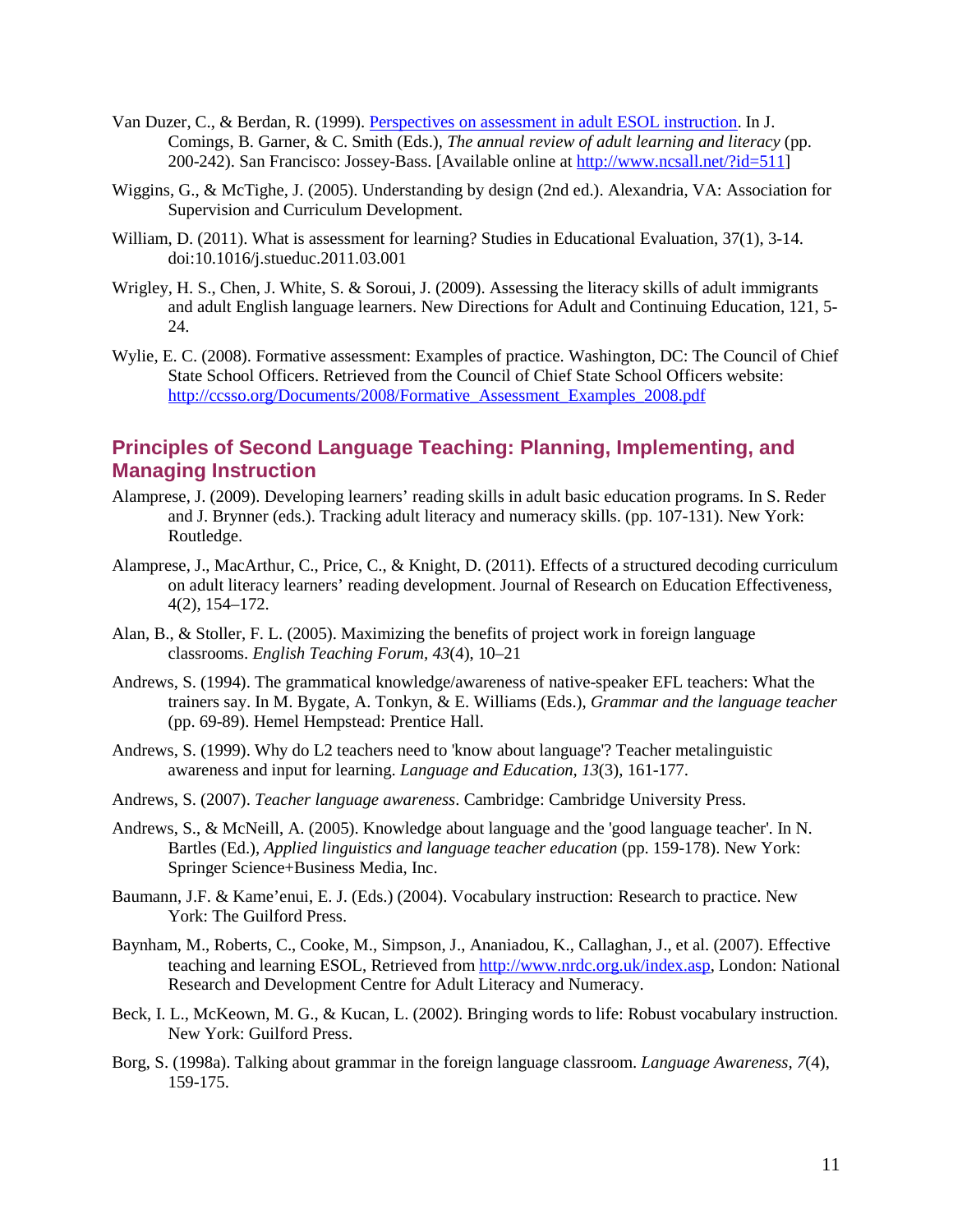- Borg, S. (1998b). Teachers' pedagogical systems and grammar teaching: A qualitative study. *TESOL Quarterly, 32*(1), 9-38.
- Borg, S. (1999a). Studying teacher cognition in second language grammar teaching. *System, 27*, 19-31.
- Borg, S. (1999b). Teachers' theories in grammar teaching. *ELT Journal, 53*(3), 157-167.
- Borg, S. (1999c). The use of grammatical terminology in the second language classroom: A qualitative study of teachers' practices and cognitions. *Applied Linguistics, 20*(1), 95-126.
- Borg, S. (2001). Self-perception and practice in teaching grammar. *ELT Journal, 55*(1), 21-29.
- Borg, S. (2003a). Knowing and doing: Teaching grammar in in-service training. In D. Liu & P. Master (Eds.), *Grammar teaching in teacher education* (pp. 75-87). Alexandria, VA: TESOL.
- Borg, S. (2003b). Teacher cognition in language teaching: A review of research on what teachers think, know, believe, and do. *Language Teaching, 36*, 81-109.
- Borg, S. (2005). Experience, knowledge and language and classroom practice in teaching grammar. In N. Bartles (Ed.), *Applied linguistics and language teacher education* (pp. 325-340). New York: Springer Science+Business Media, Inc.
- Borg, S., & Burns, A. (2008). Integrating grammar in adult TESOL classrooms. *Applied Linguistics, 29*(3), 456-455.
- Carlo, M., August, D., Mclaughlin, B., Snow, C., Dressler, C., Lippman, D., et al. (2008). Closing the gap: Addressing the vocabulary needs of English-language learners in bilingual and mainstream classrooms. *Journal of Education*, *189*(1/2), 57-76.
- Coxhead, A. (2006). [Essentials of teaching academic vocabulary.](http://elt.heinle.com/actions/ChangeRegion?clocation=http%3A%2F%2Felt.heinle.com%2Fcgi-telt%2Fcourse_products_wp.pl%3Ffid%3DM2b%26discipline_number%3D301%26product_isbn_issn%3D0618230149%26from_series_id%3D1000000824%26subject_code%3DEFS01%26book%3D3) Boston: Houghton Mifflin.
- Coxhead, A. (2011). The Academic Word List ten years on: Research and teaching implications. TESOL Quarterly, 45(2):355 - 362.
- Davidson, R. K. & Strucker, J. (2002). Patterns of word-recognition errors among adult basic education native and nonnative speakers of English. Scientific Studies of Reading, (6), 299-316.
- Dutro, S., & Kinsella, K. (2010). English language development: Issues and implementation at grades six through twelve. In California Department of Education, *Improving education for English learners: Research-based approaches*. (pp. 151-207). Sacramento, CA: California Department of Education.
- Edelsky, C. (1982). Writing in a bilingual program: The relation of L1 and L2 texts. *TESOL Quarterly, 16*(2), 211-228.
- Ellis, R. (2003). *Task-based language learning and teaching*. Oxford: Oxford University Press.
- Ellis, R. (2005). Principles of instructed language learning. *System 33*, 209-24).
- Folse, K. (2004). Vocabulary myths: Applied second language research to classroom teaching. Ann Arbor, MI: University of Michigan Press.
- Genesee, F., Lindholm-Leary, K., Saunders, W. & Christian, D. (2006). *Educating English language learners: A synthesis of research evidence.* New York: Cambridge University Press.
- Janicki, T., & Liegle, J.O. (2001). Development and evaluation of a framework for creating web-based learning modules: a pedagogical and systems approach. *Journal of Asynchronous Learning Networks, 5*(1).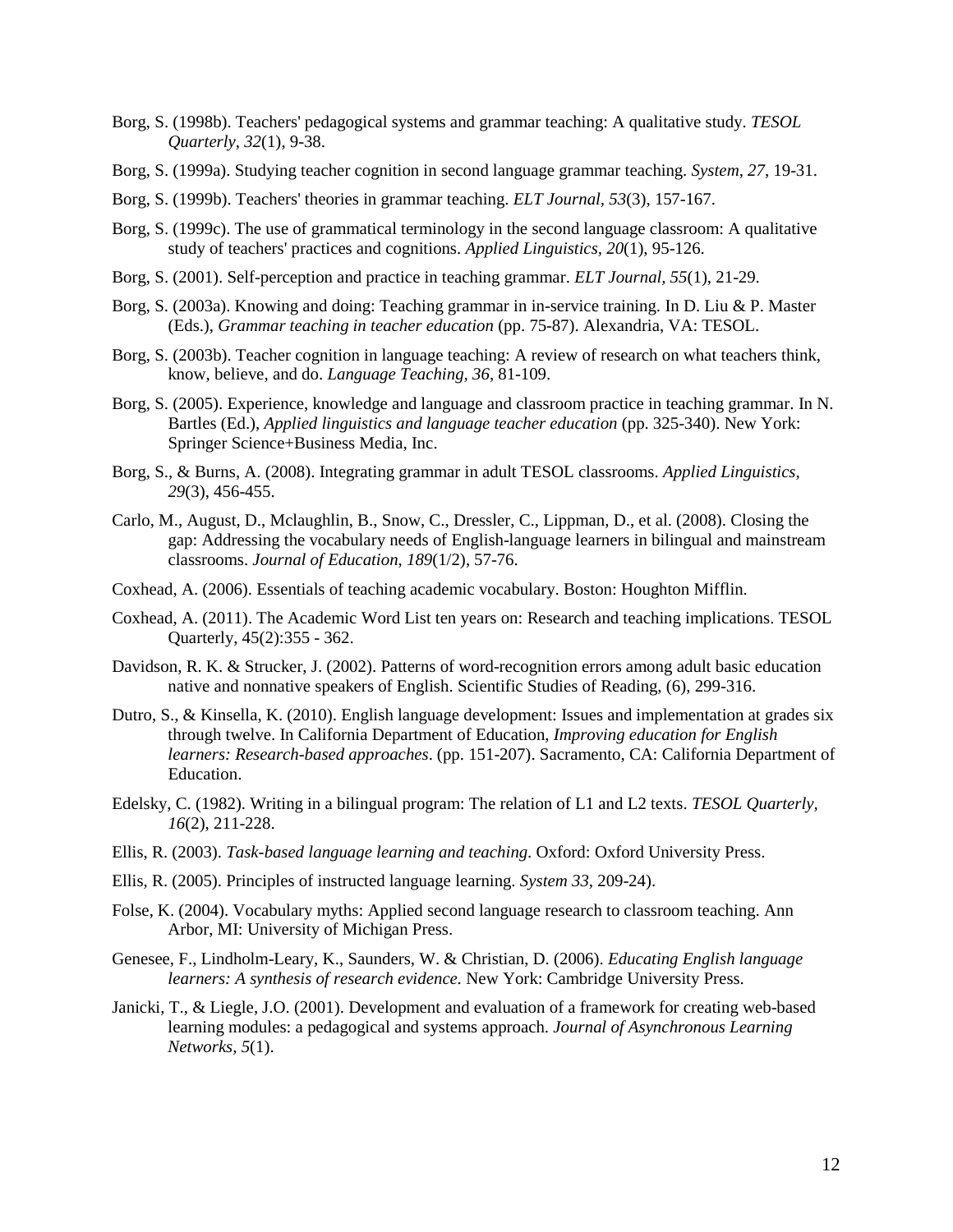- Kruidenier, J. R., MacArthur, C. A., & Wrigley, H. S. (2010). Adult education literacy instruction: A review of the research. Washington, DC: National Institute for Literacy. Available: [http://lincs.ed.gov/publications/pdf/adult\\_ed\\_2010.pdf](http://lincs.ed.gov/publications/pdf/adult_ed_2010.pdf)
- Learning Skills and Improvement Service. (2010). *Making it work: A practical guide to effective delivery of 'Skills for Life' in workplace learning.* Retrieved April 24, 2010 from [http://www.nrdc.org.uk/index.asp,](http://www.nrdc.org.uk/index.asp) London: National Research and Development Centre for Adult Literacy and Numeracy.
- Learning Skills and Improvement Service. (2010). *Making it work: A practical guide to effective delivery of 'Skills for Life' in workplace learning.* Retrieved April 24, 2010 from [http://www.nrdc.org.uk/index.asp,](http://www.nrdc.org.uk/index.asp) London: National Research and Development Centre for Adult Literacy and Numeracy.
- Lesaux, N., & Kieffer, M. J. (2010). Exploring sources of reading comprehension difficulties among language minority learners and their classmates in early adolescence. American Educational Research Journal, 47(3), 596-632.
- Liu, D. (2003). The most frequently used spoken American English idioms: A corpus analysis and its implications. TESOL Quarterly, 37(4), 671-700.
- Liu, D. (2011). The most frequently used English phrasal verbs in American and British English: A multicorpus examination. TESOL Quarterly, 45(4), 661-688.
- MacArthur, C., Konold, T. R., Glutting, J. J., & Alamprese, J. A. (2011). Reading component skills of learners in adult basic education. Journal of Learning Disabilities, 43(2), 108-121.
- Marzano, R. (2004). Building background knowledge for academic achievement: Research on what works in schools, Alexandria, VA: Association for Supervision and Curriculum Development.
- Mathews-Aydinli, J. (2007). *Problem-based learning and adult English language learners.* Retrieved April 23, 2010, from [http://www.cal.org/caela/esl\\_resources/briefs/problembased.html](http://www.cal.org/caela/esl_resources/briefs/problembased.html)
- McElvain, C. (2010). Transactional literature circles and the reading comprehension of English learners in the mainstream classroom. *Journal of Research in Reading, 33*(2), 178-205. doi:10.1111/j.1467- 9817.2009.01403.x.
- McKeown, M. G. & Beck I. L. (2004). Direct and rich vocabulary instruction. In J. F. Baumann & E. J. Kamenui (Eds.) *Vocabulary instruction: Research to practice* (pp. 13-27). New York: Guilford.
- McKeown, M., Beck, I., & Blake, R. (2009). Rethinking reading comprehension instruction: A comparison of instruction for strategies and content approaches. *Reading Research Quarterly*, *44*(3), 218-253. Retrieved from EBSCO MegaFILE database.
- Mohan, B., & Beckett, G. H. (2001). A functional approach to research on content-based language learning: Recasts in causal explanations. *The Canadian Modern Language Review/La Revue canadienne des langues vivantes, 58*(1), 133-155.
- Nash, A. & Kallenbach, S. (2009). Making it worth the stay: Findings from the New England adult learner persistence project. New English Literacy Resource Center. Retrieved from <http://www.nelrc.org/persist/report09.pdf>
- Nation, I. S. P. (2001). Learning vocabulary in another language. Cambridge, UK: Cambridge University Press.
- Nation, I. S. P. (2008). Teaching vocabulary: Strategies and techniques. Boston, MA: Heinle Cengage Learning.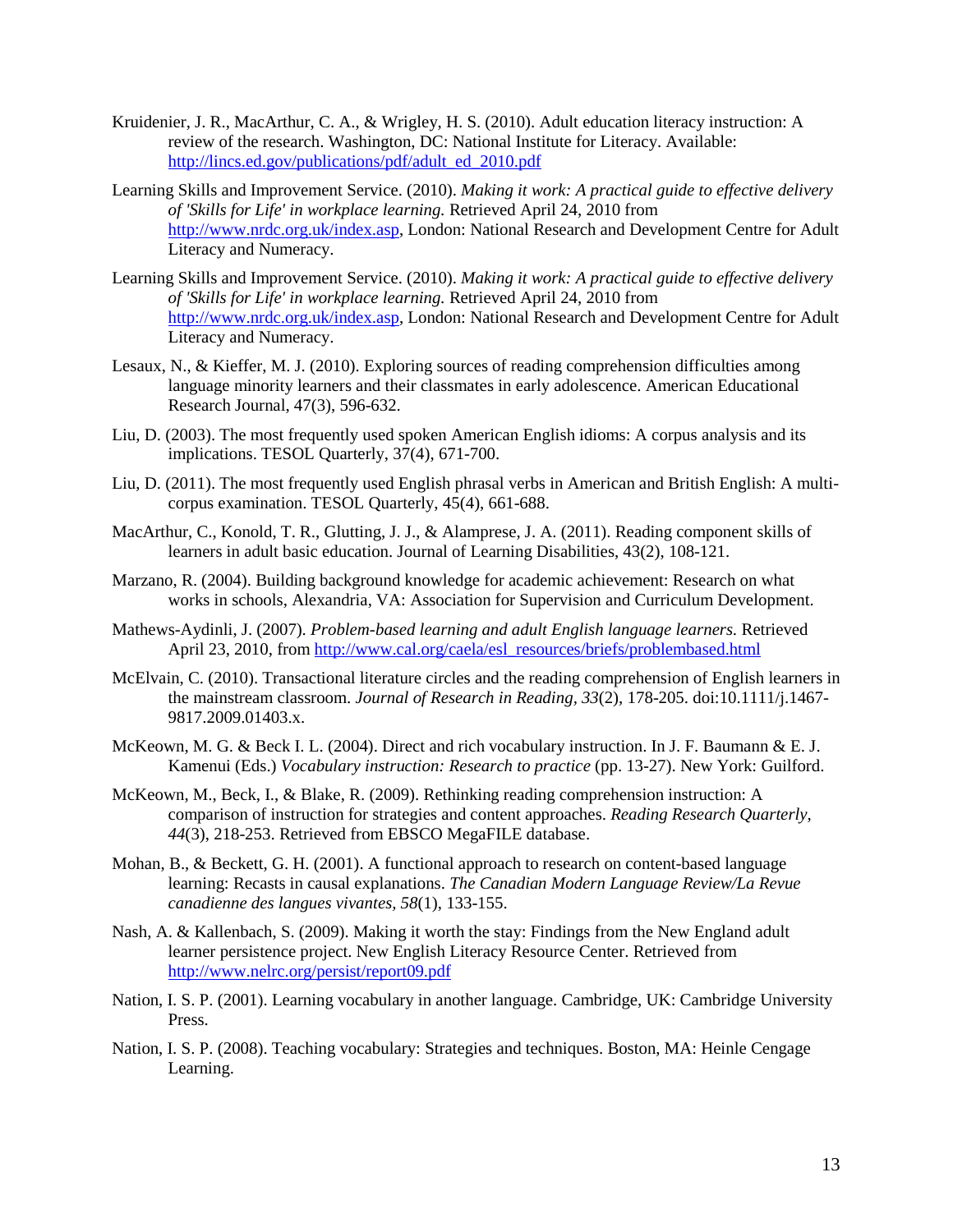- National Research Council. (2011). Improving Adult Literacy Instruction: Options for Practice and Research. Committee on Learning Sciences: Foundations and Applications to Adolescent and Adult Literacy, Alan M. Lesgold and Melissa Welch-Ross, Editors. Division of Behavioral and Social Sciences and Education. Washington, DC: The National Academies Press.
- Oxford, R. (1997). Cooperative learning, collaborative learning and interaction: Three communicative strands in the language classroom. *Modern Language Journal, 81*, 443-456.
- Peyton, J. K., Moore, S. K, & Young, S. (2010). *Evidence-based, student-centered instructional practices.* Washington, DC: Center for Applied Linguistics. Retrieved from [www.cal.org/caelanetwork/pdfs/EvidenceBasedFinalWeb.pdf](http://www.cal.org/caelanetwork/pdfs/EvidenceBasedFinalWeb.pdf)
- Purcell-Gates, V., Degener, S., Jacobson, E., & Soler, M. (2002). Impact of authentic adult literacy instruction on adult literacy practices. *Reading Research Quarterly, 37*, 70-92.
- Reder, S., & Bynner, J. (Eds.). (2009). *Tracking adult literacy and numeracy skills: Findings from longitudinal research*. New York: Routledge.
- Richards, J. C. (2006). *Communicative language teaching today*. Cambridge: Cambridge University Press.
- Saunders, W. & Goldenberg, C. (2010). Research to guide English language development instruction. In California Department of Education, *Improving education for English learners: Research-based approaches*. (pp. 21-81). Sacramento, CA: California Department of Education.
- Schaetzel, K., & Young, S. (2007). *Using adult ESL content standards*. Washington, DC: Center for Applied Linguistics.
- Schalge, S. & Soga, K. (2008). "Then I stop coming to school": Understanding absenteeism in an adult English as a second language program. *Adult Basic Education and Literacy Journal, 2*(3), 151- 161.
- Snow, C. E. (2010). Academic language and the challenge of reading for learning about science. Science, 328, 450-452.
- Strucker, J., Yamamoto, K., & Kirsch, I. (2007). The relationship of the component skills of reading to IALS performance: Tipping points and five classes of adult literacy learners. Cambridge, MA: National Center for the Study of Adult Learning and Literacy.
- Walker, A. & Leary, H. (2009). A problem based learning meta-analysis: Differences across problem types, implementation types, disciplines, and assessment levels. *The Interdisciplinary Journal of Problem-based Learning, 3*(1), 12-43. Available:<http://docs.lib.purdue.edu/ijpbl/vol3/iss1/3/>
- Walker-Dalhouse, D., & Dalhouse, A. D. (2009). When two elephants fight the grass suffers: Parents and teachers working together to support the literacy development of Sudanese youth. *Teaching and Teacher Education, 25*(2), 328-335.
- Wallace, C. (2006). The text, dead or alive: Expanding textual repertoires in the adult ESOL classroom. *Linguistics and Education, 17*, 74-90. doi:10.1016/j.linged.2006.08.006.
- Warriner, D. (2010). Competent performances of situated identities: Adult learners of English accessing engaged participation. *Teaching & Teacher Education, 26*(1), 22-30. doi:10.1016/j.tate.2009.06.003.
- Wiliam, D. (2007). Changing classroom practice. *Educational Leadership*, *65*(4), 36-42. Retrieved from EBSCO MegaFILE database.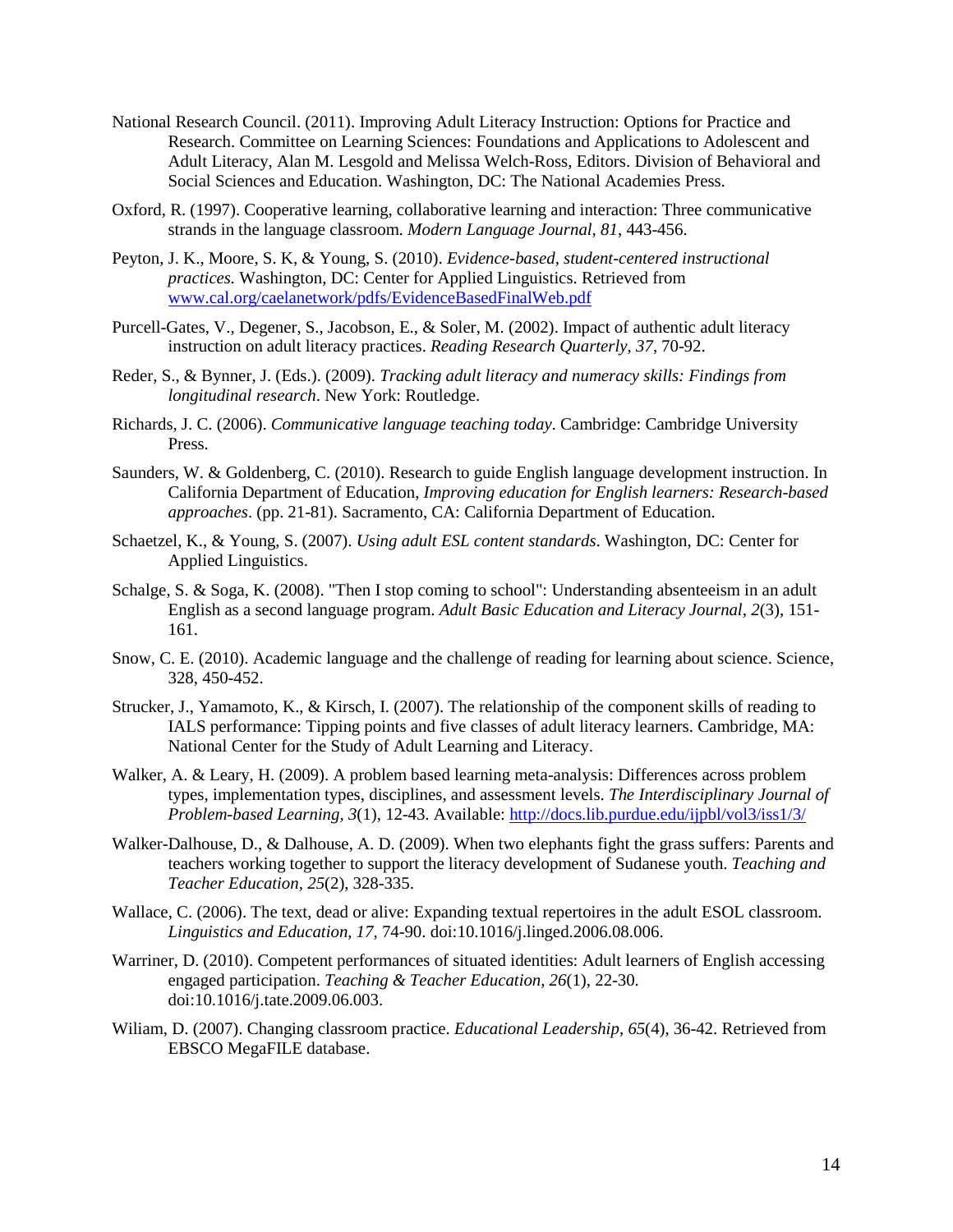#### <span id="page-43-0"></span>**The Role of Culture in Teaching Adult ELLs**

- Bhabha, H. (1990). The third space. In J. Rutherford (Ed.), *Identity, community, culture difference* (pp. 207-221). London: Lawrence and Wishart.
- Bhatia, S., & Ram, A. (2004). Culture, hybridity, and the dialogical self: Cases from the South Asian Diaspora. *Mind, Culture, and Activity, 11*(3), 224-240.
- Chhuon, V. (2009). *How school structures influence ethnic and panethic identity in Cambodian high school youth.* Unpublished Doctoral Dissertation, University of California, Santa Barbara.
- Cole, M. (1985). The zone of proximal development: where culture and cognition create each other. In J. Wertsch (Ed.), *Culture, communication and cognition: Vygotskian perspectives* (pp. 146-161). Cambridge: Cambridge University Press.
- Cook-Gumperz, J., & Gumperz, J. J. (1981). From oral to written culture: The transition to literacy. In M. F. Whitehead (Ed.), Variation in writing: Functional and linguistic-cultural differences (pp. 89- 109). Norwood, NJ: Ablex.
- Delgado-Gaitan, C. (1994). Sociocultural change through literacy: Toward the empowerment of families. In B. M. Ferdman, R. M. Weber, & A. G. Ramírez (Eds.), *Literacy across languages and cultures*  (pp. 143-169). Albany, NY: State University of New York Press.
- Denny, J. P. (1991). Rational thought in oral culture and literate decontextualization. In D. R. Olson & N. Torrance (Eds.), *Literacy and orality* (pp. 66-89). Cambridge: Cambridge University Press.
- Devine, J. (1994). Literacy and social power. In B. M. Ferdman, R. M. Weber, & A. G. Ramírez (Eds.), *Literacy across languages and cultures* (pp. 221-237). Albany: State University of New York Press.
- Duff, P. A. (2001). Language, literacy, content, and (pop) culture: challenges for ESL students in mainstream courses. *The Canadian Modern Language Review/La Revue canadienne des langues vivantes, 58*(1), 103-132.
- Duff, P. A. (2011). Identity, agency, and second language acquisition. In S. Gass & A. Mackey (Eds.), Handbook of second language acquisition (pp. 410-426). New York: Routledge/Taylor Francis.
- Durgunoğlu, A. Y., & Verhoeven, L. (1998). Multilingualism and literacy development across different cultures. In A. Y. Durgunoğlu & L. Verhoeven (Eds.), Literacy development in a multilingual context: cross-cultural perspectives (pp. 289-298). Mahwah, New Jersey: Lawrence Erlbaum Associates, Publishers.
- Farr, M. (1994). En los dos idiomas: Literacy practices among Chicago Mexicanos. In B. Moss (Ed.), *Literacy across communities* (pp. 9-47). Creskill, NJ: Hampton Press.
- Ferdman, B. M. (1990). Literacy and cultural identity. *Harvard Educational Review, 60*, 181-204.
- Ferdman, B. M., & Weber, R. M. (1994). Literacy across languages and cultures. In B. M. Ferdman, R. M. Weber, & A. G. Ramírez (Eds.), Literacy across languages and cultures (pp. 3-29). Albany: State University of New York Press.
- Gars, S. M., & Neu, J. (Eds.). (1995). *Speech acts across cultures: Challenges to communication in a second language*.
- González, N. (2005). Beyond culture: The hybridity of funds of knowledge. In N. González, L. Moll, & C. Amanti (Eds.), Fund of knowledge (pp. 29-46). Mahwah, New Jersey: Lawrence Erlbaum Associates, Publishers.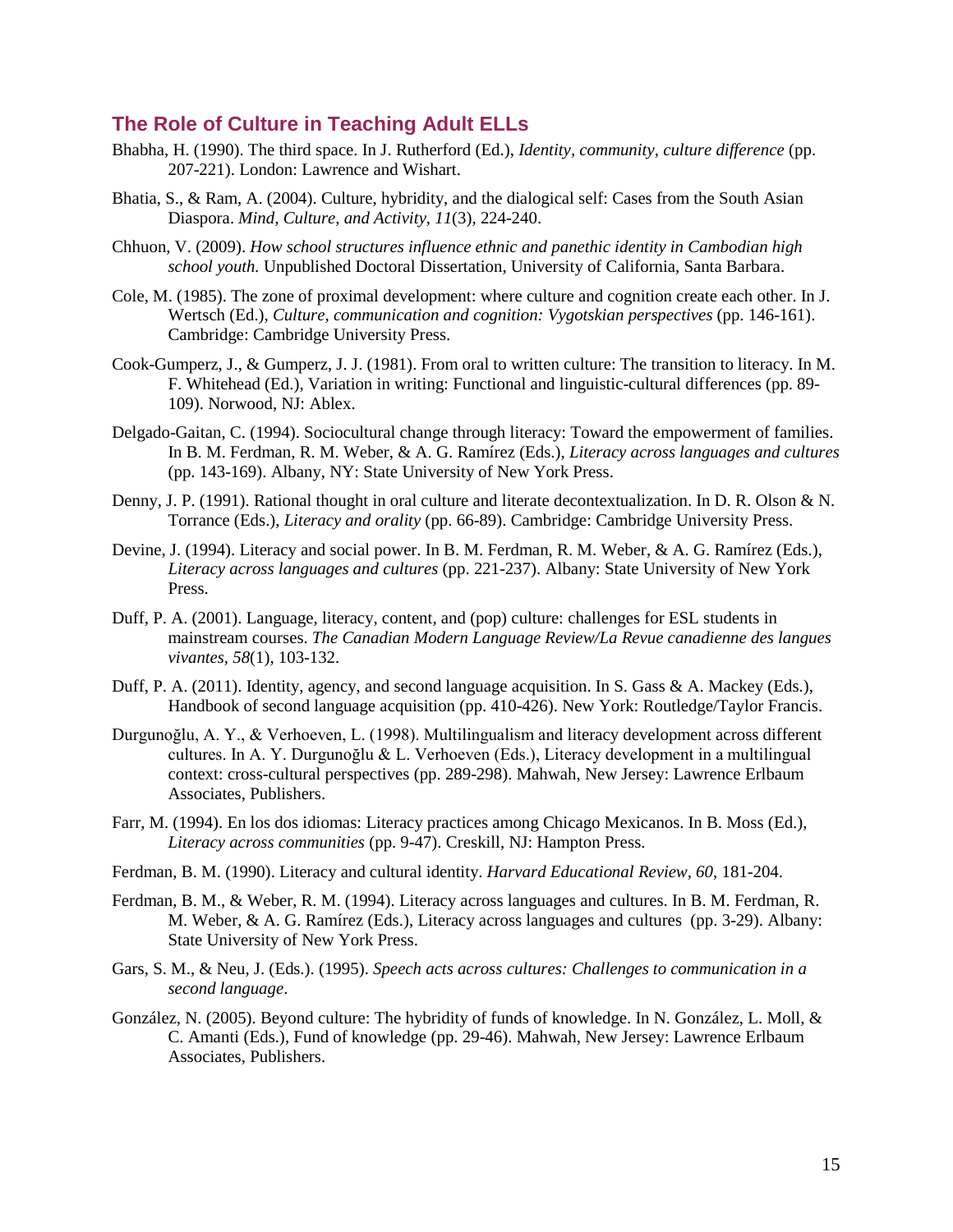- Grant, A. N. (1997). Debating intergenerational family literacy: Myths, critiques, and counter perspectives. In D. Taylor (Ed.), *many families, many literacies: An international declaration of principles* (pp. 216-222). Portsmouth: Heinemann.
- Lam, W. S. E. (2006). Culture and learning in the context of globalization: Research directions. Review of Research in Education, 30, 213-237.
- Levinson, M. P. (2007). Literacy in English Gypsy communities: Cultural capital manifested as negative assets. *American Educational Research Journal, 44*(1), 5-39.
- Moje, E. B., & Hinchman, K. (2004). Culturally responsive practices for youth literacy learning. In T. L. Jetton & J. A. Dole (Eds.), *Adolescent literacy research and practice* (pp. 320-350). New York, London: The Guilford Press.
- Ngo, B. (2008). Beyond "culture clash" understandings of immigrant experiences. Theory into Practice, 47(1), 4-11.
- Ngo, B. (2010). *Unresolved identities: Discourse, ambivalence and urban, immigrant students*. Albany, NY: State University of New York Press.
- Reder, S. (1994). Practice-engagement theory: A sociocultural approach to literacy across languages and cultures. In B. M. Ferdman, R.-M. Weber, & A. G. Ramírez (Eds.), Literacy across languages and cultures (pp. 33-74). Albany: State University of New York Press.
- Reder, S., & Davila, E. (2005). Context and literacy practices. *Annual Review of Applied Linguistics, 25*, 170-187.
- Sarroub, L. K. (2008). Living "glocally" with literacy success in the Midwest. *Theory into Practice, 47*, 59-66. Available[: http://digitalcommons.unl.edu/teachlearnfacpub/40/](http://digitalcommons.unl.edu/teachlearnfacpub/40/)
- Skilton-Sylvester, E. (2002). Should I stay or should I go? Investigating Cambodian women's investment in adult ESL programs. *Adult Education Quarterly, 53*(1), 9-26.
- Street, B. (Ed.). (1993). *Cross-cultural approaches to literacy*. Cambridge University press.

### <span id="page-44-0"></span>**Future Learning Priorities: Integrating content and language learning through topics such as EL civics, workplace literacy, parenting, health education, and digital literacy**

- Crandall, J. A., & Kaufman, D. (Eds.). (2002). *Content-based instruction in higher education settings*. Alexandria, VA: TESOL.
- Dalton-Puffer, C. (2007). *Discourse in content and language integrated learning (CLIL) classrooms*. Amsterdam: John Benjamins Publishing Co.
- Kasper, L. F., & Weiss, S. T. (2005). Building ESL student linguistic and academic literacy through content-based interclass collaboration. *Teaching English in the Two Year College*, 32(2), 282- 297.
- Master, P. (2000). Grammar in content-based instruction. In L. Kasper (Ed.), *Content-based college ESL instruction* (pp. 93-106). Mahwah, NJ: Lawrence Erlbaum Association.
- Mohan, B., & Beckett, G. H. (2001). A functional approach to research on content-based language learning: Recasts in causal explanations. *The Canadian Modern Language Review/La Revue canadienne des langues vivantes*, 58(1), 133-155.
- Pally, M. (Ed.). (2000). *Sustained content teaching in academic ESL/EFL: A practical approach.* Boston, MA: Houghton Mifflin.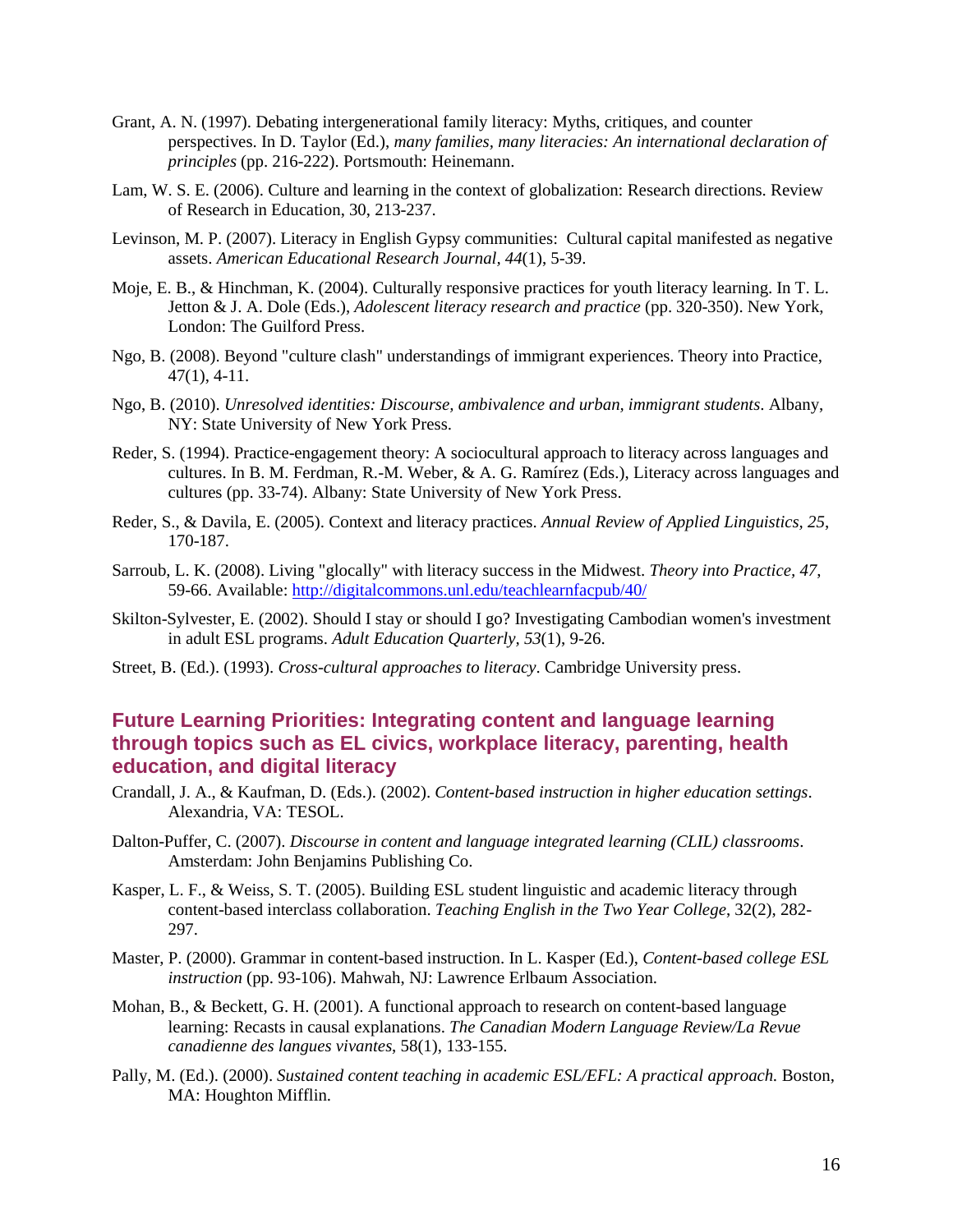- Schleppegrell, M. J., Achugar, M., & Oteíza, T. (2004). The grammar of history: Enhancing contentbased instruction through a functional focus on language. *TESOL Quarterly*, 38(4), 67-93.
- Stoller, F. L. (2004). Content-based instruction: Perspectives on curriculum planning. *Annual Review of Applied Linguistics*, 24, 261-283.

#### <span id="page-45-0"></span>**Future Learning Priorities: Developing curricula to meet the needs of students' with disabilities using a range of resources**

- Isserlis, J. (2000). Trauma and the adult English language learner. Retrieved from [http://www.cal.org/caela/esl\\_resources/digests/trauma2.html](http://www.cal.org/caela/esl_resources/digests/trauma2.html)
- Lovrien Schwarz, R. (2009). Issues in identifying learning disabilities for English language learners. In. J. Taymans (Ed.), *Learning to achieve: A review of the research literature on serving adults with learning disabilities* (pp. 73-117). Washington, DC: National Institute for Literacy.

### <span id="page-45-1"></span>**Future Learning Priorities: Evaluating program effectiveness through outcomes such as attendance, retention, and learning**

- Beder, H., Tomkins, J., Medina, P., Riccioni, R. & Deng, W. (2006). Learners' engagement in adult literacy education. NCSALL Reports #28. Cambridge, MA: National Center for the Study of Adult Learning and Literacy.
- Cooke, M. (2006). When I wake up I dream of electricity: The lives, aspirations and "needs" of adult ESOL learners. *Linguistics and Education*, 17(1), 56-73.
- Lambert, O. (2008).Who are our students? Measuring learner characteristics in adult immigrants studying English. *Adult Basic Education & Literacy Journal*, 2(3), 162-173.
- Nash, A. & Kallenbach, S. (2009). *Making it worth the stay: Findings from the New England adult learner persistence study.* Boston, MA: New England Literacy Resource Center, World Education. Retrieved fro[m http://www.nelrc.org/persist/report09.pdf](http://www.nelrc.org/persist/report09.pdf)
- Reder, S. (2010). Participation, life events and the perception of basic skills improvement. In J. Derrick, J. Field, P. Lavender, S. Meyer, U. Howard, & T. Schuller (Eds.), *Remaking Adult Learning: Essays on Adult Education in Honour of Alan Tuckett,* London: Institute of Education.
- Reder, S. (2010). *Adult literacy development and economic growth.* Washington DC: National Institute for Literacy.
- Reder, S., & Bynner, J. (Eds.) (2009). *Tracking adult literacy and numeracy skills: Findings from longitudinal research.* New York and London: Routledge.
- Reder, S. (2009). Scaling up and moving in: Connecting social practices views to policies and programs in adult education. *Literacy and Numeracy Studies*, 16.2/17.1 (1), 35-50.
- Schalge, S. & Soga, K. (2008). "Then I stop coming to school": Understanding absenteeism in an adult English as a second language program. *Adult Basic Education and Literacy Journal*, 2(3), 151- 161.
- Skilton-Sylvester, E. (2002). Should I stay or should I go? Investigating Cambodian women's investment in adult ESL programs. *Adult Education Quarterly*, 53(1), 9-26. doi:10.1177/074171302237201
- Strucker, J. (2006). More curriculum structure: A response to "turbulence." *Focus on Basics*, 8(C). Retrieved fro[m http://www.ncsall.net/index.html@id=1151.html](http://www.ncsall.net/index.html@id=1151.html)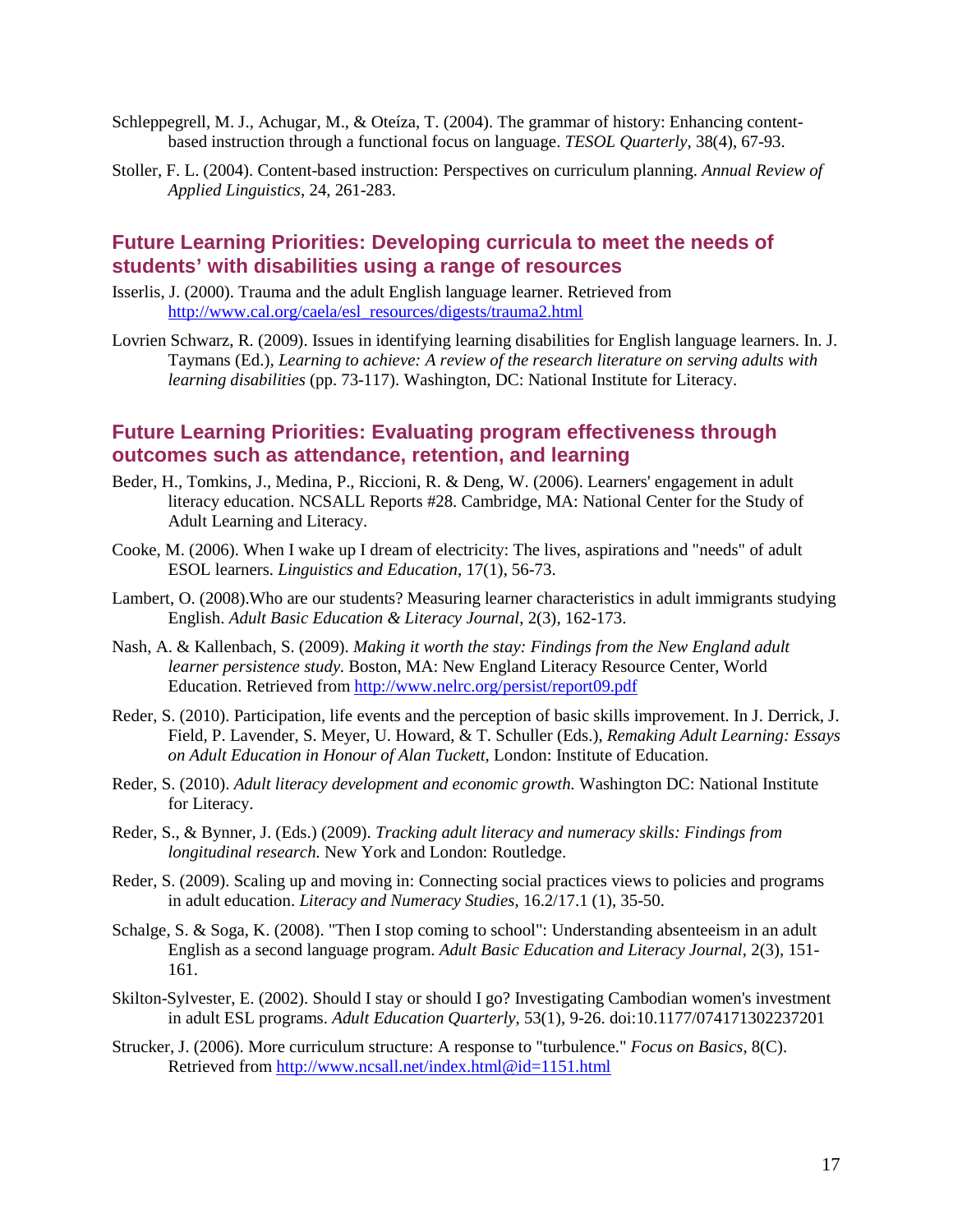Timperley, H. S., Parr, J. M., & Bertanees, C. (2009). Promoting professional inquiry for improved outcomes for students in New Zealand. *Professional Development in Education*, 35(2), 227-245. doi:10.1080/13674580802550094

#### <span id="page-46-0"></span>**Future Learning Priorities: Supporting teacher learning and change through professional development, classroom observations, supervision, and evaluation**

- Bailey, K. M. (2006). *Language teacher supervision: A case-based approach.* Cambridge, UK: Cambridge University Press.
- Bailey, K. M., Curtis, A., & Nunan, D. (2001). *Pursuing professional development: The self as source.* Boston, MA: Heinle & Heinle.
- Borg, S. (2006). *Teacher cognition and language education: Research and practice*. London: Continuum.
- Borg, S. (2011). The impact of in-service teacher education on language teachers' beliefs. *System*, *39*(3), 370-380. doi:10.1016/j.system.2011.07.009.
- Burton, J. (2009). Reflective practice. In A. Burns & J. C. Richards (Eds.) *The Cambridge guide to second language teacher education* (pp. 298-307). New York: Cambridge.
- Chen, Y., Chen, N., & Tsai, C. (2009). The use of online synchronous discussion for web-based professional development for teachers. *Computers & Education*, *53*(4), 1155-1166. doi:10.1016/j.compedu.2009.05.026
- Crane, T. (2012). *The heart of coaching: Using transformational coaching to create a high-performance culture.*4<sup>th</sup> edition. San Diego, CA: FTA Press.
- Croft, A., Coggshall, J. G., Dolan, M., & Powers, E. (with Killion, J.) (2010, April). *Job embedded professional development: What it is, who's responsible, and how to get it done well.* Washington, DC: National Comprehensive Center for Teacher Quality.
- Darling-Hammond, L., Wei, R. C., Andree, A., Richardson, N., & Orphanos, S. (2009). *Professional learning in the learning profession: A status report on teacher development in the United States and abroad.* Dallas, TX: National Staff Development Council. Available: <http://www.learningforward.org/docs/pdf/nsdcstudy2009.pdf>
- Davis, M., Kiely, R., & Askham, J. (2009). InSITEs into practitioner research: Findings from a researchbased ESOL teacher professional development programme. *Studies in the Education of Adults*, *41*(2), 118-137.
- Desimone, L. M. (2009). Improving impact studies of teachers' professional development: Toward better conceptualizations and measures. *Educational Researcher 38*(3), 181-199.
- Desimone, L. M. (2011). A primer on effective professional development. *Kappan Magazine, 92*(6), 68- 71.
- Fernandez, C. (2002). Learning from Japanese approaches to professional development: The case of lesson study. *Journal of Teacher Education, 53*(5), 393-405.
- Foord, D. (2009). *The developing teacher: Practical activities for professional development.* Surrey, UK: Delta ELT.
- Guskey, T. R., & Yoon, K. S. (2009). What works in professional development? *Phi Delta Kappan, 90*(7), 495-500.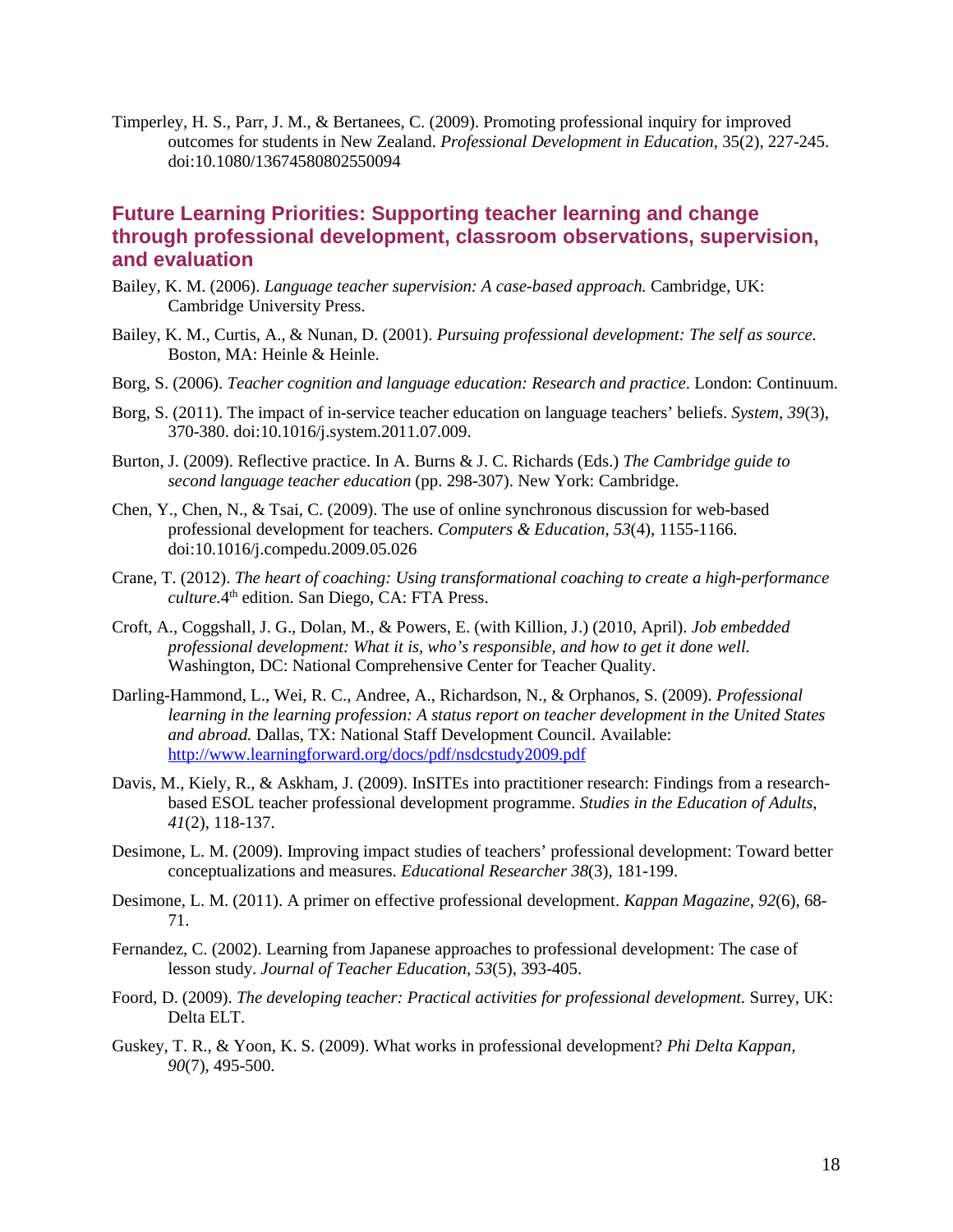- Johnson, K. E. & Golembek, P. (2011). *Research on second language teacher education: A sociocultural perspective on professional development.* New York: Routledge.
- Johnson, K. E. & Golembek, P. (2011). The transforming power of narrative in second language teacher education. *TESOL Quarterly, 45*(3), 486-508.
- Johnston, B. (2009). Collaborative teacher development, In A. Burns & J. C. Richards (Eds.) *The Cambridge guide to second language teacher education* (pp. 241-249). Cambridge: Cambridge University Press.
- Jung Won, H., & Brush, T. A. (2009). Teacher participation in online communities: Why do teachers want to participate in self-generated online communities of K-12 teachers? *Journal of Research on Technology in Education*, *41*(3), 279-303.
- Malderez, A. (2009). Mentoring. In A. Burns & J. C. Richards (Eds.) *The Cambridge guide to second language teacher education.* NY: Cambridge University Press.
- Marshall, B., & Young, S. (2009). *Observing and providing feedback to adult ESL teachers.* Washington, DC: Center for Applied Linguistics. Retrieved from <http://www.cal.org/caelanetwork/resources/observing.html>
- Meskill, C., & Anthony, N. (2007). Learning to orchestrate online instructional conversations: A case of faculty development for foreign language educators. *Computer Assisted Language Learning*, *20*(1), 5-19.
- Meskill, C., & Sadykova, G. (2011). Introducing EFL faculty to online instructional conversations. *Recall*, *23*(3), 200-217. doi:10.1017/S0958344011000140

Murray, A. (2010). Empowering teachers through professional development. *English Teaching Forum, 1*, 2-11.

- Pawan, F. & Jacobson, A. (2003). Growing with the flow: Sustaining professionalism through online instruction of language teachers. In T. Murphey (Ed.) *Extending professional development* (pp. 67-75). Alexandria, VA: TESOL.
- Richards, J. C., & Farrell, T. S. C. (2005). *Professional development for language teachers.* Cambridge, UK: Cambridge University Press. Sergiovanni, T., & Starratt, R. (2002). *Supervision: A redefinition* (7th ed.). Boston: McGraw Hill.
- Smith, C. (2010). The great dilemma of improving teacher quality in adult learning and literacy. *Adult Basic Education and Literacy Journal, 4*(2), 67-74.
- Smith, C., & Gillespie, M. (2007). Research on professional development and teacher change: Implications for adult basic education. In J. Comings, B. Garner, & C. Smith (Eds.), *Review of adult learning and literacy: Vol. 7: Connecting research, policy, and practice* (pp. 205-244). Retrieved fro[m http://www.ncsall.net/fileadmin/resources/ann\\_rev/smith-gillespie-07.pdf](http://www.ncsall.net/fileadmin/resources/ann_rev/smith-gillespie-07.pdf)
- Sullivan, S., & Glanz, J. (2004). *Supervision that improves teaching: Strategies and techniques* (2nd ed.). Thousand Oaks, CA: Corwin Press.
- Vasquez, C., & Reppen, R. (2007). Transforming practice: Changing patterns of participation in postobservation meetings. *Language Awareness, 16*(3), 153-172.
- Young, S. (2009). Supporting and supervising teachers working with adults learning English. Washington, DC: Center for Applied Linguistics. Retrieved from <http://www.cal.org/caelanetwork/resources/supporting.html>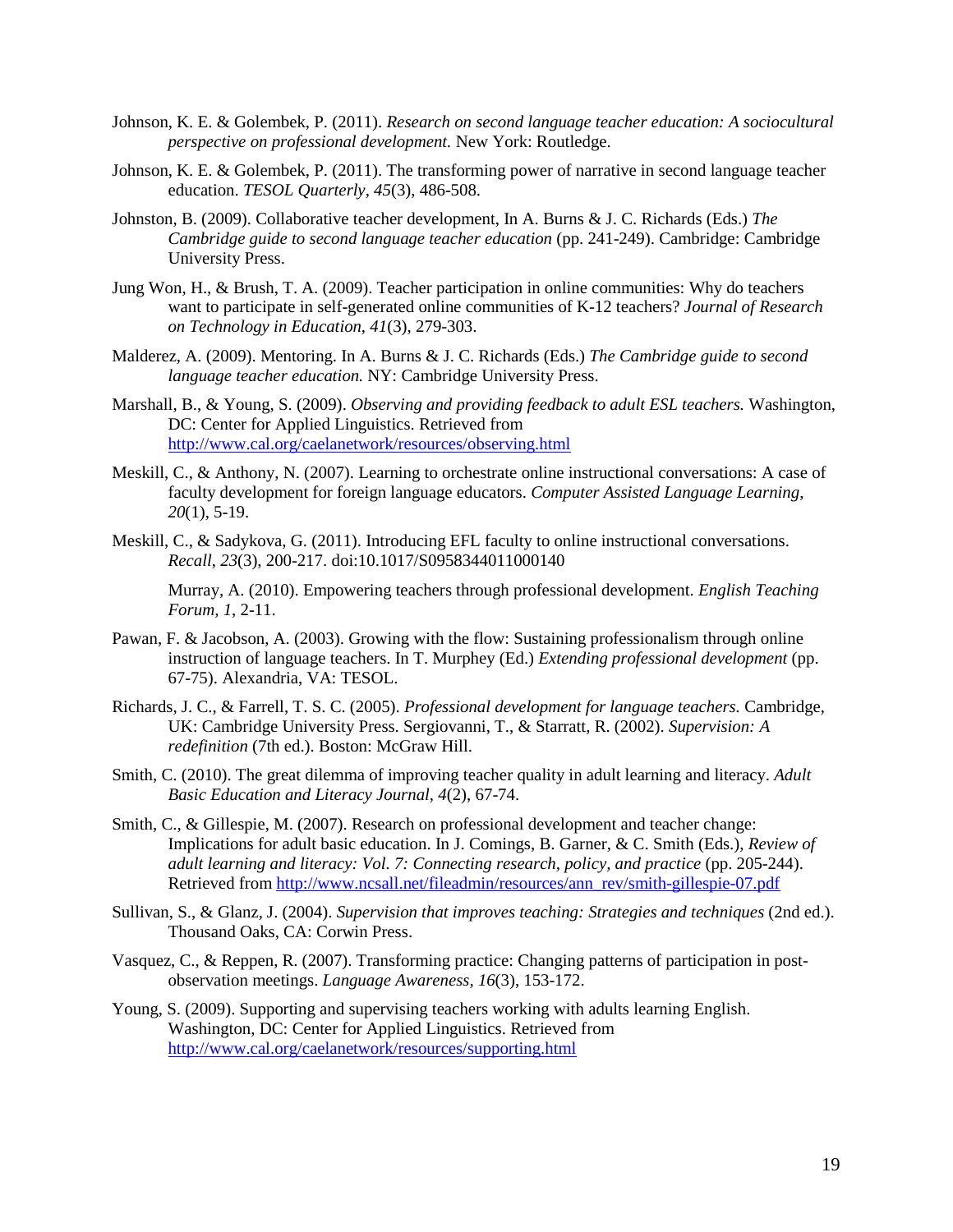#### <span id="page-48-0"></span>**Future Learning Priorities: Language and education policies that affect programs serving this population**

- Beder, H., Tomkins, J., Medina, P., Riccioni, R. & Deng, W. (2006). *Learners' engagement in adult literacy education*. NCSALL Reports #28. Cambridge, MA: National Center for the Study of Adult Learning and Literacy.
- Condelli, L., Kirshtein, R., Silver-Pacuilla, H., Reder, S., & Wrigley, H. (2010). *Changing the odds: Informing policy with research on how adult learners succeed.* Washington DC: American Institutes for Research.
- Nash, A. & Kallenbach, S. (2009). *Making it worth the stay: Findings from the New England adult learner persistence study.* Boston, MA: New England Literacy Resource Center, World Education. Retrieved fro[m http://www.nelrc.org/persist/report09.pdf](http://www.nelrc.org/persist/report09.pdf)
- Smith, C., Harris, K., & Reder, S. (2005). *Applying research findings to instruction for adult English language learners.* Washington, DC: Center for Applied Linguistics. Retrieved from [www.cal.org/caela/esl\\_resources/briefs/research.html.](http://www.cal.org/caela/esl_resources/briefs/research.html)
- Strucker, J. (2006). More curriculum structure: A response to "turbulence." *Focus on Basics, 8*(C). Retrieved fro[m http://www.ncsall.net/index.html@id=1151.html.](http://www.ncsall.net/index.html@id=1151.html)
- Weinstein, G. (2004). Learner-centered teaching in the age of accountability. *CATESOL Journal 16*(1), 97-110.

### <span id="page-48-1"></span>**Future Learning Priorities: Transitioning adult ELLs to postsecondary, training and workplace options**

- Baker, E. D., Hope, L, & Karandjeff, K. (2009). Contextualized teaching and learning: A faculty primer. In Association with the Center for Student Success/RP Group and the Academic Senate for California Community Colleges Basic Skills Initiative Bay Area Workforce Funding Collaborative. Retrieved from<http://knowledgecenter.completionbydesign.org/resource/113>
- Bragg, D., Dresser, L., & Smith, W. (2012). Leveraging workforce development and postsecondary education for low-skilled, low-income workers: Lessons from the shifting gears initiative. *New Directions for Community Colleges*, *2012*(157), 53-66. doi:10.1002/cc.20006
- Chisman, F. P. & Crandall, J. A. (2006). *Passing the torch: Strategies for innovation in community college ESL*. Retrieved from [www.caalusa.org.](http://www.caalusa.org/)
- Crandall, J. A. (1998). Collaborate and cooperate: Teacher education for integrating language and content instruction. *English Teaching Forum*, 36(10, 2-9.
- Dove, M. & Honigsfeld, A. (2010). ESL co-teaching and collaboration: Opportunities to develop teacher leadership and enhance student learning. *TESOL Journal 1(1), 3-23.*
- Fillmore, L. W. & Fillmore, C. J. (n.d.). What does text complexity mean for English learners and language minority students? Retrieved from Stanford University's Understanding Language: [http://ell.stanford.edu/sites/default/files/pdf/academic-papers/06-](http://ell.stanford.edu/sites/default/files/pdf/academic-papers/06-LWF%20CJF%20Text%20Complexity%20FINAL_0.pdf) [LWF%20CJF%20Text%20Complexity%20FINAL\\_0.pdf](http://ell.stanford.edu/sites/default/files/pdf/academic-papers/06-LWF%20CJF%20Text%20Complexity%20FINAL_0.pdf)
- Hector-Mason, A. et al. (2009). *Transitioning English language learners.* Washington, DC: American Institutes for Research.
- Hiebert, E. (November, 2011). *English learners and text complexity.* New York: Text Project Keynote. Retrieved fro[m http://textproject.org/assets/library/powerpoints/Hiebert-NYC-KEYNOTE-slides-](http://textproject.org/assets/library/powerpoints/Hiebert-NYC-KEYNOTE-slides-2011-11-08.pdf)[2011-11-08.pdf](http://textproject.org/assets/library/powerpoints/Hiebert-NYC-KEYNOTE-slides-2011-11-08.pdf)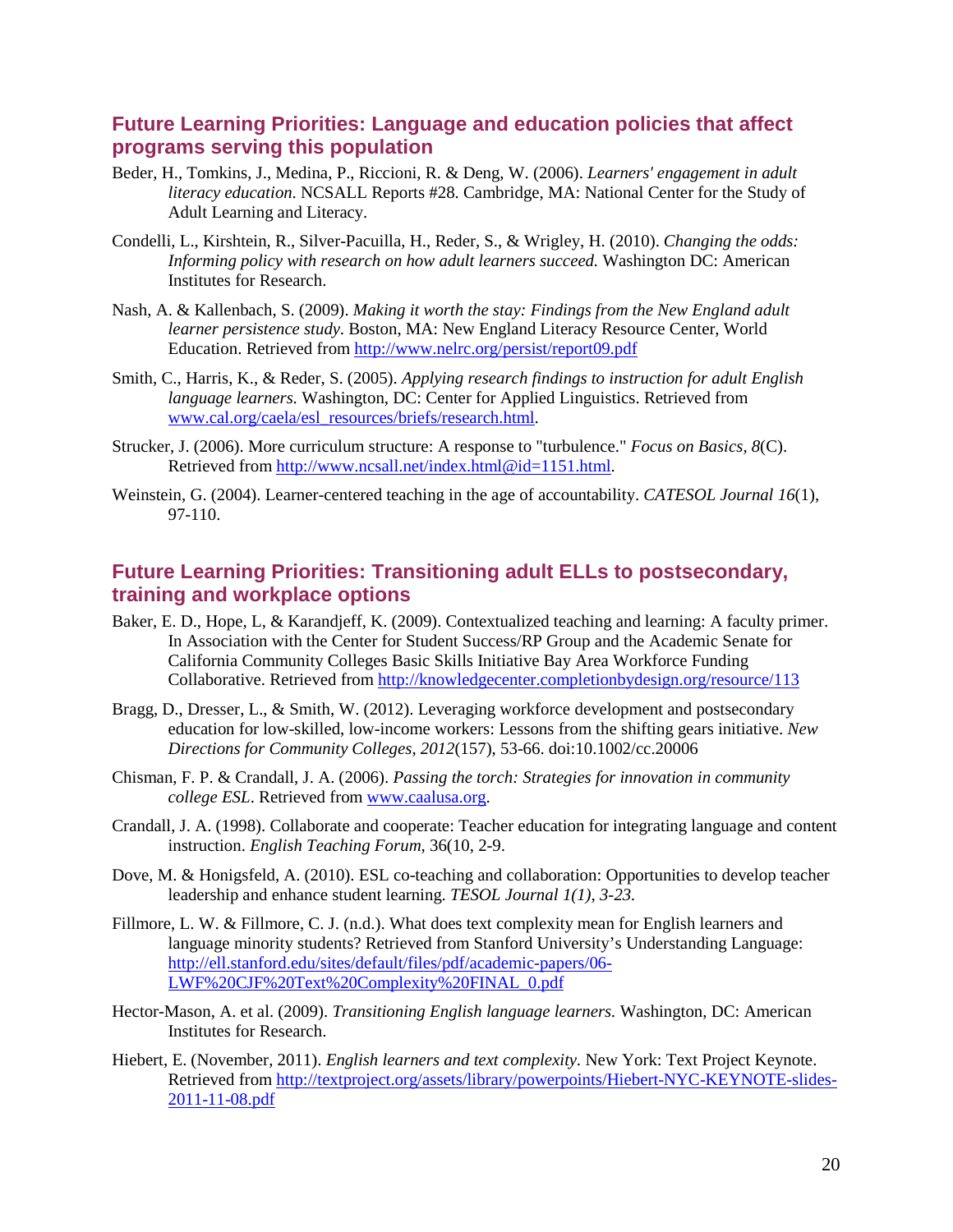- Hiebert, E. H. (October, 2010). *Anchoring text difficulty for the 21st Century: A comparison of the exemplars from the National Assessment of Educational Assessment and the Common Core State Standards* (Reading Research Report 10.02). Santa Cruz, CA: TextProject, Inc.
- Holmes, J. & Marra, M. (2011). Harnessing storytelling as a sociopragmatic skill: Applying narrative research in workplace English courses. *TESOL Quarterly, 45*(3), 510-534.
- Jenkins, D., Zeidenberg, M., and Kienzl, G. (2009). *Educational outcomes of I-BEST, Washington State Community and Technical College system's Integrated Basic Education and Skills Training program: Findings from a multivariate analysis*.
- Jurmo, P. (2011). Career pathways for a productive and self-reliant workforce: A to-do list for adult educators. *Adult Basic Education and Literacy Journal. 5*(3), 171-175.
- Nash, A. (2001). Participatory workplace education: Resisting fear-driven models. In P. Campbell & B. Burnaby, *Participatory practices in adult education.* (pp. 185-195). Mahwah, NJ: Erlbaum.
- National Research Council. (2012). *Education for life and work: Developing transferable knowledge and skills in the 21st century.* Committee on Defining Deeper Learning and 21st Century Skills, James W. Pellegrino and Margaret L. Hilton, Editors. Board on Testing and Assessment and Board on Science Education, Division of Behavioral and Social Sciences and Education. Washington, DC: The National Academies Press.
- Parrish, B. & Johnson, K. (2010). *Promoting learner transitions to postsecondary education and work: Developing academic readiness skills from the beginning.* Washington DC: Center for Applied Linguistics. Retrieved from [www.cal.org/caelanetwork/resources/transitions.html 5/26/12.](http://www.cal.org/caelanetwork/resources/transitions.html%205/26/12)
- Pimentel, S. (2011). *Speaking and listening: The key role of evidence*. The Common Core State Standards: A New Foundation for Student Success. Produced by James B. Hunt, Jr. Institute for Educational Leadership and Policy. Retrieved from <http://www.youtube.com/watch?v=FZXwEaHrdbo>

### <span id="page-49-0"></span>**Teacher Education References**

- Ballantyne, K. G., Sanderman, A. R., & Levy, J. (2008). *Educating English language learners: Building teacher capacity*. Washington, DC: National Clearinghouse for English Language Acquisition.
- Baram, B., & Cagiltay, K. (2010). Motivators and barriers in the development of online Communities of Practice. Egitim Arastirmalari-Eurasian Journal of Educational Research, 39, 79-96.
- Borg, S. (2011). The impact of in-service teacher education on language teachers' beliefs. *System,* 39(3), 370-380. doi:10.1016/j.system.2011.07.009.
- Center for Adult English Language Acquisition. (2010). Framework for quality professional development for practitioners working with adult English language learners. Washington, DC: Center for Applied Linguistics. Retrieved from <http://www.cal.org/caelanetwork/profdev/framework/index.html>
- Center for Applied Linguistics. (2010). Education for adult English language learners in the United States: Trends, research, and promising practices. Washington, DC: Author.
- Chen, Y., Chen, N., & Tsai, C. (2009). The use of online synchronous discussion for web-based professional development for teachers. Computers & Education, 53(4), 1155-1166. doi:10.1016/j.compedu.2009.05.026.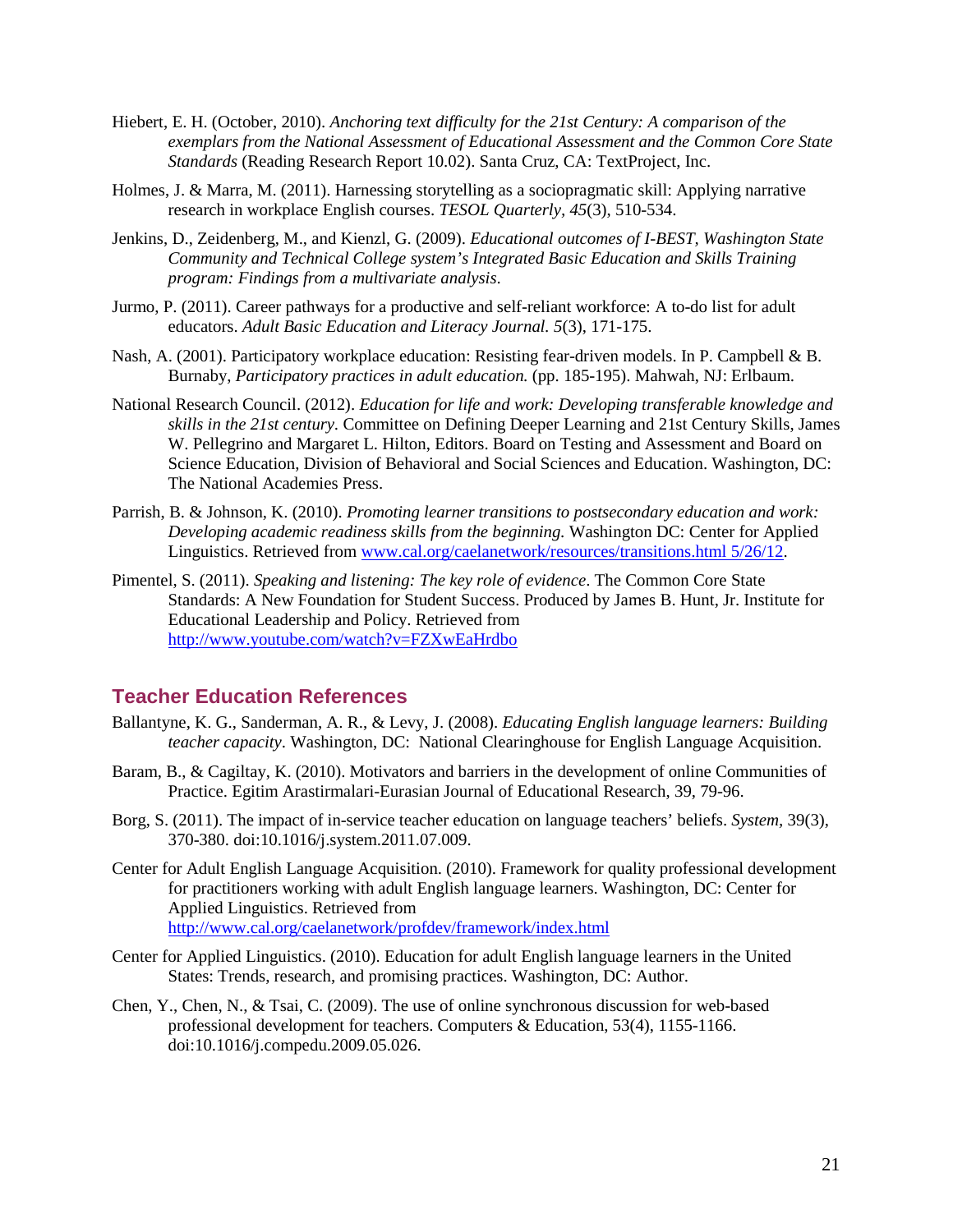- Chung Wei, R., Darling-Hammond, L., Andree, A., Richardson, N., & Orphanos, S. (2009). *Professional learning in the learning profession: A status report on teacher development in the United States and abroad*. Dallas, TX: National Staff Development Council and School Redesign Network.
- Cochran-Smith, M., & Lytle, S. L. (1999). Relationships of knowledge and practice: Teacher learning in communities. *Review of Research in Education, 24*, 249-305.
- Crandall, J. A., Ingersoll, G. & Lopez, J. (2008). *Adult ESL teacher credentialing and certification.*  Washington D.C., Center for Adult English Language Acquisition. Retrieved October 11, 2010.
- Crandall, J. A. (1994). *Creating a professional workforce in adult ESL literacy.*Washington, DC: National Center for ESL Literacy Education.
- Crandall, J.A. (1993). Professionalism and professionalization of adult ESL literacy. *TESOL Quarterly, 27*, 497-515.
- Darling-Hammond, L. (1996). What matters most: A competent teacher for every child. *Phi Delta Kappan, November*.
- Darling-Hammond, L., & McLaughlin, M. W. (1995). Policies that support professional development in an era of reform. *Phi Delta Kappan, 76*.
- Darling-Hammond, L., Wei, R.C., Andree, A., Richardson, N., & Orphanos, S. (2009). Professional learning in the learning profession: A status report on teacher development in the United States and abroad. Dallas, TX: National Staff Development Council.
- Desimone, L. M. (2011). A primer on effective professional development. Kappan Magazine. 92(6), 68- 71.
- Drago-Severson, E. (2004). Helping teachers learn: Principal leadership for adult growth and development. Thousand Oaks, CA: Corwin Press.
- Ferrell, T. S. C. (2007). Reflective language teaching: From research to practice. London: Continuum Press.
- Fillmore, L. W., & Snow, C. E. (2000). What teachers need to know about language. *ERIC Clearinghouse on Languages and Linguistics*, 1-41.
- Guskey, T. R., & Yoon, K. S. (2009). What works in professional development? *Phi Delta Kappan, 90*(7), 495-500.
- Ingvarson, L., Meiers, M., & Beavis, A. (2005). Factors affecting the impact of professional development programs on teachers' knowledge, practice, student outcomes and efficacy. *Education Policy Analysis Archives, 13*(10), 1-28.
- Jung Won, H., & Brush, T. A. (2009). Teacher Participation in online communities: Why do teachers want to participate in self-generated online communities of K-12 teachers? Journal of Research on Technology in Education, 41(3), 279-303.
- Kepp, L. & Mike, A. (2009). *An online, content-focused mentoring program for secondary math and science teachers.* Santa Cruz: CA: New Teacher Center at University of California Santa Cruz.
- McDougall, D., Saunders, W., & Goldenberg, C. (2007). Inside the black box of school reform: Explaining the how and why of change at Getting Results schools. International Journal of Disability, Development and Education, 54(1), 54-89.
- Richards, J. C. & C. Lockhart, C. (1994). Reflective teaching in second language classrooms. Cambridge, UK: Cambridge University Press.